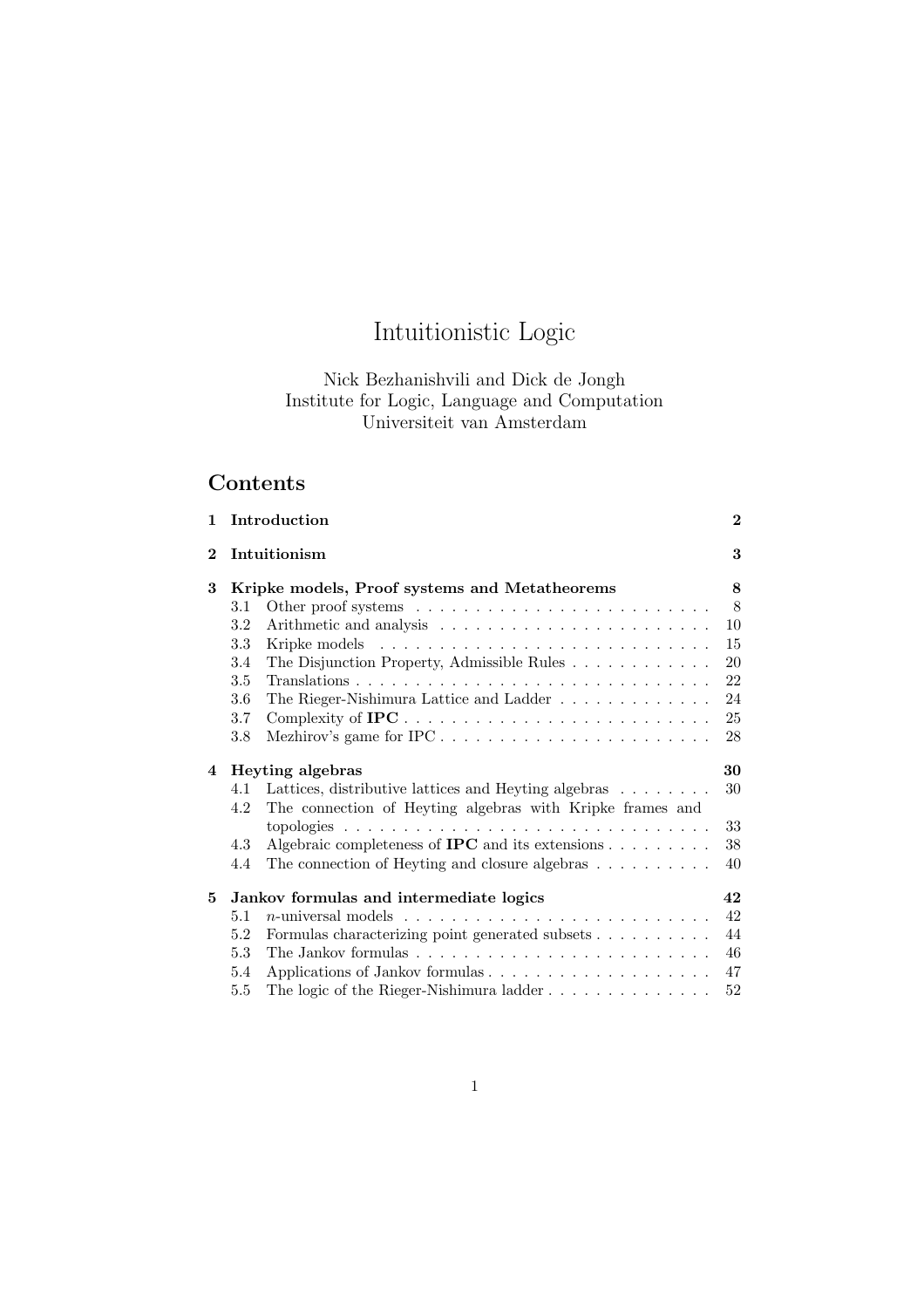## 1 Introduction

In this course we give an introduction to intuitionistic logic. We concentrate on the propositional calculus mostly, make some minor excursions to the predicate calculus and to the use of intuitionistic logic in intuitionistic formal systems, in particular Heyting Arithmetic. We have chosen a selection of topics that show various sides of intuitionistic logic. In no way we strive for a complete overview in this short course. Even though we approach the subject for the most part only formally, it is good to have a general introduction to intuitionism. This we give in section 2 in which also natural deduction is introduced. For more extensive introductions see [35],[17].

After this introduction we start with other proof systems and the Kripke models that are used for intuitionistic logic. Completeness with respect to Kripke frames is proved. Metatheorems, mostly in the form of disjunction properties and admissible rules, are explained. We then move to show how classical logic can be interpreted in intuitionistic logic by Gödels's negative translation and how in its turn intuitionistic logic can be interpreted by another translation due to Gödel into the modal logic S4 and several other modal logics. Finally we introduce the infinite fragment of intutionistic logic of 1 propositional variable. The Kripke model called the Rieger-Nishimura Ladder that comes up while studying this fragment will play a role again later in the course. The next subject is a short subsection in which the complexity of the intuitionistic propositional calculus is shown to be PSPACE-complete. We end up with a discussion of a recently developed game for intuitionistic propositional logic [25].

In the next section Heyting algebras are discussed. We show the connections with intuitionistic logic itself and also with Kripke frames and topology. Completeness of IPC with respect to Heyting algebras is shown. Unlike in the case of Kripke models this can straightforwardly be generalized to extensions of IPC, the so-called intermediate logics. The topological connection leads also to closure algebras that again give a relation to the modal logic S4 and its extension Grz.

The final section is centered around the usage of Jankov formulas in intuitionistic logic and intermediate logics. The Jankov formula of a (finite rooted) frame  $\mathfrak F$  axiomatizes the least logic that does not have  $\mathfrak F$  as a frame. We approach this type of formulas via n-universal models. These are minimal infinite models in which all distinctions regarding formulas in  $n$  propositional variables can be made. Jankov formulas correspond to point generated upsets of  $n$ -universal models. We show how some well-known logics can be easily axiomatized by Jankov formulas and how this fails in other cases. We also show how Jankov formulas are used to prove that there are uncountably many intermediate logics.

In the final subsection we are concerned with the logic of the Rieger-Nishimura Ladder. Many of the interesting properties of this logic can be approached with the aid of Jankov formulas.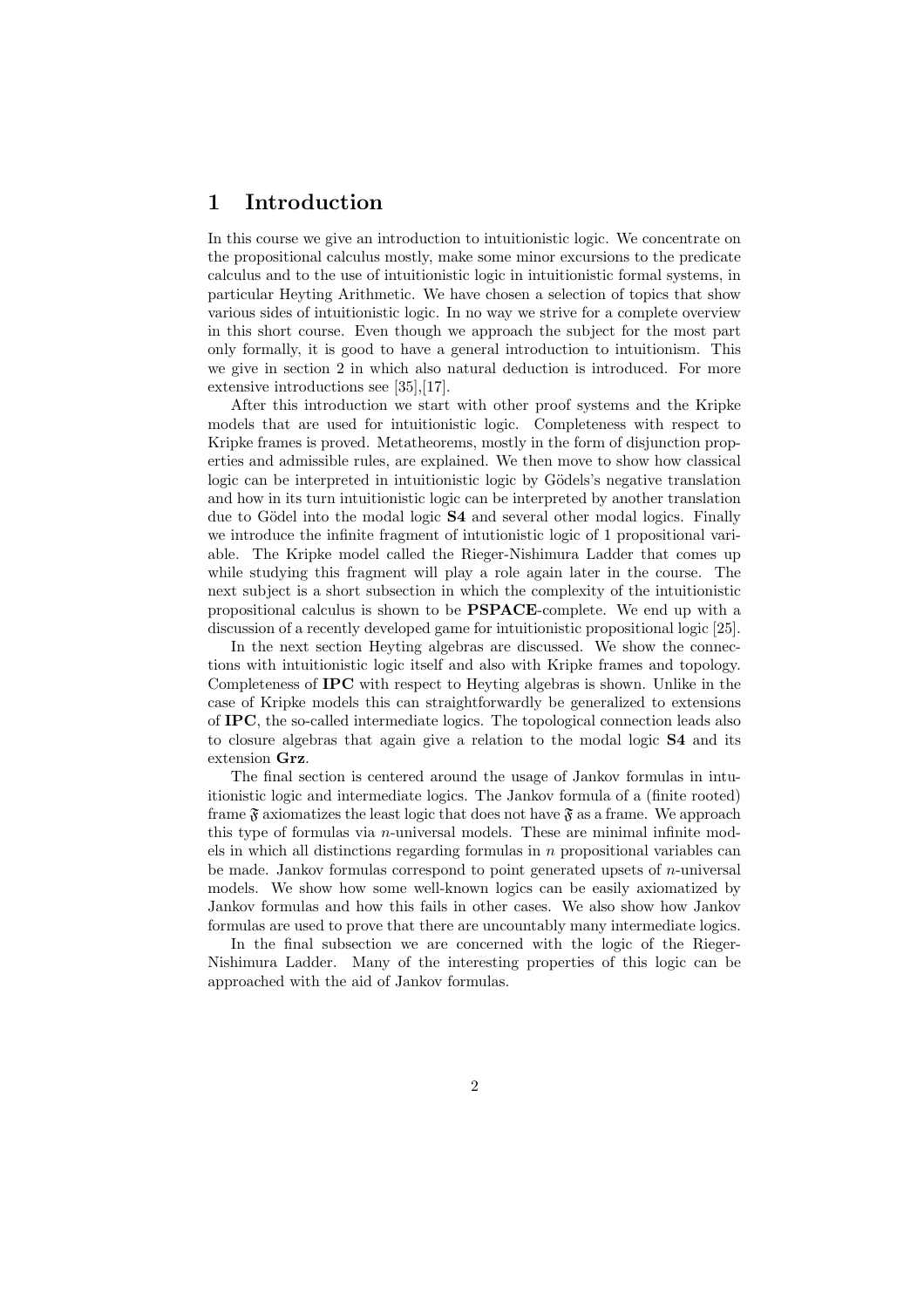## 2 Intuitionism

Intuitionism is one of the main points of view in the philosophy of mathematics, nowadays usually set opposite formalism and Platonism. As such intuitionism is best seen as a particular manner of implementing the idea of constructivism in mathematics, a manner due to the Dutch mathematician Brouwer and his pupil Heyting. Constructivism is the point of view that mathematical objects exist only in so far they have been constructed and that proofs derive their validity from constructions; more in particular, existential assertions should be backed up by effective constructions of objects. Mathematical truths are rather seen as being created than discovered. Intuitionism fits into idealistic trends in philosophy: the mathematical objects constructed are to be thought of as idealized objects created by an idealized mathematician (IM), sometimes called the creating or the creative subject. Often in its point of view intuitionism skirts the edges of solipsism when the idealized mathematician and the proponent of intuitionism seem to fuse.

Much more than formalism and Platonism, intuitionism is in principle normative. Formalism and Platonism may propose a foundation for existing mathematics, a reduction to logic (or set theory) in the case of Platonism, or a consistency proof in the case of formalism. Intuitionism in its stricter form leads to a reconstruction of mathematics: mathematics as it is, is in most cases not acceptable from an intuitionistic point of view and it should be attempted to rebuild it according to principles that are constructively acceptable. Typically it is not acceptable to prove  $\exists x \phi(x)$  (for some x,  $\phi(x)$  holds) by deriving a contradiction from the assumption that  $\forall x \neg \phi(x)$  (for each x,  $\phi(x)$  does not hold): *reasoning by contradiction*. Such a proof does not create the object that is supposed to exist.

Actually, in practice the intuitionistic point of view hasn't lead to a large scale and continuous rebuilding of mathematics. For what has been done in this respect, see e.g. [4]. In fact, there is less of this kind of work going on now even than before. On the other hand, one might say that intuitionism describes a particular portion of mathematics, the constructive part, and that it has been described very adequately by now what the meaning of that constructive part is. This is connected with the fact that the intuitionistic point of view has been very fruitful in metamathematics, the construction and study of systems in which parts of mathematics are formalized. After Heyting this has been pursued by Kleene, Kreisel and Troelstra (see for this, and an extensive treatment of most other subjects discussed here, and many other ones [35]). Heyting's [17] will always remain a quickly readable but deep introduction to the intuitionistic ideas. In theoretical computer science many of the formal systems that are of foundational importance are formulated on the basis of intuitionistic logic.

L.E.J. Brouwer first defended his constructivist ideas in his dissertation of 1907 ([8]). There were predecessors defending constructivist positions: mathematicians like Kronecker, Poincaré, Borel. Kronecker and Borel were prompted by the increasingly abstract character of concepts and proofs in the mathematics of the end of the 19th century, and Poincaré couldn't accept the formalist or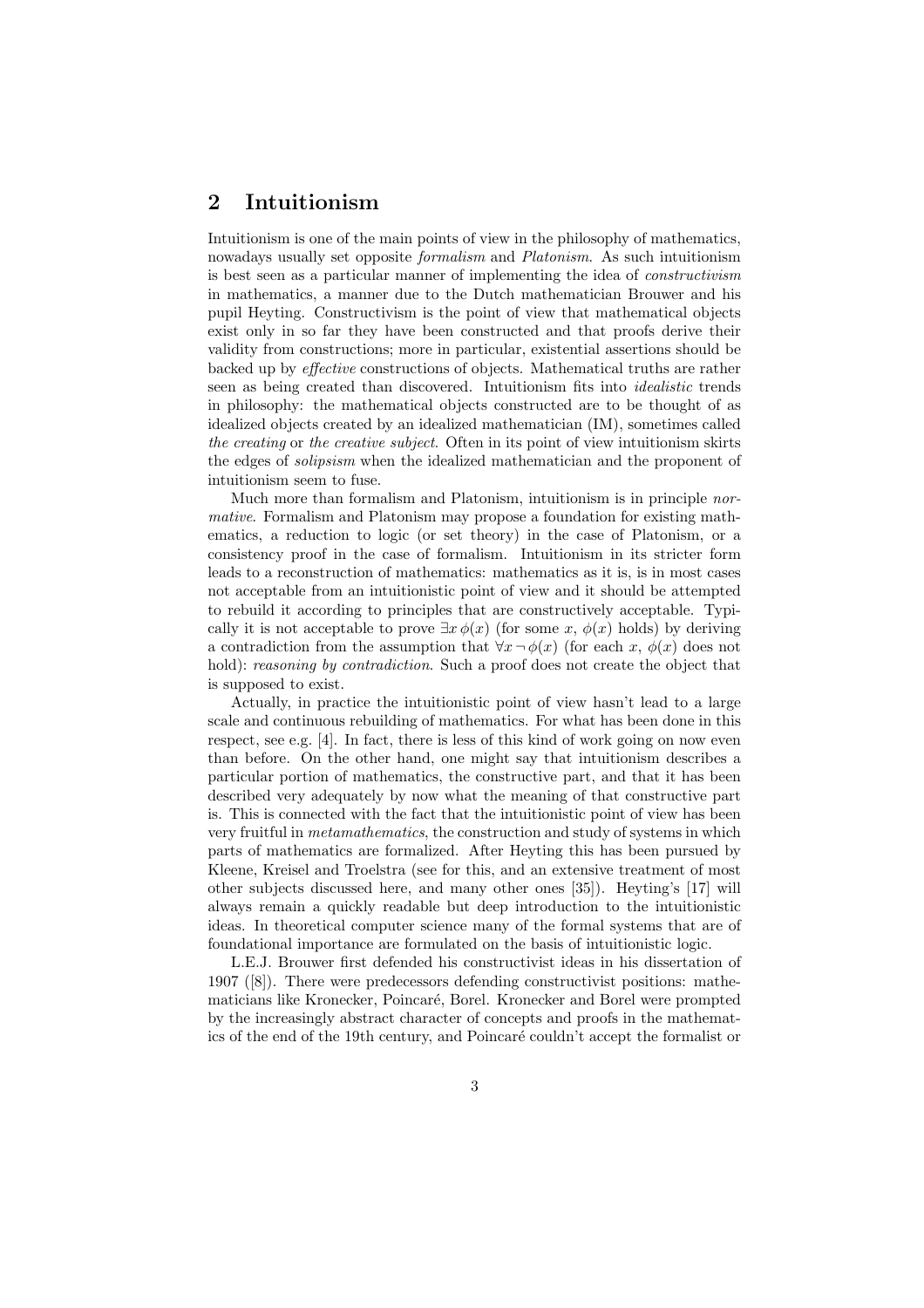Platonist ideas proposed by Frege, Russell and Hilbert. In particular, Poincaré maintained in opposition to the formalists and Platonists that mathematical induction (over the natural numbers) cannot be reduced to a more primitive idea. However, from the start Brouwer was more radical, consistent and encompassing than his predecessors. The most distinctive features of intuitionism are:

- 1. The use of a distinctive logic: intuitionistic logic. (Ordinary logic is then called classical logic.)
- 2. Its construction of the continuum, the totality of the real numbers, by means of choice sequences.

Intuitionistic logic was introduced and axiomatized by A. Heyting, Brouwer's main follower. The use of intuitionistic logic has most often been accepted by other proponents of constructive methods, but the construction of the continuum much less so. The particular construction of the continuum by means of choice sequences involves principles that contradict classical mathematics. Constructivists of other persuasion like the school of Bishop often satisfy themselves in trying to constructively prove theorems that have been proved in a classical manner, and shrink back from actually contradicting ordinary mathematics.

Intuitionistic logic. We will indicate the formal system of intuitionistic propositional logic by IPC and intuitionistic predicate logic by IQC; the corresponding classical systems will be named CPC and CQC. Formally the best way to characterize intuitionistic logic is by a natural deduction system  $\grave{a}$  la Gentzen. (For an extensive treatment of natural deduction and sequent systems, see [34].) In fact, natural deduction is more natural for intuitionistic logic than for classical logic. A natural deduction system has introduction rules and elimination rules for the logical connectives  $\land$  (and),  $\lor$  (or) and  $\rightarrow$  (if ..., then) and *quantifiers*  $\forall$  (for all) and ∃ (for at least one). The rules for  $\land$ ,  $\lor$  and  $\rightarrow$  are:

- $I \wedge$ : From  $\phi$  and  $\psi$  conclude  $\phi \wedge \psi$ ,
- $E \wedge$ : From  $\phi \wedge \psi$  conclude  $\phi$  and conclude  $\psi$ .
- $E \rightarrow$ : From  $\phi$  and  $\phi \rightarrow \psi$  conclude  $\psi$ ,
- $I \rightarrow$ : If one has a derivation of  $\psi$  from premise  $\phi$ , then one may conclude to  $\phi \rightarrow \psi$  (simultaneously dropping assumption  $\phi$ ).
- I ∨: From  $\phi$  conclude to  $\phi \vee \psi$ , and from  $\psi$  conclude to  $\phi \vee \psi$ ,
- E  $\vee$ : If one has a derivation of  $\chi$  from premise  $\phi$  and a derivation of  $\chi$ from premise  $\psi$ , then one is allowed to conclude  $\chi$  from premise  $\phi \vee \psi$ (simultaneously dropping assumptions  $\phi$  and  $\psi$ ),
- I∀: If one has a derivation of  $\phi(x)$  in which x is not free in any premise, then one may conclude  $\forall x \phi(x)$ ,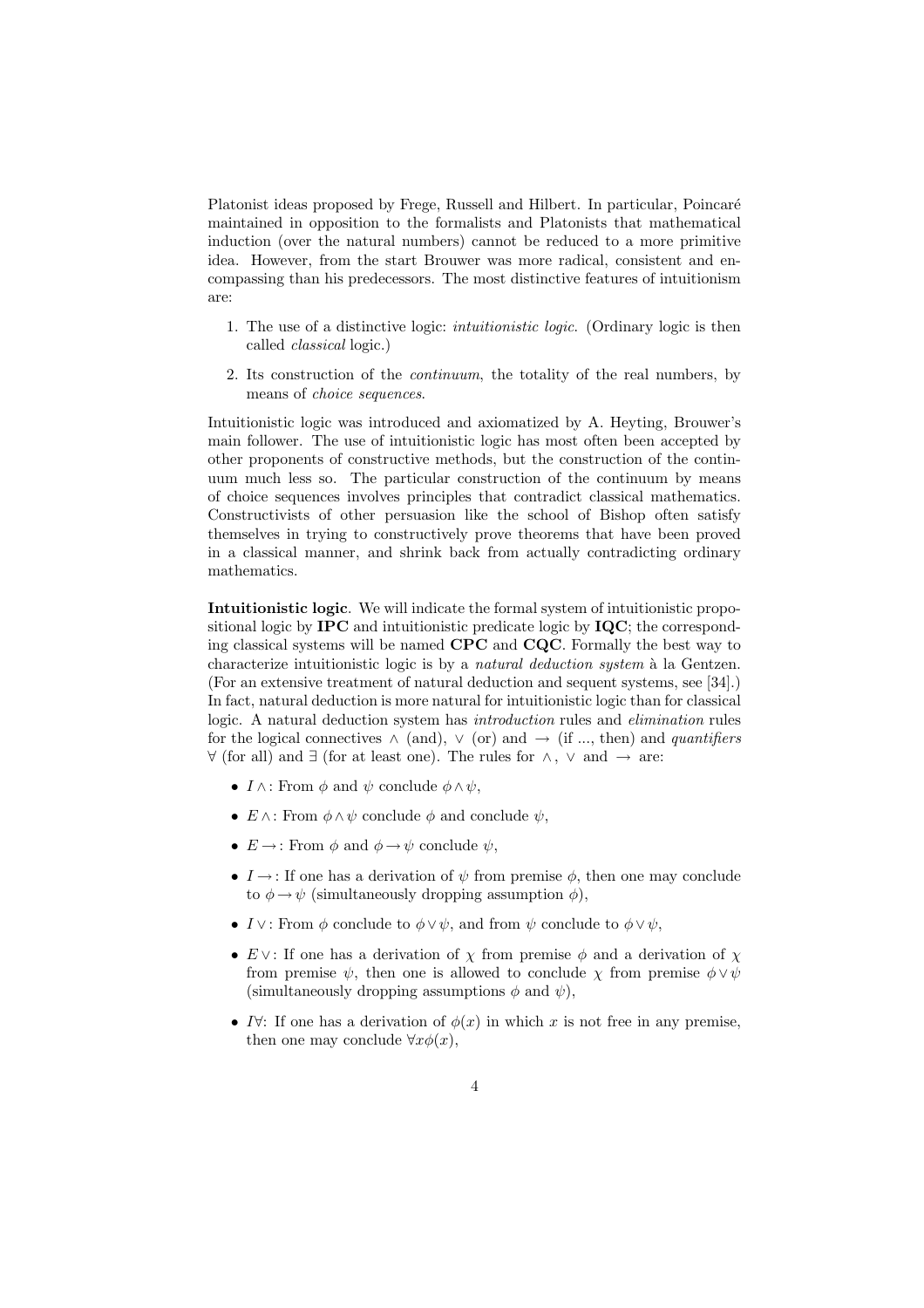- E $\forall$ : If one has a derivation of  $\forall x \phi(x)$ , then on may conclude  $\phi(t)$  for any term  $t$ ,
- I $\exists$ : From  $\phi(t)$  for any term t one may conclude  $\exists x \phi(x)$ .
- E∃: If one has a derivation of  $\psi$  from  $\phi(x)$  in which x is not free in in  $\psi$ itself or in any premise other than  $\phi(x)$ , then one may conclude  $\psi$  from premise  $\exists x \phi(x)$ , dropping the assumption  $\phi(x)$  simultaneously.

One usually takes negation  $\neg$  (not) of a formula  $\phi$  to be defined as  $\phi$  implying a contradiction  $(⊥)$ . One adds then the *ex falso sequitur quodlibet rule* that

• anything can be derived from ⊥.

If one wants to get classical propositional or predicate logic one adds the rule that

• if  $\perp$  is derived from  $\neg \phi$ , then one can conclude to  $\phi$ , simultaneously dropping the assumption  $\neg \phi$ .

Note that this is not a straightforward introduction or elimination rule as the other rules.

The natural deduction rules are strongly connected with the so-called BHKinterpretation (named after Brouwer, Heyting and Kolmogorov) of the connectives and quantifiers. This interpretation gives a very clear foundation of intuitionistically acceptable principles and makes intuitionistic logic one of the very few non-classical logics in which reasoning is clear, unambiguous and all encompassing but nevertheless very different from reasoning in classical logic.

In classical logic the meaning of the connectives, i.e. the meaning of complex statements involving the connectives, is given by supplying the truth conditions for complex statements that involve the informal meaning of the same connectives. For example:

- $\phi \land \psi$  is true if and only if  $\phi$  is true and  $\psi$  is true,
- $\phi \vee \psi$  is true if and only if  $\phi$  is true or  $\psi$  is true,
- $\neg \phi$  is true iff  $\phi$  is not true

The BHK-interpretation of intuitionistic logic is based on the notion of proof instead of truth. (N.B! Not formal proof, or derivation, as in natural deduction or Hilbert type axiomatic systems, but intuitive (informal) proof, i.e. convincing mathematical argument.) The meaning of the connectives and quantifiers is then just as in classical logic explained by the informal meaning of their intuitive counterparts:

• A proof of  $\phi \wedge \psi$  consists of a proof of  $\phi$  and a proof of  $\psi$  plus the conclusion  $φ ∧ ψ$ ,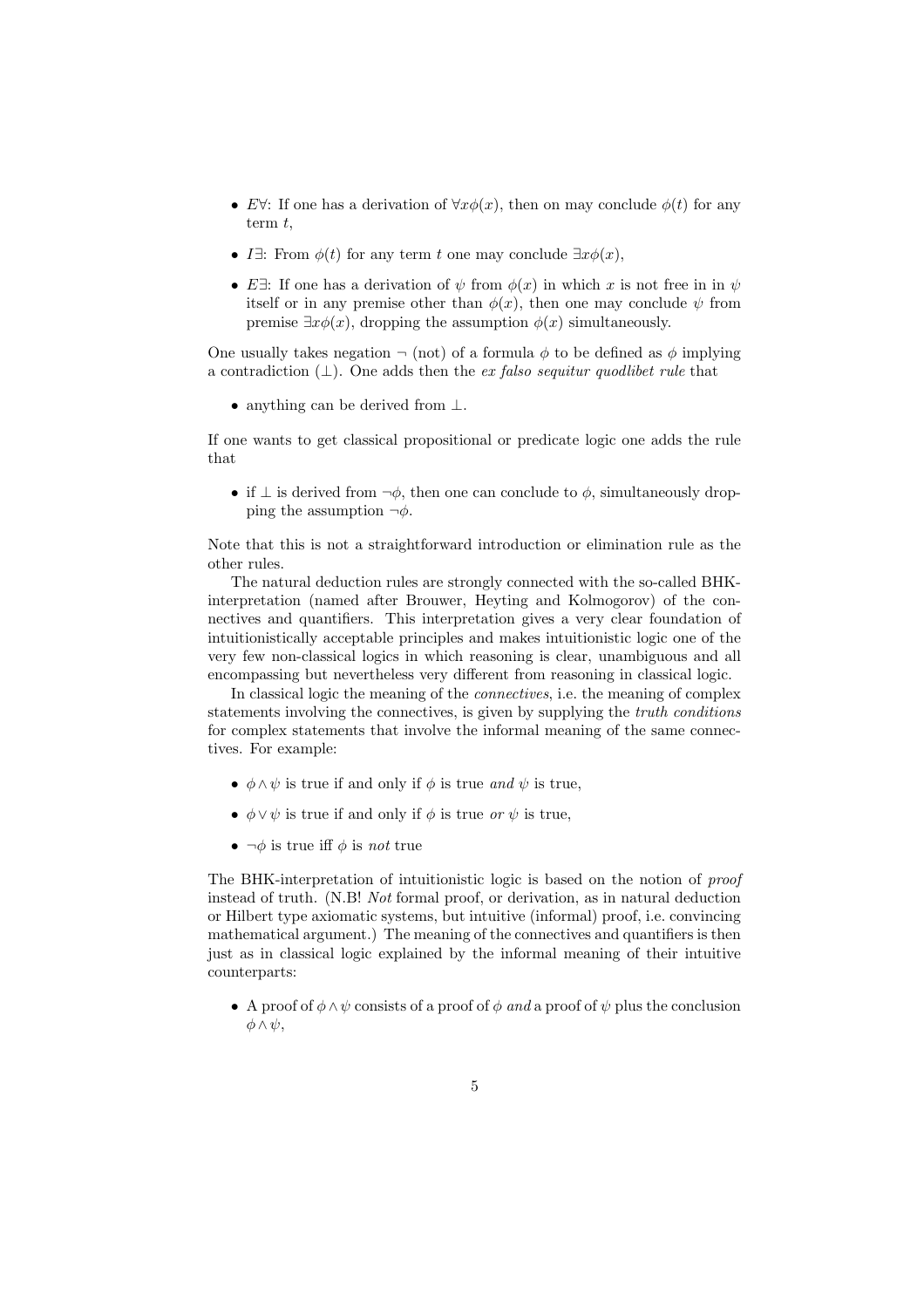- A proof of  $\phi \vee \psi$  consists of a proof of  $\phi$  or a proof of  $\psi$  plus a conclusion  $\phi \vee \psi$ ,
- A proof of  $\phi \rightarrow \psi$  consists of a method of converting any proof of  $\phi$  into a proof of  $\psi$ ,
- No proof of  $\perp$  exists,
- A proof of  $\exists x \phi(x)$  consists of a name d of an object constructed in the intended domain of discourse plus a proof of  $\phi(d)$  and the conclusion  $\exists x \phi(x),$
- A proof of  $\forall x \phi(x)$  consists of a method that *for any* object d constructed in the intended domain of discourse produces a proof of  $\phi(d)$ .

For negations this then means that a proof of  $\neg \phi$  is a method of converting any supposed proof of  $\phi$  into a proof of a contradiction. That  $\bot \rightarrow \phi$  has a proof for any  $\phi$  is based on the intuitive counterpart of the ex falso principle. This may seem somewhat less natural then the other ideas, and Kolmogorov did not include it in his proposed rules.

Together with the fact that statements containing negations seem less contentful constructively this has lead Griss to consider doing completely without negation. Since however it is often possible to prove such more negative statements without being able to prove more positive counterparts this is not very attractive. Moreover, one can do without the formal introduction of  $\perp$  in natural mathematical systems, because a statement like  $1 = 0$  can be seen to satisfy the desired properties of  $\perp$  without making any ex falso like assumptions. More precisely, not only statements for which this is obvious like  $3 = 2$ , but all statements in those intuitionistic theories are derivable from  $1 = 0$  without the use of the rules concerning ⊥. If one nevertheless objects to the ex falso rule, one can use the logic that arises without it, called minimal logic.

The intuitionistic meaning of a disjunction is only superficially close to the classical meaning. To prove a disjunction one has to be able to prove one of its members. This makes it immediately clear that there is no general support for  $\phi \vee \neg \phi$ : there is no way to invariably guarantee a proof of  $\phi$  or a proof of  $\neg \phi$ . However, many of the laws of classical logic remain valid under the BHKinterpretation. Various decision methods for IPC are known, but it is often easy to decide intuitively:

- A disjunction is hard to prove: for example, of the four directions of the two de Morgan laws only  $\neg$  ( $\phi \land \psi$ )  $\rightarrow \neg \phi \lor \neg \psi$  is not valid, other examples of such invalid formulas are
	- $-$  φ ∨ ¬ $φ$  (the law of the *excluded middle*)  $(\phi \rightarrow \psi) \rightarrow \neg \phi \vee \psi$  $(\phi \rightarrow \psi \vee \chi) \rightarrow (\phi \rightarrow \psi) \vee (\phi \rightarrow \chi)$  $- ((\phi \rightarrow \psi) \rightarrow \psi) \rightarrow (\phi \vee \psi)$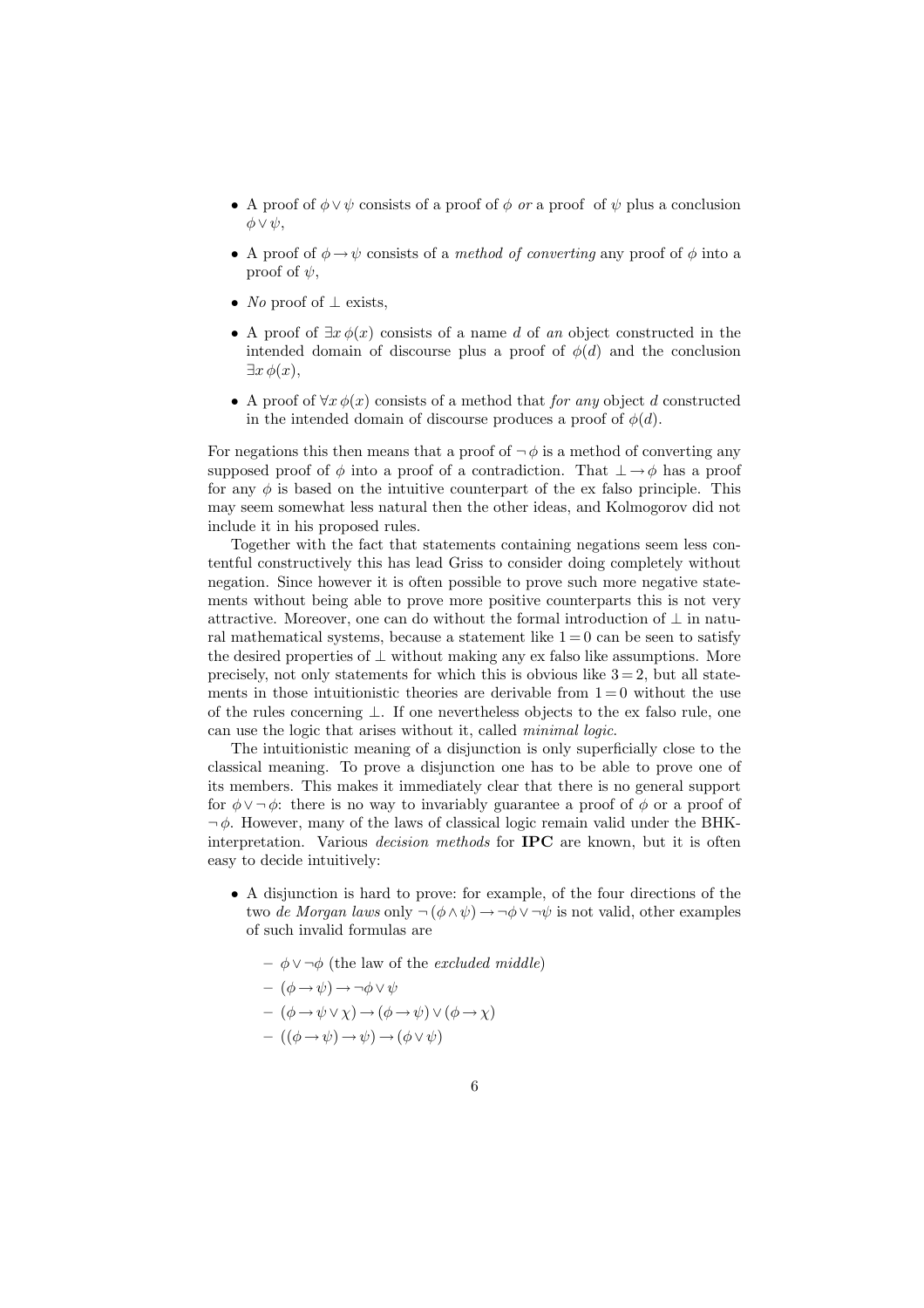- An existential statement is hard to prove: for example, of the four directions of the classically valid interactions between negations and quantifiers only  $\neg \forall x \phi \rightarrow \exists x \neg \phi$  is not valid,
- statements directly based on the two-valuednes of truth values are not valid, e.g.  $\neg\neg \phi \rightarrow \phi$  or  $((\phi \rightarrow \psi) \rightarrow \phi) \rightarrow \phi$  (*Peirce's law*), and *contraposi*tion in the form  $(\neg \psi \rightarrow \neg \phi) \rightarrow \phi \rightarrow \psi$ ),
- On the other hand, many basic laws naturally remain valid, commutativity and associativity of conjunction and disjunction, both distributivity laws, and

$$
-(\phi \rightarrow \psi \land \chi) \leftrightarrow (\phi \rightarrow \psi) \land (\phi \rightarrow \chi),
$$
  
\n
$$
-(\phi \rightarrow \chi) \land (\psi \rightarrow \chi) \leftrightarrow ((\phi \lor \psi) \rightarrow \chi)),
$$
  
\n
$$
-(\phi \rightarrow (\psi \rightarrow \chi)) \leftrightarrow (\phi \land \psi) \rightarrow \chi.
$$
  
\n
$$
-(\phi \lor \psi) \land \neg \phi \rightarrow \psi) \text{ (needs } ex \text{ falsol}),
$$
  
\n
$$
-(\phi \rightarrow \psi) \rightarrow ((\psi \rightarrow \chi) \rightarrow (\phi \rightarrow \chi)),
$$
  
\n
$$
-(\phi \rightarrow \psi) \rightarrow (\neg \psi \rightarrow \neg \phi) \text{ (the converse form of contraposition),}
$$
  
\n
$$
-\phi \rightarrow \neg \neg \phi,
$$
  
\n
$$
-\neg \neg \neg \phi \leftrightarrow \neg \phi \text{ (triple negations are not needed)}.
$$

Slightly less obvious is that *double negation shift* is valid for  $\land$  and  $\rightarrow$  but not for ∀, at least in one direction. Valid are:

- $\bullet \neg \neg (\phi \land \psi) \leftrightarrow \neg \neg \phi \land \neg \neg \psi,$
- $\bullet \ \neg \neg (\phi \rightarrow \psi) \leftrightarrow \neg \neg \phi \rightarrow \neg \neg \psi,$
- $\neg \neg \forall x \phi(x) \rightarrow \forall x \neg \neg \phi(x)$  (but not its converse).

The BHK-interpretation was independently given by Kolmogorov and Heyting, with Kolmogorov's formulation in terms of the solution of problems rather than in terms of executing proofs. Of course, both extracted the idea from Brouwer's work. In any case, it is clear from the above that, if a logical schema is (formally) provable in IPC (say, by natural deduction), then any instance of the scheme will have an informal proof following the BHK-interpretation.

Clearly, in the most direct sense intuitionistic logic is weaker than classical logic. However, from a different point of view the opposite is true. By Gödel's so-called negative translation classical logic can be translated into intuitionistic logic. To translate a classical statement one puts  $\neg$  in front of all atomic formulas and then replaces each subformula of the form  $\phi \vee \psi$  by  $\neg (\neg \phi \wedge \neg \psi)$ and each subformula of the form  $\exists x \phi(x)$  by  $\neg \forall x \neg \phi(x)$  in a recursive manner. The formula obtained is provable in intuitionistic logic exactly when the original one is provable in classical logic. Some examples are:

•  $p \lor \neg p$  becomes in translation  $\neg(\neg \neg p \land \neg \neg \neg p)$ ,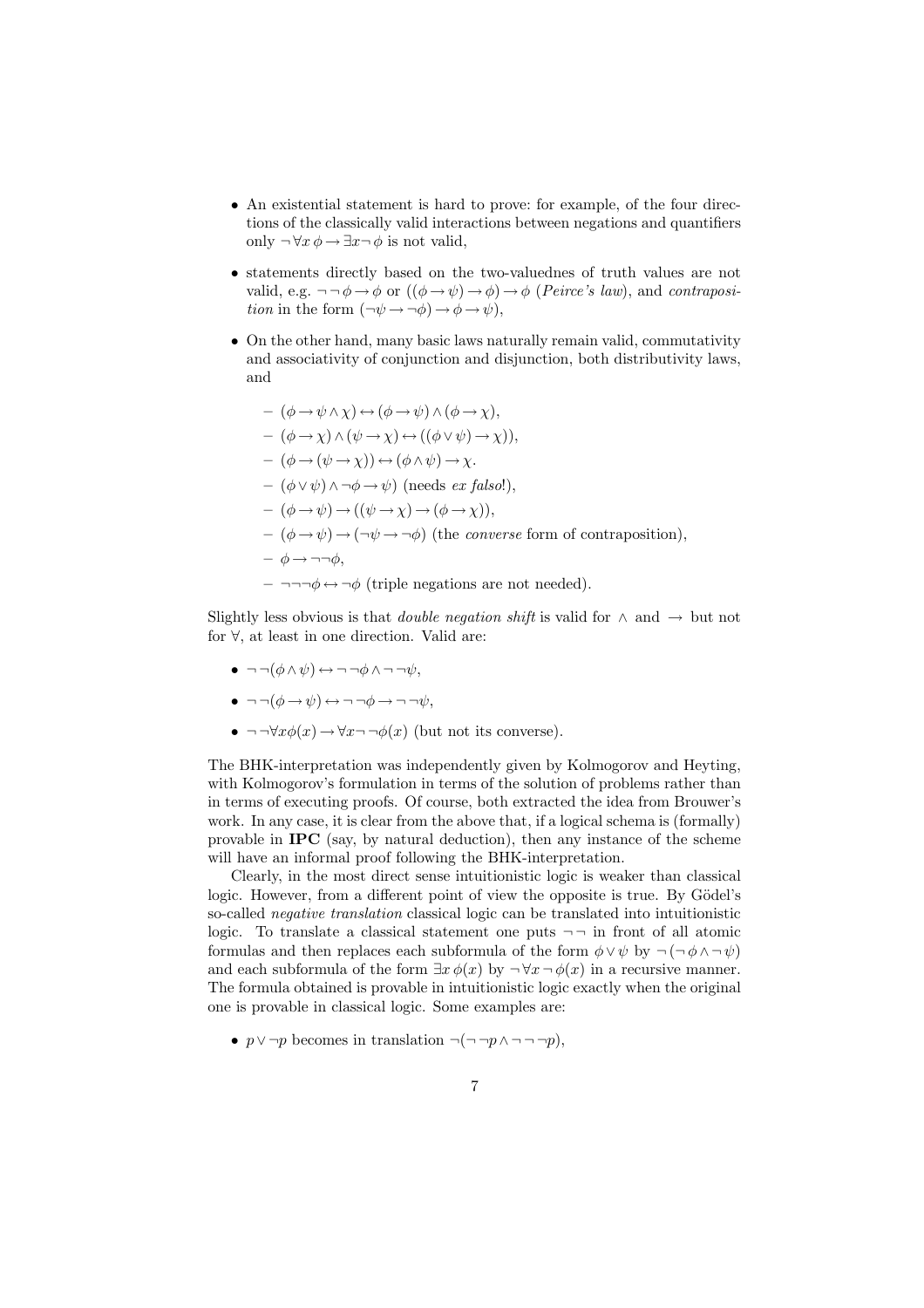- $(\neg q \rightarrow \neg p) \rightarrow (p \rightarrow q)$  becomes  $(\neg \neg \neg q \rightarrow \neg \neg \neg p) \rightarrow (\neg \neg p \rightarrow \neg \neg q)$ ,
- $\neg \forall x \, Ax \rightarrow \exists x \neg Ax$  becomes  $\neg \forall x \neg \neg Ax \rightarrow \forall x \neg \neg Ax$

Thus, one may say that intuitionistic logic accepts classical reasoning in a particular form and is therefore richer than classical logic.

## 3 Kripke models, Proof systems and Metatheorems

#### 3.1 Other proof systems

We start this section with a Hilbert type system for intuitionistic logic. We will call the intuitionistic propositional calculus **IPC** and the intuitionistic predicate calculus IQC in contrast to the classical systems CPC and CQC. For extensive information on the topics treated in this section, see [34].

Axioms for a Hilbert type system for IPC.

1.  $\phi \rightarrow (\psi \rightarrow \phi)$ . 2.  $(\phi \rightarrow (\psi \rightarrow \chi)) \rightarrow ((\phi \rightarrow \psi) \rightarrow (\phi \rightarrow \chi))$ . 3.  $\phi \land \psi \rightarrow \phi$ . 4.  $\phi \wedge \psi \rightarrow \psi$ . 5.  $\phi \rightarrow \phi \vee \psi$ . 6.  $\psi \rightarrow \phi \vee \psi$ . 7.  $(\phi \rightarrow \chi) \rightarrow ((\psi \rightarrow \chi) \rightarrow (\phi \lor \psi \rightarrow \chi)).$ 8.  $\perp \rightarrow \phi$ .

with the rule of modus ponens: from  $\phi$  and  $\phi \rightarrow \psi$  conclude  $\psi$ .

This system is closely related to the natural deduction system. The first two axiom schemes are exactly sufficient to prove the deduction theorem, which mirrors the introduction rule for implication.

**Theorem 1.** (Deduction Theorem ) If  $\Gamma$ ,  $\phi \vdash_{\text{IPC}} \psi$ , then  $\Gamma \vdash_{\text{IPC}} \phi \rightarrow \psi$ . *Proof.* By induction on the length of the derivation, using the fact that  $\chi \rightarrow \chi$ is derivable.  $\Box$ 

**Exercise 2.** Show that  $\vdash_{\text{IPC}} \chi \rightarrow \chi$ .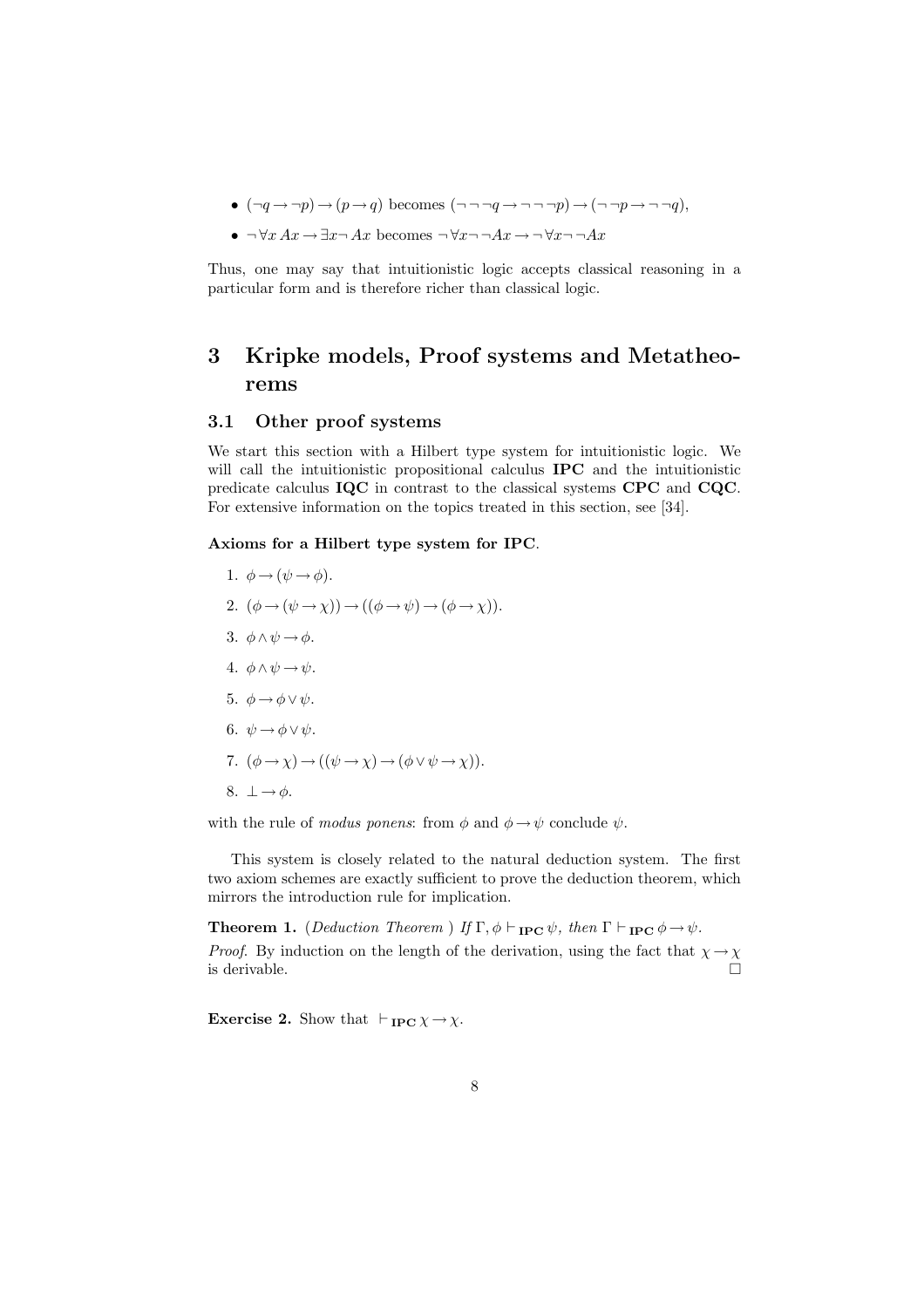#### Gentzen sequent calculus for IPC.

- Structural rules (like weakening),
- Axioms:  $\Gamma, \phi, \Delta \Longrightarrow \Theta, \phi, \Lambda \text{ and } \Gamma, \bot, \Delta \Longrightarrow \Theta,$
- $L \wedge$  $\Gamma, \phi, \psi, \Delta \Longrightarrow \Theta$  $\Gamma, \phi \wedge \psi, \Delta \Longrightarrow \Theta,$
- $R \wedge$ :  $\Gamma \Longrightarrow \Delta, \phi, \Theta \text{ and } \Gamma \Longrightarrow \Delta, \psi, \Theta$  $\Gamma \Longrightarrow \Delta, \phi \wedge \psi, \Theta,$
- $\bullet$   $L \vee$ :  $\Gamma, \phi, \Delta \Longrightarrow \Theta \text{ and } \Gamma, \psi, \Delta \Longrightarrow \Theta$  $\Gamma, \phi \vee \psi, \Delta \Longrightarrow \Theta,$
- $R \vee$ :  $\Gamma \Longrightarrow \Delta, \phi, \psi, \Theta$  $\Gamma \Longrightarrow \Delta, \phi \lor \psi, \Theta,$
- $R \rightarrow \cdot$  $\Gamma, \phi, \Delta \Longrightarrow \psi$  $\Gamma, \Delta \Longrightarrow \Theta, \phi \rightarrow \psi, \Lambda,$
- $L \rightarrow$ :  $\Gamma, \psi, \Delta \Longrightarrow \Theta \text{ and } \Gamma, \phi \rightarrow \psi, \Delta \Longrightarrow \phi, \Theta$  $\Gamma, \phi \rightarrow \psi, \Delta \Longrightarrow \Theta,$
- Cut  $\Gamma \Longrightarrow \Delta, \phi \text{ and } \phi, \Gamma \Longrightarrow \Delta$  $\Gamma \Longrightarrow \Delta$ .

This, not very common, sequent calculus system for IPC has the advantage that, read from bottom to top these rules are rules for a semantic tableau system for IPC. A more standard sequent calculus system for IPC is obtained by restricting in a sequent calculus for classical logic CPC the sequence of formulas on the right to one formula (or none). For example,  $R \vee$  becomes:

$$
\frac{\Gamma \Longrightarrow \phi}{\Gamma \Longrightarrow \phi \lor \psi}
$$

plus the same for  $\psi$  instead of  $\phi$ . In both systems Cut can be eliminated. This means that there is a way of transforming a derivation with cuts into a derivation without cut. A similar theorem applies to natural deduction. A derivation natural deduction can be transformed into a normal derivation, i.e. a derivation in which formulas are not first introduced and then eliminated.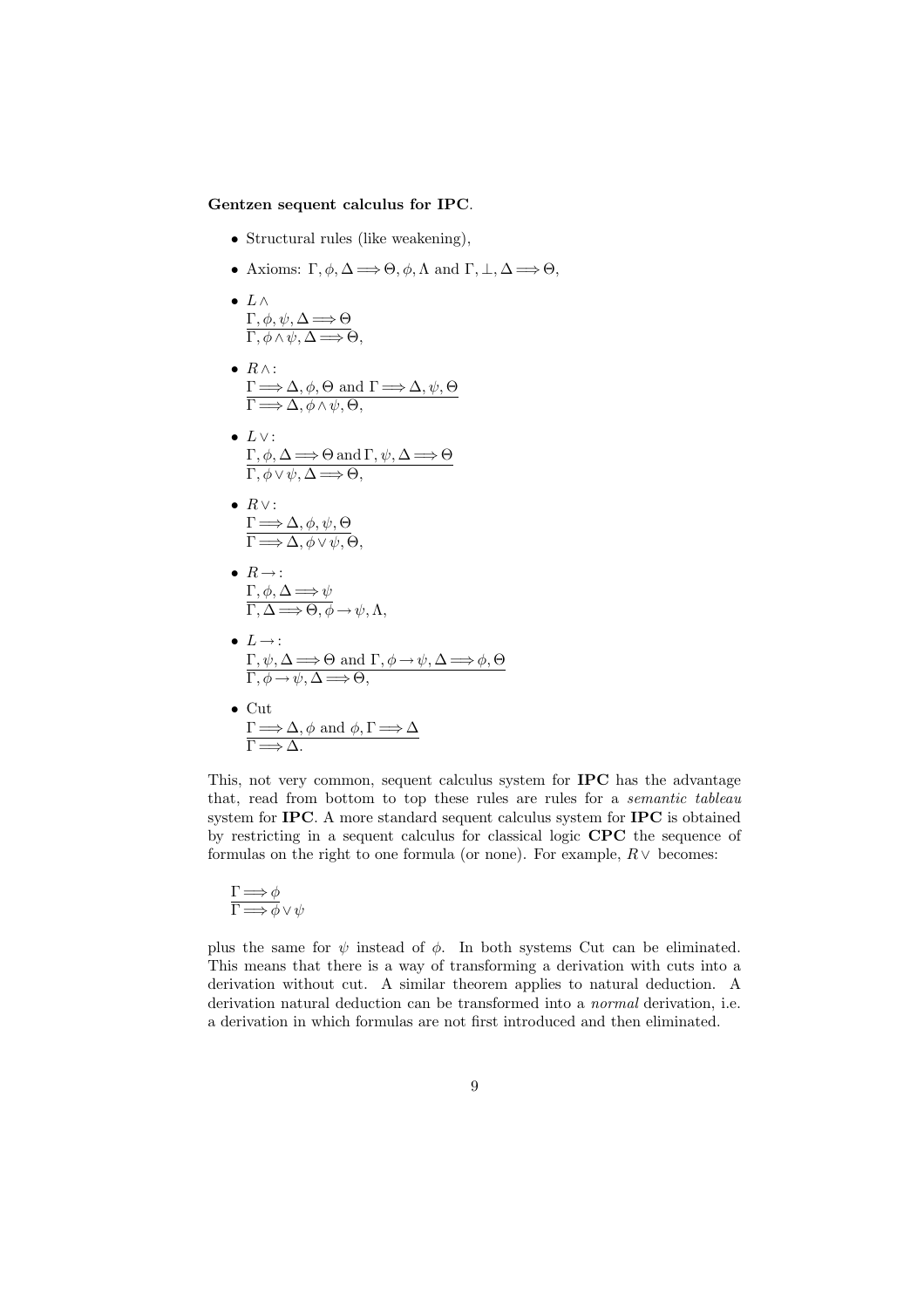#### Predicate calculus.

We give just the axioms for the Hilbert type system:

- 1.  $\forall x \phi(x) \rightarrow \phi(t)$ , with t not containing variables that become bound in  $\phi(t)$ .
- 2.  $\phi(t) \rightarrow \exists x \, \phi(x)$ , with t not containing x or variables that become bound in  $\phi(t)$ .

and the rules:

- 3. From  $\phi \rightarrow \psi(x)$  conclude  $\phi \rightarrow \forall x \psi(x)$ , if x not free in  $\phi$ .
- 4. From  $\phi(x) \to \psi$  conclude  $\exists x \, \phi(x) \to \psi$ , if x not free in  $\psi$ .

### 3.2 Arithmetic and analysis

Classical arithmetic of the natural numbers is formalized in PA by the so-called Peano axioms (the idea of which is originally due to Dedekind). The axioms for intuitionistic arithmetic (or Heyting arithmetic) HA are the same:

These axioms can simply be added to the Hilbert system for the predicate calculus, or, for that matter to a natural deduction or sequent system. HAmodels are simply predicate logic models for the language of HA in which the HA-axioms are verified at each node.

Arithmetic. Classical arithmetic of the natural numbers is formalized in PA by the so-called Peano axioms (the idea of which is originally due to Dedekind). These axioms

- $x + 1 \neq 0$ ,
- $x+1=y+1 \rightarrow x=y$ ,
- $x + 0 = x$ ,
- $x + (y + 1) = (x + y) + 1$ ,
- $x \, . \, 0 = 0$ ,
- $x \cdot (y+1) = x \cdot y + x$ ,

and the induction scheme

• For each  $\phi(x)$ ,  $\phi(0) \wedge \forall x(\phi(x) \rightarrow \phi(x+1)) \rightarrow \forall x \phi(x)$ .

can simply be added to the Hilbert system for the predicate calculus, or, for that matter to a natural deduction or sequent system. Of course an intuitionist does not simply accept these axioms face value but checks their (intuitive) provability from the basic idea of what natural numbers are (Brouwer in his inaugural address: "... This intuition of two-oneness, the basal intuition of mathematics, creates not only the numbers one and two, but also all finite ordinal numbers,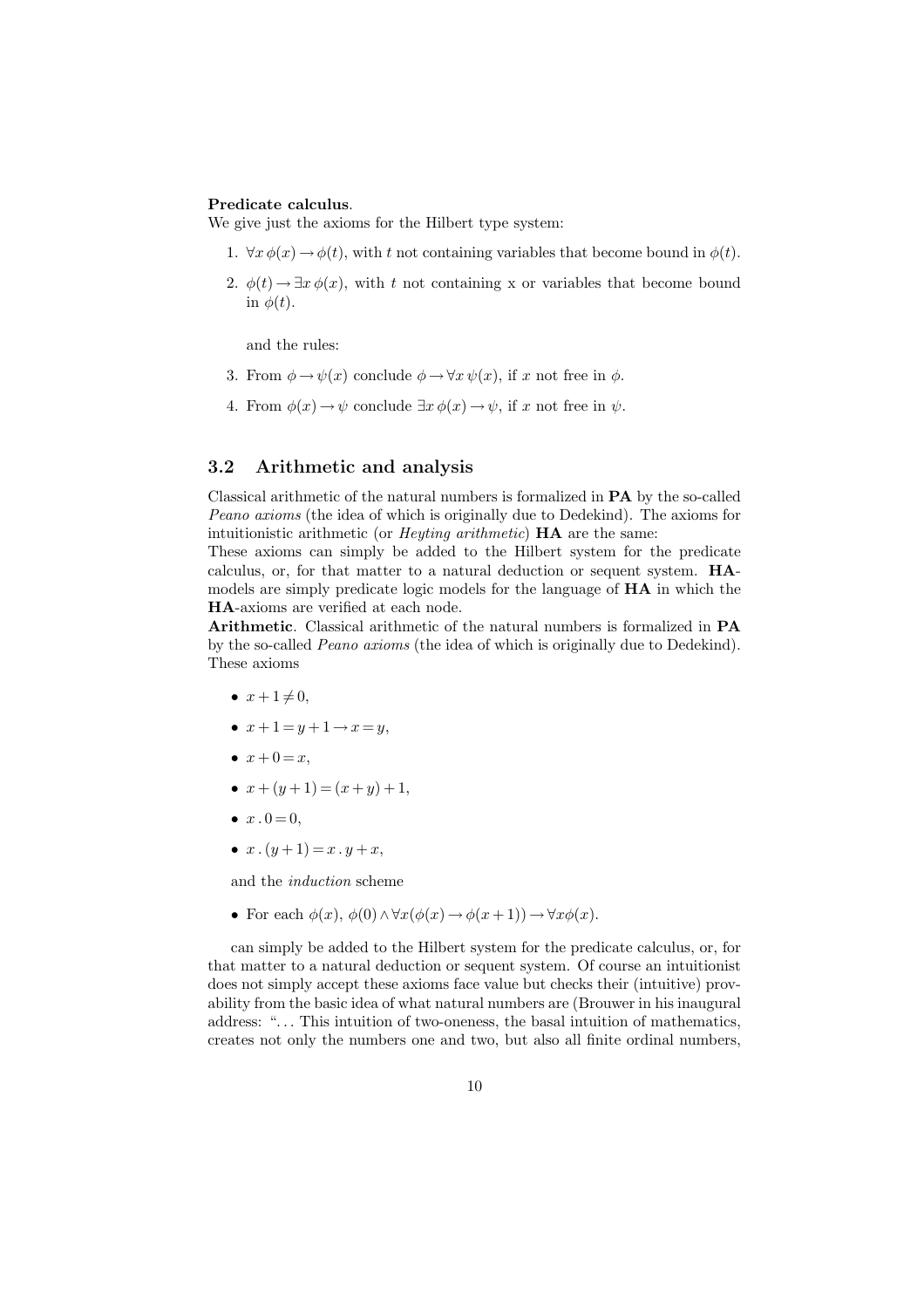inasmuch as one of the elements of the two-oneness maybe thought of as a new two-oneness, which process may be repeated indefinitely . . ."). Worth while noting is that the scheme

• For each  $\phi(x)$ ,  $\exists x \phi(x) \rightarrow \exists x (\phi(x) \land \forall y \leq x \land \phi(y))$ 

is classically but not intuitionistically equivalent to the induction scheme. (Here  $y < x$  is defined as  $\exists z(y + (z + 1) = x).$ 

Gödels' negative translation is applicable to  $HA/PA$ . Of course, also Gödel's incompleteness theorem applies to **HA**: there exists a  $\phi$  such that neither  $\vdash_{\mathbf{HA}} \phi$ , nor  $\vdash_{\mathbf{HA}} \neg \phi$ , and this  $\phi$  can be taken to have the form  $\forall x \psi(x)$ for some  $\psi(x)$  such that, for each  $n, \vdash_{\mathbf{HA}} \psi(\bar{n})$ . (Here  $\bar{n}$  stands for  $1 + \ldots + 1$ with n ones, a term with the value  $n$ .

Free choice sequences. A great difficulty in setting up constructive versions of mathematics is the continuum. It is not difficult to reason about individual real numbers via for example Cauchy sequences, but one loses that way the intuition of the totality of all real numbers which does seem to be a primary intuition. Brouwer based the continuum on the idea of choice sequences. For example, a choice sequence  $\alpha$  of natural numbers is viewed as an ever unfinished, ongoing process of choosing natural number values  $\alpha(0), \alpha(1), \alpha(2), \cdots$  by the ideal mathematician IM. At any stage of IM's activity only finitely many values have been determined by IM, plus possibly some restrictions on future choices. This straightforwardly leads to the idea that a function  $f$  giving values to all choice sequences can do so only by having the value  $f(\alpha)$  for any particular choice sequence  $\alpha$  determined by a finite initial segment  $\alpha(0), \ldots, \alpha(m)$  of that choice sequence, in the sense that all choice sequences  $\beta$  starting with the same initial segment  $\alpha(0), \ldots, \alpha(m)$  have to get the same value under the function:  $f(\beta) = f(\alpha)$ . This idea will lead us to Brouwer's theorem that every real function on a bounded closed interval is necessarily uniformly continuous. Of course, this is in clear contradiction with classical mathematics.

Before we get to a characteristic example of a less severe distinction between classical and intuitionistic mathematics, the intermediate value theorem, let us discuss the fact that counterexamples to classical theorems in logic or mathematics can be given as weak counterexamples or strong counterexamples. A weak counterexample to a statement just shows that one cannot hope to prove that statement, a strong counterexample really derives a contradiction from the general application of the statement. For example, to give a weak counterexample to  $p \vee \neg p$  it suffices to give a statement  $\phi$  that has not been proved or refuted, especially a statement of a kind that can always be reproduced if the original problems is solved after all. A strong counterexample to  $\phi \vee \neg \phi$  cannot consist of proving  $\neg (\phi \lor \neg \phi)$  for some particular  $\phi$ , since  $\neg (\phi \lor \neg \phi)$  is even in intuitionistic logic contradictory (it is directly equivalent to  $\neg \phi \land \neg \neg \phi$ ). But a predicate  $\phi(x)$  in intuitionistic analysis can be found such that  $\neg \forall x (\phi(x) \vee \neg \phi(x))$  can be proved, which can reasonably be called a strong counterexample.

For weak counterexamples Brouwer often used the decimal expansion of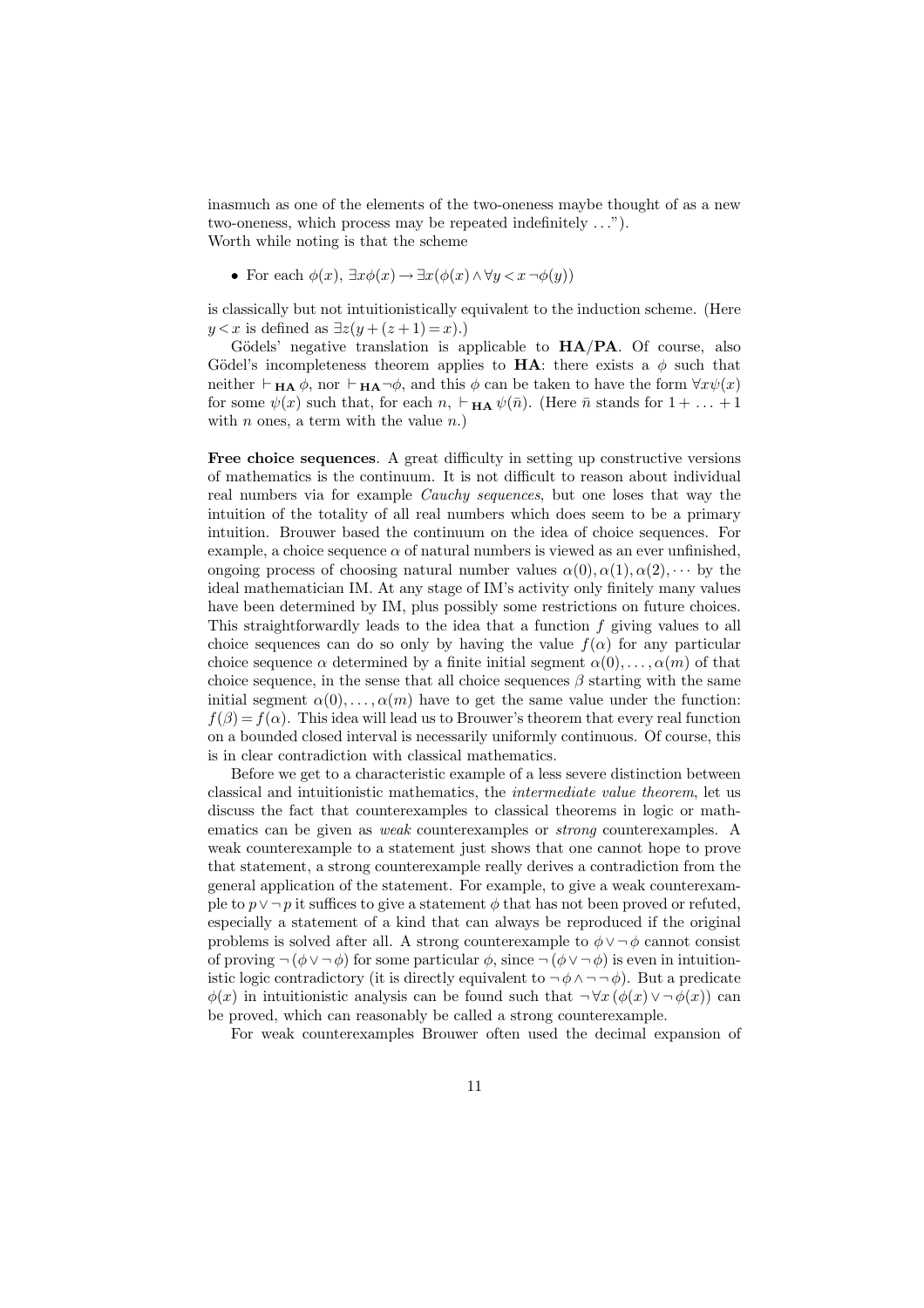π. For example consider the number  $a = 0, a_0 a_1 a_2 \dots$  for which the decimal  $expansion<sup>1</sup>$  defined as follows:

As long as no sequence 1234567890 has occurred in the decimal expansion of  $\pi$ ,  $a_n$  is defined to be 3. If a sequence 1234567890 has occcurred in the decimal expansion of  $\pi$  starting at some  $m$  with  $m \leq n$ , then, if the first such  $m$ is even  $a_n$  is 0 for all  $n \ge m$ , if it is odd,  $a_m = 4$  and  $a_n = 0$  for all  $n > m$ . As long as the problem has not been solved whether such a sequence exists it is not known whether  $a < \frac{1}{3}$  or  $a = \frac{1}{3}$  or  $a > \frac{1}{3}$ . That this is time bound is shown by the fact that in the meantime this particular problem has been solved,  $m$ does exist and is even, so  $a < \frac{1}{3}$  [7]. But that does not matter, such problems can, of course, be multiplied endlessly, and (even though we don't take the trouble to change our example) this shows that it is hopeless to try to prove that, for any  $a, a < \frac{1}{3} \vee a = \frac{1}{3} \vee a > \frac{1}{3}$ . Note that, also a cannot be shown to be rational, because for that, p and q should be given such that  $a = \frac{p}{q}$ , which clearly cannot be done without solving the problem. On the other hand, obviously,  $\negeg(a < \frac{1}{3} \lor a = \frac{1}{3} \lor a > \frac{1}{3})$  does hold, a is not not rational. In any case, weak counterexamples are not mathematical theorems, but they do show which statements one should not try to prove. Later on, Brouwer used unsolved problems to provide weak and strong counterexamples in a stronger way by making the decimal expansion of a dependent on the creating subjects' insight whether he had solved a particular unsolved problem at the moment of the construction of the decimal in question. Attempts to formalize these so-called creative subject arguments have lead to great controversy and sometimes paradoxical consequences. For a reconstruction more congenial to Brouwer's ideas that avoids such problematical consequences, see [26].

Let us now move to using a weak counterexample to show that one cannot hope to prove the so-called intermediate value theorem. A continuous function f that has value −1 at 0 and value 1 at 1 reaches the value 0 for some value between 0 and 1 according to classical mathematics. This does not hold in the constructive case: a function f that moves linearly from value  $-1$  at 0 to value  $a - \frac{1}{3}$  at  $\frac{1}{3}$ , stays at value  $a - \frac{1}{3}$  until  $\frac{2}{3}$  and then moves linearly to 1 cannot be said to reach the value 0 at a particular place if one does not know whether  $a > \frac{1}{3}$ ,  $a = \frac{1}{3}$  or  $a < \frac{1}{3}$ . Since there is no method to settle the latter problem in general, one cannot determine a value x where  $f(x) = 0$ . (See Figure 1.)

Constructivists of the Russian school did not accept the intuitionistic construction of the continuum, but neither did they shrink from results contradicting classical mathematics. They obtained such results in a different manner however, by assuming that effective constructions are *recursive* constructions, and thus in particular when one restricts functions to effective functions that all functions are recursive functions. Thus, in opposition to the situation in classical mathematics, accepting the so-called Church-Turing thesis that all ef-

<sup>1</sup>To make arguments easier to follow, we discuss these problems regarding real numbers with arguments pertaining to their decimal expansions. This was not Brouwer's habit, he even showed with a weak counteraxmple that not all real numbers have a decimal expansion (how to start the decimal expansion of  $\alpha$  if one does not know whether it is smaller than, equal to, or greater than 0?).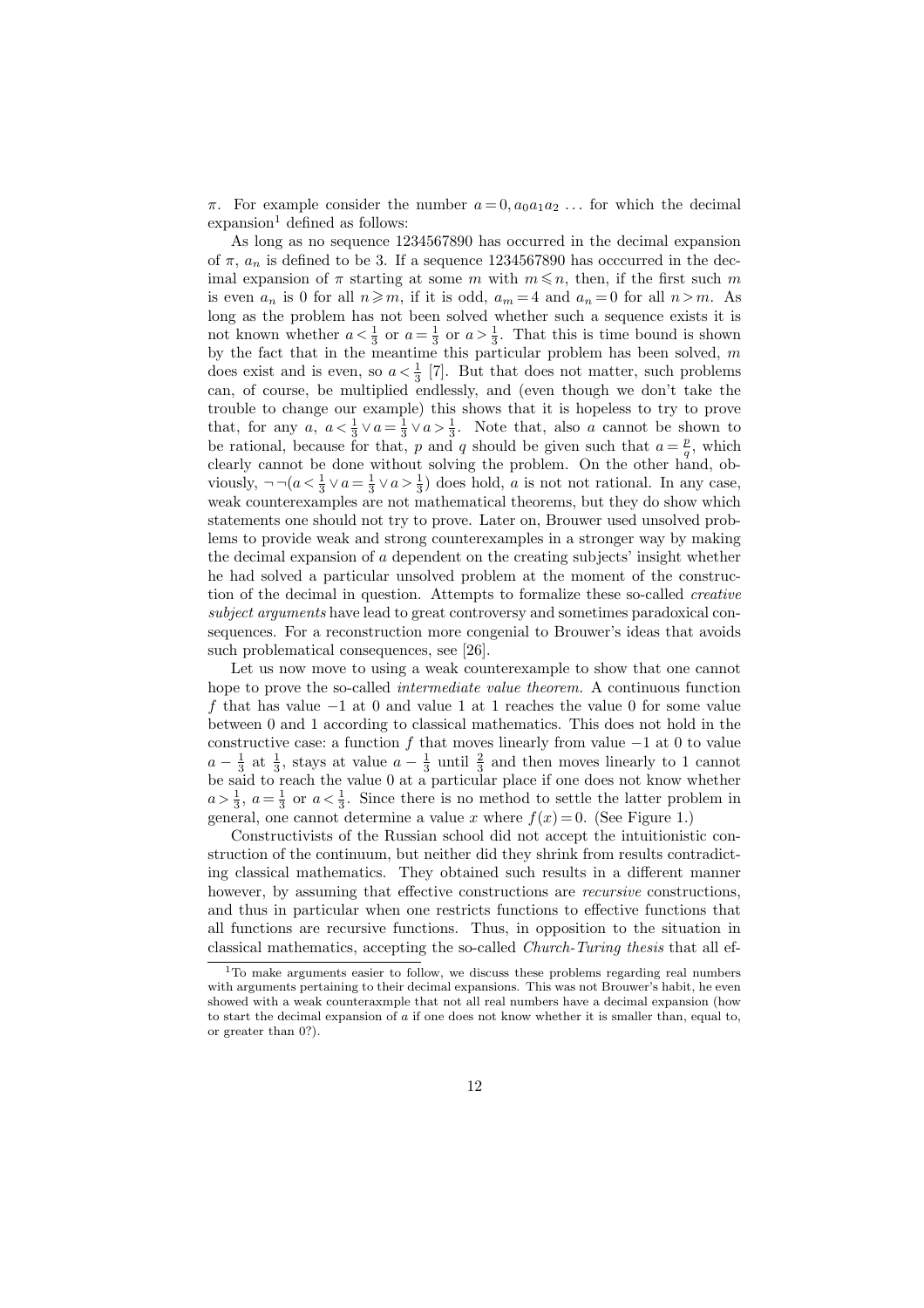

Figure 1: Counter-example to the intermediate value theorem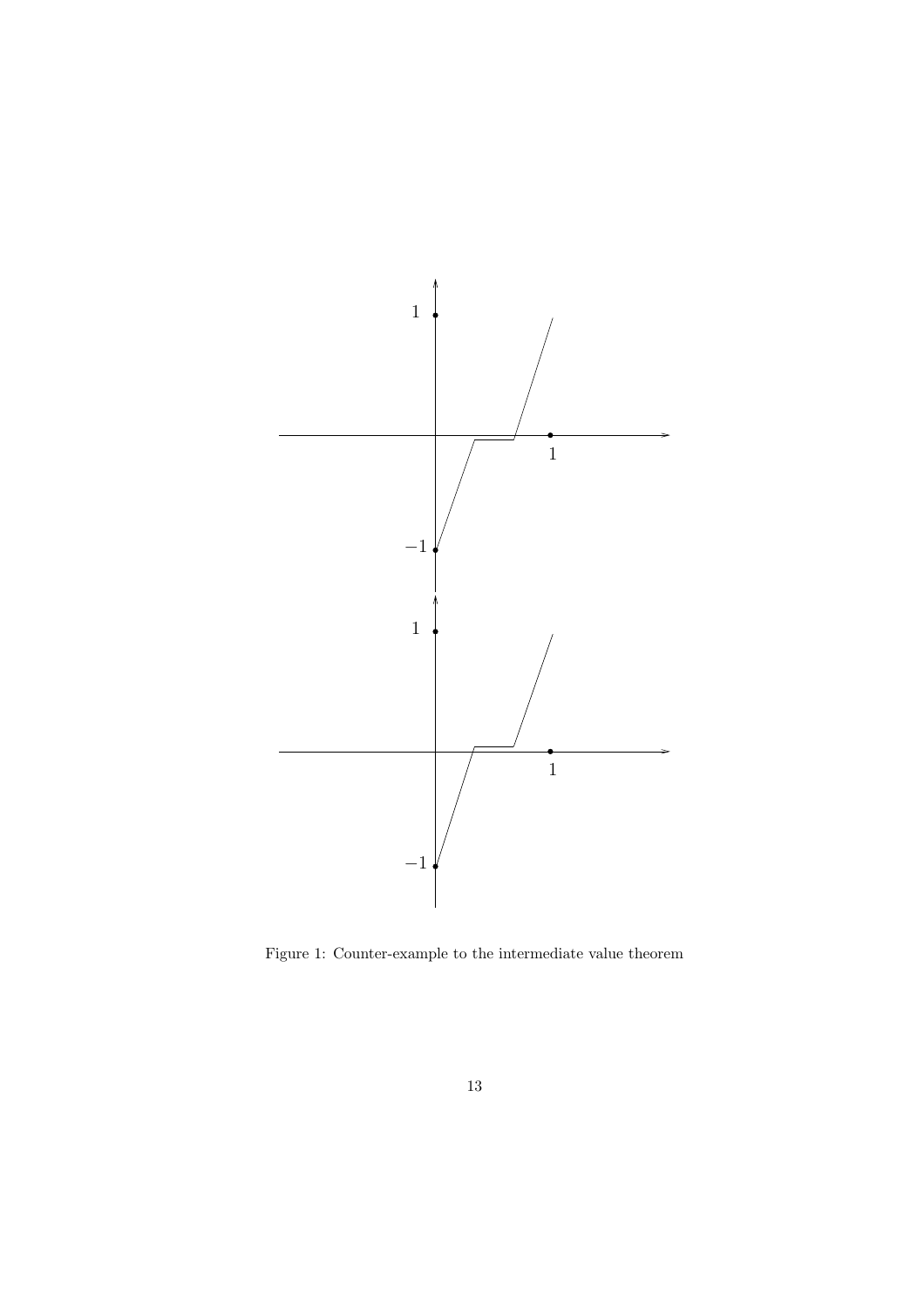fective functions are recursive does influence the validity of mathematical results directly.

Let us remark finally that, no matter what ones standpoint is, the resulting formalized intuitionistic analysis has a more complicated relationship to classical analysis than the one between HA and PA, the negative translation does no longer apply.

Realizability. Kleene used recursive functions in a different manner than the Russian constructivists. Starting in the 1940's he attempted to give a faithful interpretation of intuitionistic logic and (formalized) mathematics by means of recursive functions. To understand this, we need to know two basic facts. The first is that there is a recursive way of coding pairs of natural numbers by a single one, j is a bijection from  $\mathbb{N}^2$  to  $\mathbb{N}$ :  $j(m,n)$  codes the pair  $(m,n)$  as a single natural number. Decoding is done by the functions ()<sub>0</sub> and ()<sub>1</sub>: if  $j(m.n) = p$ , then  $(p)_0 = m$  and  $(p)_1 = n$ . The second insight is that all recursive functions, or easier to think about, all the Turing machines that calculate them can be coded by natural numbers as well. If e codes a Turing machine, then  $\{e\}$  is the function that is calculated by it, i.e. for each natural number n,  ${e}(n)$  has a certain value if on input  $n$  the Turing machine coded by  $e$  delivers that value. Now Kleene defines how a natural number realizes an arithmetic statement (in the language of HA):

- Any  $n \in \mathbb{N}$  realizes an atomic sentence iff the statement is true,
- *n* realizes  $\phi \wedge \psi$  iff  $(n)_0$  realizes  $\phi$  and  $(n)_1$  realizes  $\psi$ ,
- *n* realizes  $\phi \vee \psi$  iff  $(n)_{0} = 0$  and  $(n)_{1}$  realizes  $\phi$ , or  $(n)_{0} = 1$  and  $(n)_{1}$  realizes  $\psi$ .
- *n* realizes  $\phi \rightarrow \psi$  iff, for any  $m \in \mathbb{N}$  that realizes  $\phi$ ,  $\{n\}(m)$  has a value that realizes  $\psi$ ,
- *n* realizes  $\forall x \phi(x)$  iff, for each  $m \in \mathbb{N}$ ,  $\{n\}(m)$  has a value that realizes  $\phi(\overline{m}),$
- *n* realizes  $\exists x \phi(x)$  iff,  $(n)_1$  realizes  $\phi(\overline{(n)_0})$ .

One cannot say that realizability is a faithful interpretation of intuitionism, as Kleene later realized very well. For example, it turns out that at least from the classical point of view there exist in IPC unprovable formulas all of whose arithmetic instances are realizible. But realizability has been an enormously successful concept that has multiplied into countless variants. One important fact Kleene was immediately able to produce by means of realizability is that, if HA proves a statement of the form  $\forall x \exists y \phi(x, y)$ , then  $\phi$  is satisfied by a recursive function  $\{e\}$ , and even, for each  $n \in \mathbb{N}$ , **HA** proves  $\phi(\overline{n}, \{e\}(n))$ . For more on realizability, see e.g. [33].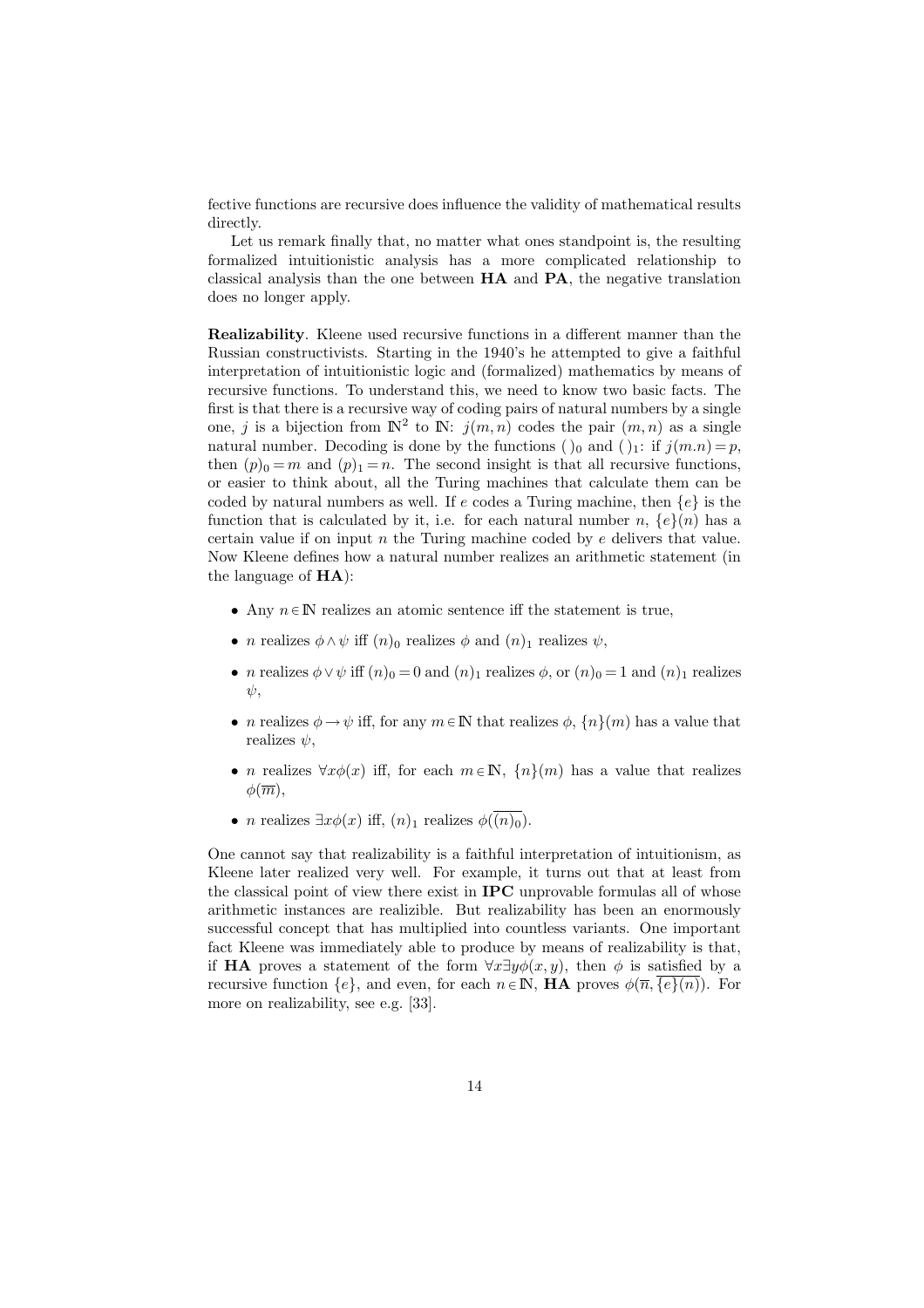Intuitionistic logic in intuitionistic formal systems. Intuitionistic logic, in the form of propositional logic or predicate logic satisfies the so-called disjunction property: if  $\phi \vee \psi$  is derivable, then  $\phi$  is derivable or  $\psi$ . This is very characteristic for intuitionistic logic: for classical logic  $p \vee \neg p$  is an immediate counterexample to this assertion. The property also transfers to the usual formal systems for arithmetic and analysis. Of course, this is in harmony with the intuitionistic philosophy. If  $\phi \vee \psi$  is formally provable, then if things are right it is informallly provable as well. But then, according to the BHK-interpretation,  $\phi$  or  $\psi$  should be provable informally as well. It would at least be nice if the formal system were complete enough to provide this formal proof, and in the usual case it does. For existential statements something similar holds, an existence property, if  $\exists x \phi(x)$  is derivable in Heyting's arithmetic, then  $\phi(\bar{n})$  is derivable for some  $\bar{n}$ . Statements of the form  $\forall y \exists x \phi(y, x)$  express the existence of functions, and, for example for Heyting's arithmetic, the existence property then transforms in: if such a statements is derivable, then also some instantiation of it as a recursive function as was stated above already. In classical Peano arithmetic such properties only hold for particularly simple, e.g. quantifier-free,  $\phi$ . In fact, with regard to the latter statements, classical and intuitionistic arithmetic are of the same strength.

Some formal systems may be decidable (e.g. some theories of order) and then one will have classical logic in most cases. However, in Heyting's arithmetic one has de Jongh's arithmetic completeness theorem stating that its logic is exactly the intuitionistic one: if a formula is not derivable in intuitionistic logic an arithmetic substitution instance can be found that is not derivable in Heyting's arithmetic (see e.g. [21], [32]). For the particular case of  $p \vee \neg p$  this is easy to see, it follows immediately from Gödel's incompleteness theorem and the disjunction property: by Gödel a sentence  $\phi$  exists which **HA** can neither prove nor refute, by the disjunction property HA will then not be able to prove  $\phi \vee \neg \phi$  either.

#### 3.3 Kripke models

**Definition 3.** A Kripke frame  $\mathfrak{K} = (K, R)$  for **IPC** has a reflexive partial order R. A Kripke model  $(K, R, V)$  for **IPC** on such a frame is persistent, in the sense that, if  $wRw'$  and  $w \in V(p)$ , then  $w' \in V(p)$ .

The rules for forcing of the formulas are:

- 1.  $w \models p$  iff  $w \in V(p)$ ,
- 2.  $w \models \phi \land \psi$  iff  $w \models \phi$  and  $w \models \psi$ ,
- 3.  $w \models \phi \lor \psi$  iff  $w \models \phi$  or  $w \models \psi$ ,
- 4.  $w \models \phi \rightarrow \psi$  iff, for all w' such that  $wRw'$ , if  $w' \models \phi$ , then  $w' \models \psi$ ,
- 5.  $w \not\models \bot$ .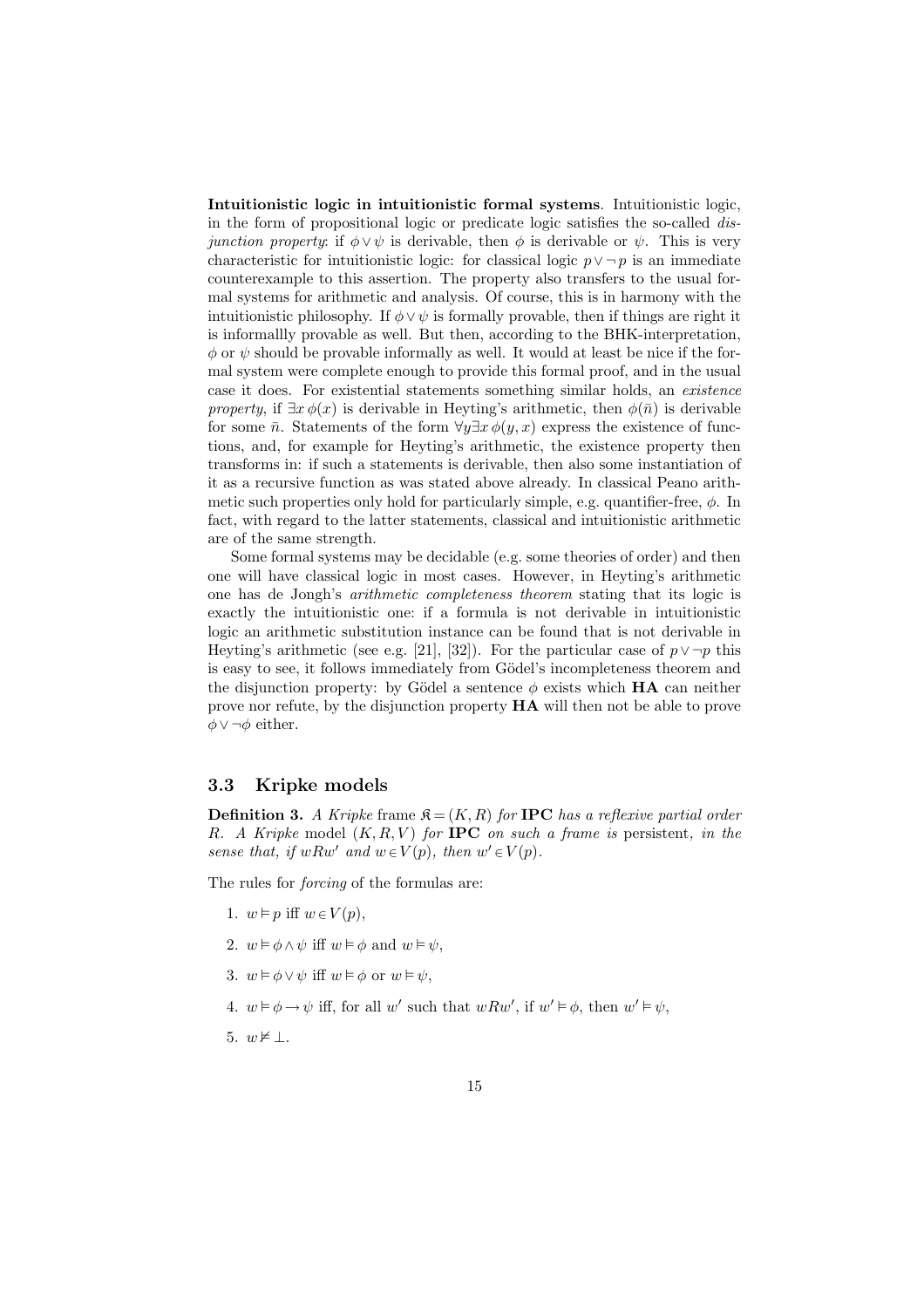

Figure 2: Counter-models for the propositional formulas

Most of our Kripke models will be rooted models, they have a least node (often  $w_0$ , a root. For the predicate calculus each node w of a model is equipped with a domain  $D_w$  in such a way that, if  $wRw'$ , then  $D_w \subseteq D_{w'}$ . Persistency comes in this case down to the fact that  $D_w$  is a submodel of  $D_{w'}$  in the normal sense of the word. The clauses for the quantifiers are (adding names for the elements of the domain to the language):

- 1.  $w \vDash \exists x \phi(x)$  iff, for some  $d \in D_w$ ,  $w \vDash \phi(d)$ .
- 2.  $w \models \forall x \phi(x)$  iff, for each w' with  $wRw'$  and all  $d \in D_{w'}$ ,  $w' \models \phi(d)$ .

HA-models are simply predicate-logic models for the language of HA in which the HA-axioms are verified at each node.

Persistency transfers to formulas: if  $wRw'$  and  $w \models \phi$ , then  $w' \models \phi$ .

Exercise 4. Prove that persistency transfers to formulas.

It is helpful to note that  $w \models \neg \neg \phi$  iff, for each w' such that  $wRw'$ , there exists w'' with  $w' R w''$  with  $w'' \models \phi$ . For finite models this simplifies to  $w \models \neg \neg \phi$ iff for all maximal nodes w' above  $w, w' \models \phi$ .

**Theorem 5.** (Glivenko)  $\vdash_{\text{CPC}} \phi \text{ iff } \vdash_{\text{IPC}} \neg \neg \phi$ .

Exercise 6. Show Glivenko's Theorem in two ways. First, by using one of the proof systems. Secondly, assuming the completeness theorem with respect to finite Kripke models.

We will see shortly that this does not extend to the predicate calculus or arithmetic.

The following models invalidate respectively  $p \vee \neg p$ ,  $\neg \neg p \rightarrow p$  (both Figure 2a),  $(\neg\neg p \rightarrow p) \rightarrow p \lor \neg p)$  (Figure 2d),  $(p \rightarrow q \lor r) \rightarrow (p \rightarrow q) \lor (p \rightarrow r)$  (Figure 2b),  $(\neg p \rightarrow q \lor r) \rightarrow (\neg p \rightarrow q) \lor (\neg p \rightarrow r)$  (Figure 2c),  $\neg\neg\forall x(Ax \lor \neg Ax)$  (Figure 3a, constant domain IN),  $\forall x(A \lor Bx) \rightarrow A \lor \forall xBx$  (Figure 3b).

Exercise 7. Show that Glivenko's Theorem does not extend to predicate logic.

The usual constructions with Kripke models and frames are applicable and have the usual properties. Three that we will use are the following.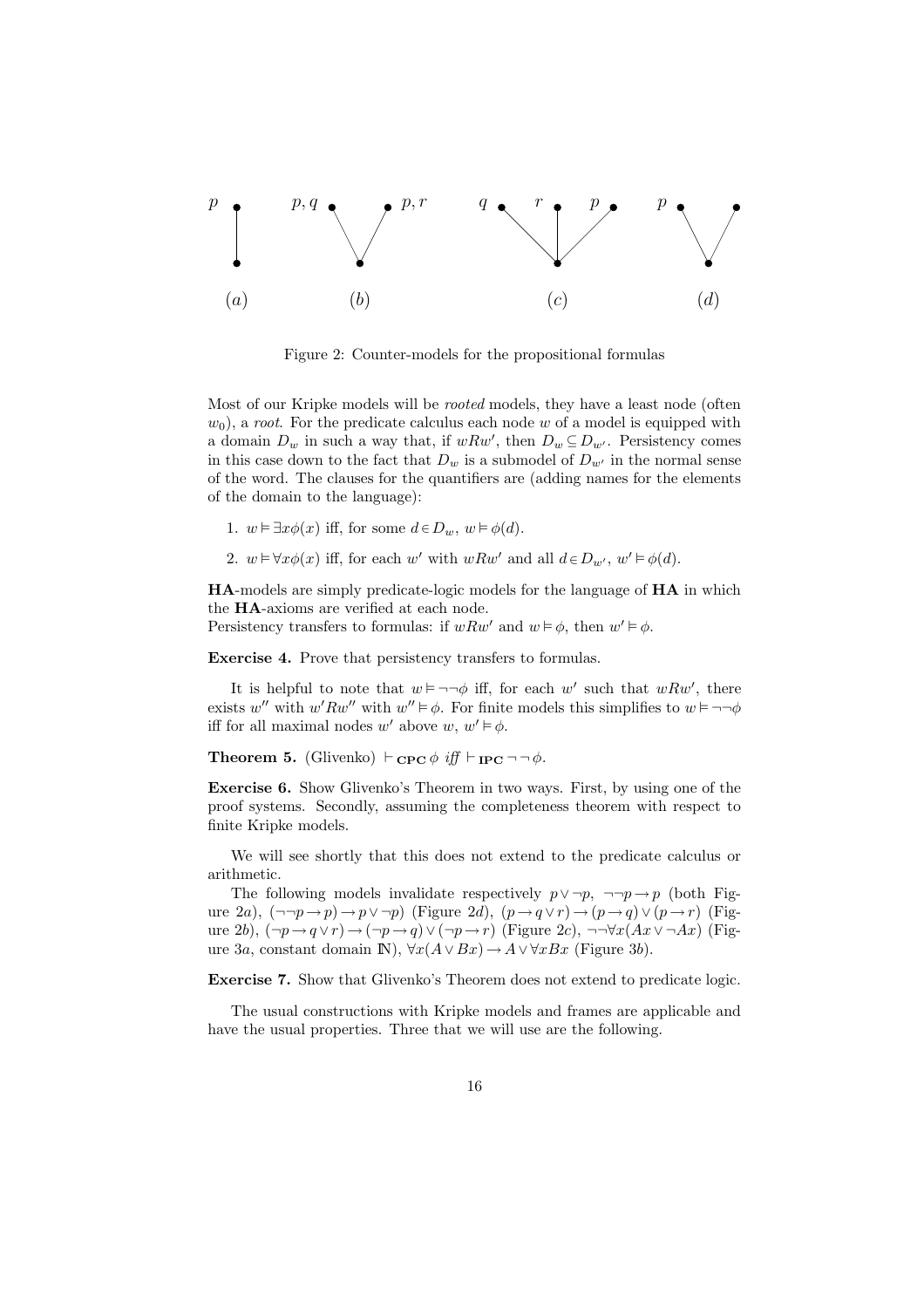

Figure 3: Counter-models for the predicate formulas

#### Definition 8.

- 1. If  $\mathfrak{F} = (W, R)$  is a frame and  $w \in W$ , then the generated subframe  $\mathfrak{F}_w$  is  $(R(w), R')$ , where  $R(w) = \{w' \in W \mid wRw'\}$  and  $R'$  the restriction of R to  $R(w)$ . If  $\mathfrak K$  is a model on  $\mathfrak F$ , then the generated submodel  $\mathfrak K_w$  is obtained by restricting the forcing on  $\mathfrak{F}_w$  to  $R(w)$ .
- 2. (a) If  $\mathfrak{F} = (W, R)$  and  $\mathfrak{F}' = (W', R')$  are frames, then f:  $W \to W'$  is a pmorphism (also bounded morphism) from  $\mathfrak F$  to  $\mathfrak F'$  iff
	- i. for each  $w, w' \in W$ , if  $wRw'$ , then  $f(w)Rf(w')$ ,
	- ii. for each  $w \in W$ ,  $w' \in W'$ , if  $f(w)Rw'$ , then there exists  $w'' \in W$ ,  $wRw''$  and  $f(w'') = w'$ .
	- (b) If  $\mathfrak{K} = (W, R, V)$  and  $\mathfrak{K}' = (W', R', V')$  are models, then  $f: W \to W'$ is a p-morhism from  $\mathfrak K$  to  $\mathfrak K'$  iff f is a p-morhism of the respective frames and, for all  $w \in W$ ,  $w \in V(p)$  iff  $f(w) \in V'(p)$ .
- 3. If  $\mathfrak{F}_1 = (W_1, R_1)$  and  $\mathfrak{F}_2 = (W_2, R_2)$ , then their disjoint union  $\mathfrak{F}_1 \oplus \mathfrak{F}_2$  has as its set of worlds the disjoint union of  $W_1$  and  $W_2$ , and R is  $R_1 \cup R_2$ . To obtain the disjoint union of two models the union of the two valuations is added.

#### Theorem 9.

- 1. If w' is a node in the generated submodel  $\mathfrak{M}_w$ , then, for each  $\phi$ ,  $w' \vDash \phi$  in  $\mathfrak{M}$  iff  $w' \vDash \phi$  in  $\mathfrak{M}_w$ .
- 2. If f is a p-morphism from  $\mathfrak{M}$  to  $\mathfrak{M}'$  and  $w \in W$ , then, for each  $\phi$ ,  $w \models \phi$  iff  $f(w) \vDash \phi$ .
- 3. If  $w \in W_1$ , then  $w \vDash \phi$  in  $\mathfrak{M}_1 \oplus \mathfrak{M}_2$  iff  $w \vDash \phi$  in  $\mathfrak{M}_1$ , etc.

The first part of this theorem means among many other things that when we have a formula falsified in a world in which some other formulas are true, we may w.l.o.g. assume that this situation occurs in the root of the model.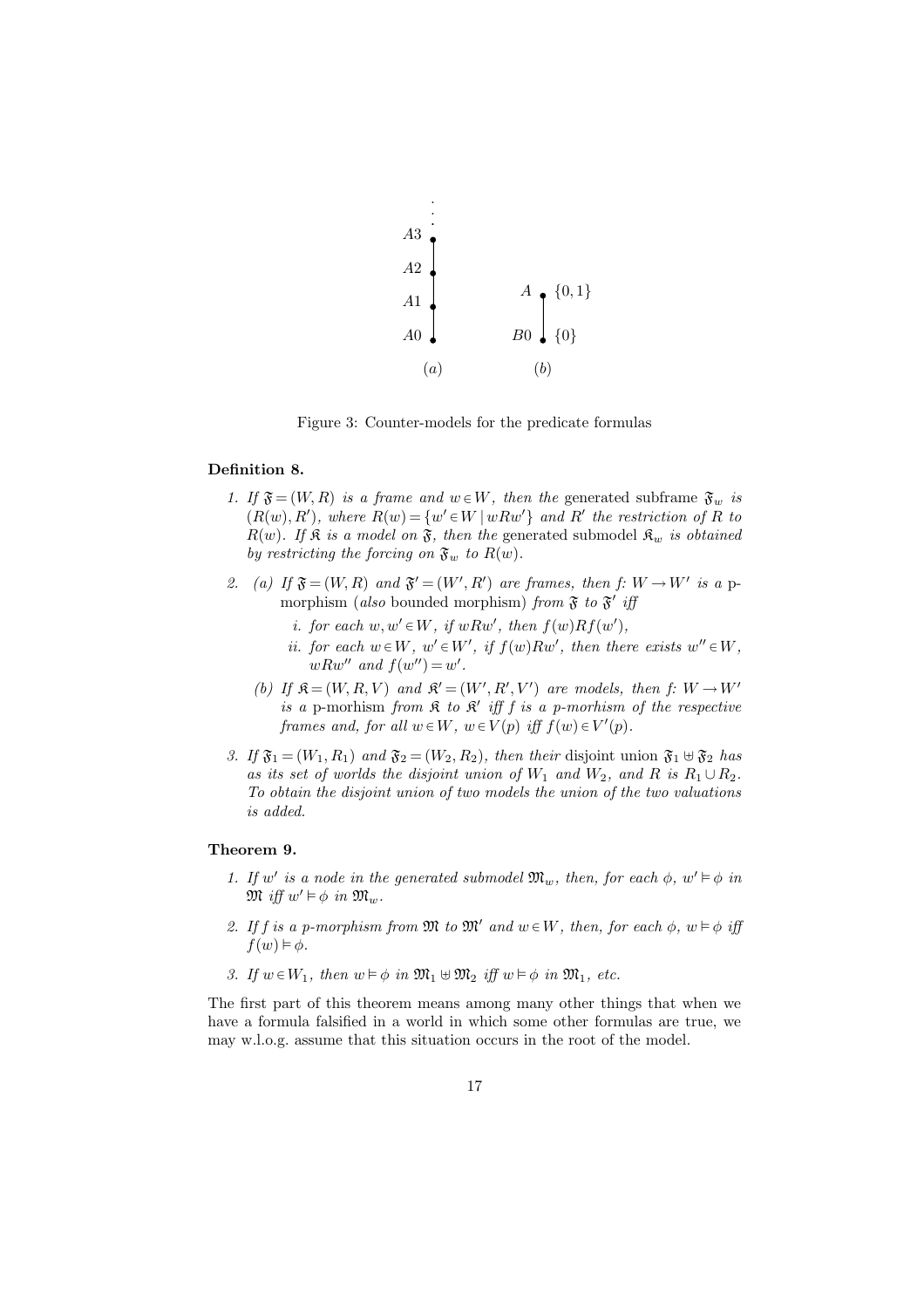The method of canonical models used in modal logic can be adapted to the case of intuitionistic logic. Instead of considering maximal consistent sets of formulas we consider theories with the disjunction property.

Definition 10. A theory is a set of formulas that is closed under IPCconsequence. A set of formulas Γ has the disjunction property if  $\phi \vee \psi \in \Gamma$  implies  $\phi \in \Gamma$  or  $\psi \in \Gamma$ .

The Lindenbaum type lemma that is then needed is the following.

**Lemma 11.** If  $\Gamma \nvdash_{\mathbf{IPC}} \psi \to \chi$ , then a theory with the disjunction property  $\Delta$ that includes  $\Gamma$  exists such that  $\psi \in \Delta$  and  $\chi \notin \Delta$ .

*Proof.* Enumerate all formulas:  $\phi_0, \phi_1, \cdots$  and ddefine

- $\Delta_0 = \Gamma \cup \{\psi\},\$
- $\Delta_{n+1} = \Delta_n \cup {\phi_n}$  if this does not prove  $\chi$ ,
- $\Delta_{n+1} = \Delta_n$  otherwise.

Take  $\Delta$  to be the union of all  $\Delta_n$ . As in the usual Lindenbaum construction  $\Delta$ is a theory and none of the  $\Delta_n$  or  $\Delta$  itself prove  $\chi$ .  $\chi$  simply takes the place that  $\perp$  has in classical proofs. Claim is that  $\Delta$  also has the the disjunction property and therefore satisfies all the desired properties. Assume that  $\phi \vee \psi \in \Delta$ , and  $\phi \notin \Delta$ ,  $\psi \notin \Delta$ . Let  $\phi = \phi_m$  and  $\psi = \phi_n$  and w.l.o.g. let n be the larger of m, n. Then  $\chi$  is provable in both  $\Delta_n \cup {\phi}$  and  $\Delta_n \cup {\psi}$  and thus in  $\Delta_n \cup {\phi \vee \psi}$ as well. But that cannot be true since  $\Delta_n \cup {\phi \vee \psi} \subseteq \Delta$  and  $\Delta \nvdash_{\text{IPC}} \chi$ .  $\Box$ 

Definition 12. (Canonical model) The canonical model of IPC is a Kripke model based on a frame  $\mathfrak{F}^C = (W^C, R^C)$ , where  $W^C$  is the set of all consistent theories with the disjunction property and  $R^C$  is the inclusion. The canonical valuation on  $\mathfrak{F}^C$  is defined by putting:  $\Gamma \models p$  if  $p \in \Gamma$ .

Theorem 13. (Completeness theorem for IQC, IPC)  $\vdash_{\text{IQC, IPC}} \phi$  iff  $\phi$ is valid in all Kripke models for IQC, IPC (for IPC the finite models are sufficient).

Proof. We give the proof for **IPC** and make some comments about **IQC**.

As in modal logic the proof proceeds by showing by induction on the length of φ that  $\Gamma \models \phi$  iff  $\phi \in \Gamma$ . The only interesting case is the step of showing that, if  $\psi \to \chi \notin \Gamma$ , then a theory with the disjunction property  $\Delta$  that includes  $\Gamma$  exists such that  $\psi \in \Delta$  and  $\chi \notin \Delta$ . This is the content of Lemma 11.

Finally, assume  $\Gamma \nvdash_{\mathbf{IPC}} \chi$ . Then  $\Gamma \nvdash_{\mathbf{IPC}} \Gamma \rightarrow \chi$ , so, again applying the Lindenbaum Lemma an extension  $\Delta$  of  $\Gamma$  with the disjunction property, not containing  $\chi$ , exists. In the canonical model,  $\Delta \not\models \chi$ .

The *finite model property* for **IPC** (i.e. if  $\nvdash_{\textbf{IPC}} \phi$ , then there exists a finite model on which  $\phi$  is falsified) can be obtained by restricting the whole proof to a finite so-called adequate set, a set closed under taking subformulas, that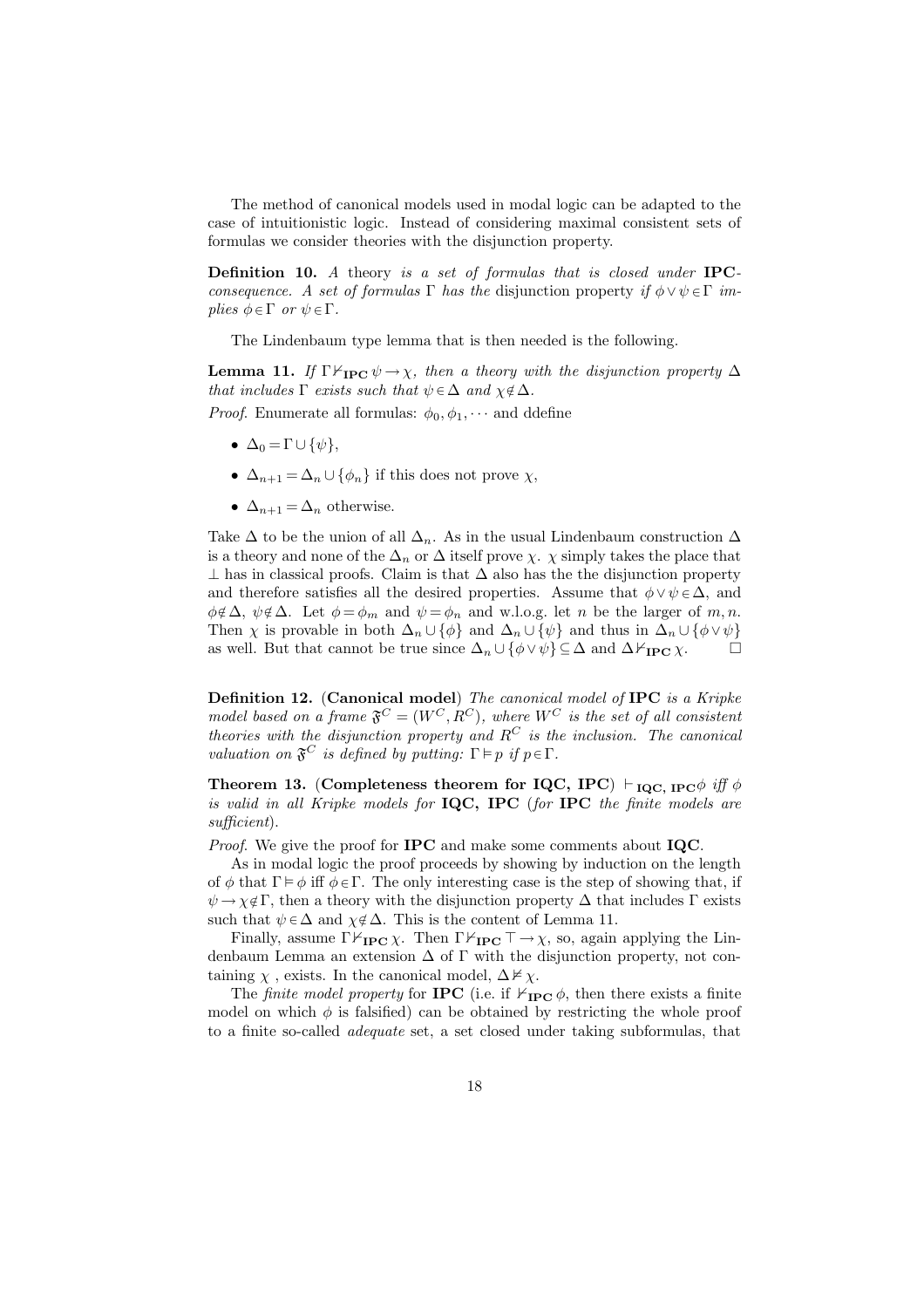contains all relevant formulas. Another way of doing this is using filtration. This works exactly as in modal logic.

The Henkin type proof for **IQC** is only slightly more complicated than a combination of the above proof and the proof for the classical predicate calculus. Of course, one needs the theories to have not only the disjunction property but also the existence property: if  $\exists x \phi(x) \in \Gamma$  then  $\phi(d) \in \Gamma$  for some d in the language of Γ. Since one needs growing domains one needs theories in different languages. Let  $C_0, C_1, C_2, \cdots$  be a sequence of disjoint countably infinite sets of new constants. It suffices to consider theories in the languages obtained by adding  $C_0 \cup C_1 \cdots \cup C_n$  to the original language. For students who know the classical proof this turns then into a larger **exercise** (see [35], Volume 1).  $\Box$ 

Remark 14. If we restrict the propositional language to only finitely many variables, we obtain finite variable canonical models. These models provide completeness for finite variable fragments of IPC and will come up later on in the study of n-universal models.

Exercise 15. Prove, using an adequate set, the finite model property for IPC.

When one adds schemes to the Hilbert type system of **IPC** one obtains socalled *intermediate* (or *superintuitionistic*) logics. For example adding  $\phi \vee \neg \phi$ , or  $\neg\neg \phi \rightarrow \phi$  or  $((\phi \rightarrow \psi) \rightarrow \phi) \rightarrow \phi$  (*Peirce's law*) one obtains classical logic **CPC**. Other well-known intermediate logics are:

- LC (Dummett's logic) axiomatized by  $(\phi \rightarrow \psi) \vee (\psi \rightarrow \phi)$ . LC characterizes the linear frames and is complete with regard to the finite ones. Equivalent axiomatizations are  $(\phi \to \psi \lor \chi) \to (\phi \to \psi) \lor (\phi \to \chi)$  or  $((\phi \rightarrow \psi) \rightarrow \psi) \rightarrow \phi \vee \psi$ .
- KC (logic of the weak excluded middle), axiomatized by  $\neg \phi \lor \neg \neg \phi$ , complete with regard to the finite frames with a largest element.
- $((\chi \to (((\phi \to \psi) \to \phi) \to \phi)) \to \chi) \to \chi$  (3-Peirce) characterizes the frames with depth 2 and is complete with regard to the finite ones.
- $\forall x(\phi \lor \psi x) \rightarrow \phi \lor \forall x \psi x$  is a predicate intermediate logic sound and complete for the frames with constant domains.

Information on propositional intermediate logics can be found in [11].

Exercise 16. 1. Show the different axiomatizations of LC to be equivalent.

- 2. Show that in KC it is sufficient to assume the axioms for atomic formulas.
- 3. Give a counterexample to "3-Peirce" on the linear frame of 3 elements. Formulate a conjecture for the logic that is complete with regard to frames of depth n.
- 4. Show that  $\forall x(\phi \lor \psi x) \rightarrow \phi \lor \forall x \psi x$  is valid on frames with a constant domain.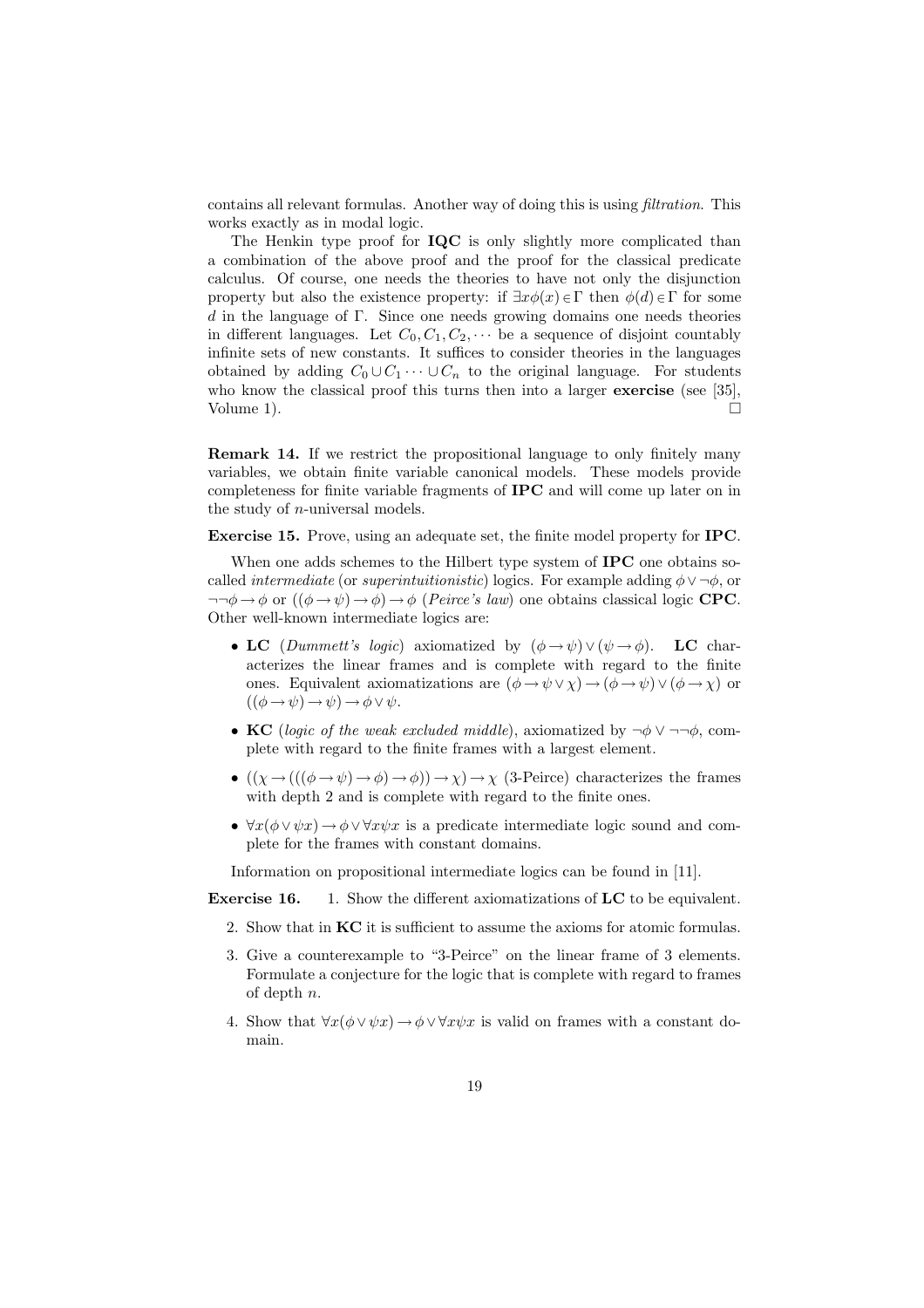

Figure 4: Proving the disjunction property

#### 3.4 The Disjunction Property, Admissible Rules

**Theorem 17.**  $\vdash_{\text{IPC}} \phi \lor \psi$  iff  $\vdash_{\text{IPC}} \phi$  or  $\vdash_{\text{IPC}} \psi$ . (This extends to the predicate calculus and arithmetic.)

Proof. The idea of the nontrivial direction of the proof for **IPC** is to equip two supposed counter-models  $\mathfrak K$  and  $\mathfrak L$  for  $\phi$  and  $\psi$  respectively, with a new root  $w_0$ . In  $w_0$ ,  $\phi \vee \psi$  is falsified (see Figure 4). It is in the present case not relevant how the forcing of the new root is defined as long as it is in line with persistency. In the case of arithmetic this method works also, but only for some models at the new root and it is difficult to prove, except when one uses for the new root the standard model IN. That the latter is always possible is known as (*Smoryński's trick*). We will return to it presently. $\Box$ 

We call **HA**-models simply predicate logic models for the language of **HA** in which the  $HA$ -axioms are verified at each node. By the (strong) completeness theorem the sentences true on all these models are the ones derivable from HA.

**Lemma 18.** In each node of each  $HA$ -model there exists in the domain  $D_w$  of each world w a unique sequence of distinct elements that are the interpretations of the numerals  $0, 1, \dots, \overline{n}, \dots$ , where  $\overline{n} = S \dots S$  $\overline{n}$  times  $\theta$ 

*Proof.* Straightforward from the axioms.  $\Box$ 

**Theorem 19.** (Smoryński's trick) If  $\Sigma$  is a set of HA-models, then a new HAmodel is obtained by taking the disjoint union of  $\Sigma$  adding a new root  $w_0$  below it and taking  $\mathbb N$  as its domain  $D_{w_0}$ .

*Proof.* The only thing to show is that the **HA**-axioms hold at  $w_0$ . This is obvious for the simple universal axioms. Remains to prove it for the induction axioms. Assume  $w_0 \models \phi(\overline{0})$  and  $w_0 \models \forall x(\phi(x) \rightarrow \phi(Sx))$ . By using an (intuitive) induction one sees that, for each  $n \in \mathbb{N}$ ,  $w_0 \vDash \phi(\overline{n})$ ,  $w_0 \vDash \forall x \phi(x)$  immediately follows because no problems can arise at nodes other than  $w_0$ .

Corollary 20.  $\vdash_{HA} \phi \vee \psi$  iff  $\vdash_{HA} \phi$  or  $\vdash_{HA} \psi$ .

An easy syntactic way to prove the disjunction property for intuitionistic systems was invented by Kleene when he introduced the notion of slash [22]. Nowadays mostly the variant introduced by Aczel is used.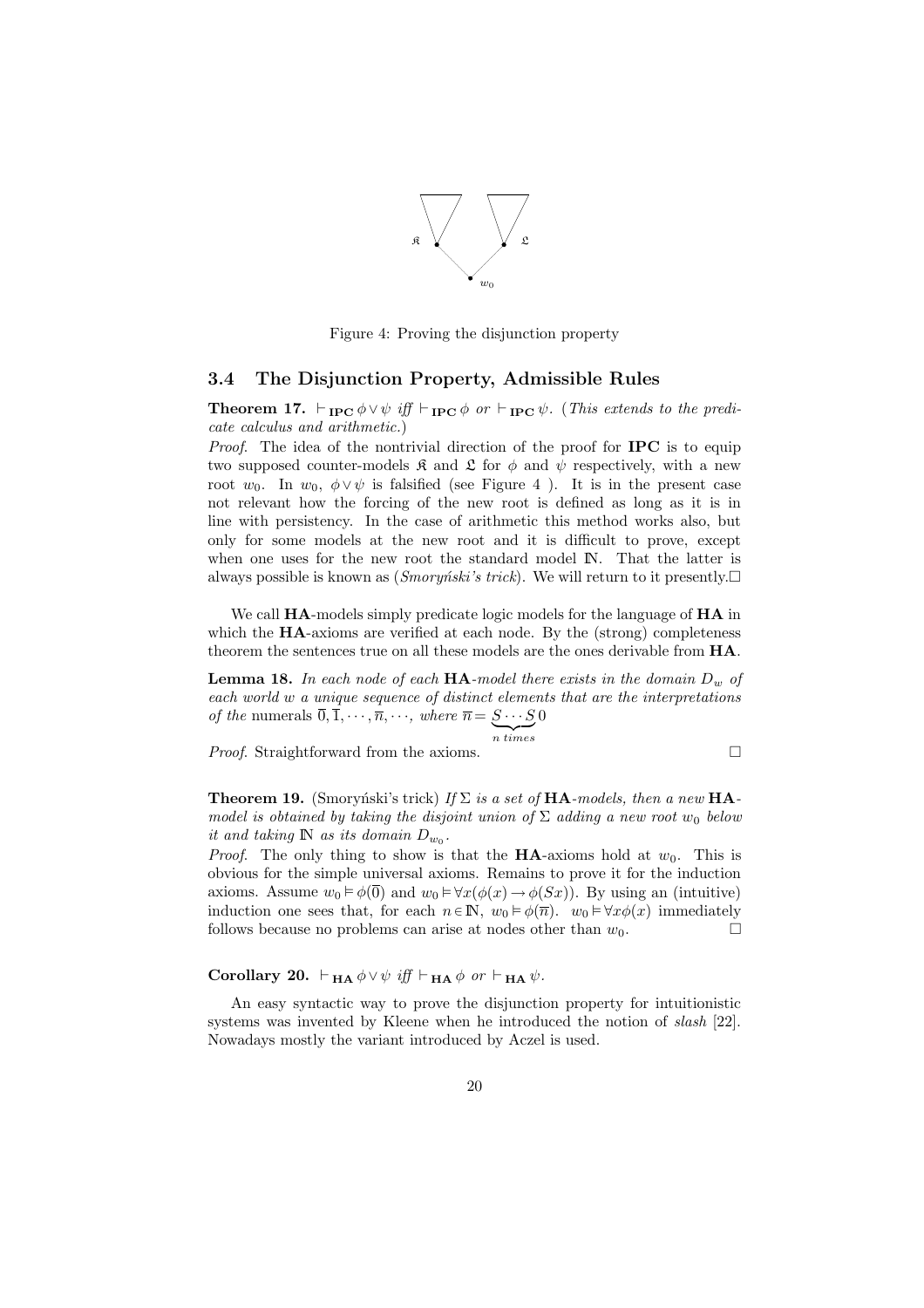Definition 21. (Aczel slash)

- 1.  $\Gamma | p$  iff  $\Gamma \vdash p$ .
- 2. Γ  $\phi \wedge \psi$  iff  $\Gamma \phi$  and  $\Gamma \psi$ ,
- 3. Γ $|\phi \vee \psi|$  iff  $\Gamma |\phi|$  or  $\Gamma |\psi|$ ,
- 4. Γ  $\phi \rightarrow \psi$  iff  $\Gamma \vdash \phi \rightarrow \psi$  and (not  $\Gamma \vdash \phi$  or  $\Gamma \vdash \psi$ ).

Can be extended to predicate calculus and arithmetic.

**Theorem 22.** If  $\Gamma \vdash \phi$  and  $\Gamma \vdash \chi$  for each  $\chi \in \Gamma$ , then  $\Gamma \vdash \phi$ .

This theorem is proved by induction on the length of the derivation in one of the proof systems.

#### Corollary 23.

- 1.  $\chi | \chi \text{ iff, for all } \phi, \psi, \text{ if } \vdash_{\text{IPC}} \chi \to \phi \lor \psi, \text{ then } \vdash_{\text{IPC}} \chi \to \phi \text{ or } \vdash_{\text{IPC}} \chi \to \psi.$
- 2. If  $\vdash_{\text{IPC}} \neg \chi \rightarrow \phi \vee \psi$ , then  $\vdash_{\text{IPC}} \neg \chi \rightarrow \phi$  or  $\vdash_{\text{IPC}} \neg \chi \rightarrow \psi$ .
- 3.  $\chi | \chi$  iff, for all rooted  $\mathfrak{M}, M'$ , if  $\mathfrak{M} \models \chi$  and  $\mathfrak{M}' \models \chi$ , then  $\mathfrak{N} \models \chi$  exists such that  $\mathfrak{M}$  and  $\mathfrak{M}'$  are generated subframes of  $\mathfrak{N}$ .

This theorem can be read as a rule  $\neg \chi \rightarrow \phi \lor \psi / \neg (\chi \rightarrow \phi) \lor (\neg \chi \rightarrow \psi)$  that can be applied to IPC even though the rule does not follow directly from IPC. That such rules exist is very characteristic for intuitionistic systems.

Definition 24. An admissible rule is a schematic rule of the form:  $\phi(\chi_1,\ldots,\chi_k)/\psi(\chi_1,\ldots,\chi_k)$  with  $\phi$  and  $\psi$  particular formulas and the property that, for all **IPC**-formulas  $\chi_1, \ldots, \chi_k$ , if  $\vdash_{\textbf{IPC}} \phi(\chi_1, \ldots, \chi_k)$ , then  $\vdash_{\textbf{IPC}} \psi(\chi_1, \ldots, \chi_k).$ 

Example 25. Admissible rules that do not correspond to derivable formulas of IPC are for example:

- 1.  $\neg \chi \rightarrow \phi \lor \psi / (\neg \chi \rightarrow \phi) \lor (\neg \chi \rightarrow \psi),$
- 2.  $q_n(\phi)/\neg\neg\phi \vee (\neg\neg\phi \rightarrow \phi)$ .

The second of these rules will occur in section 3.6.

Theorem 26. (R. Iemhoff) All admissible rules can be obtained using only derivability in IPC from the rules

$$
\eta \to \phi \lor \psi/(\eta \to \chi_1) \lor \cdots \lor (\eta \to \chi_k) \lor (\eta \to \phi) \lor (\eta \to \psi),
$$

where  $\eta = (\chi_1 \rightarrow \delta_1) \land \cdots \land (\chi_k \rightarrow \delta_k).$ 

Exercise 27. Show that the rules used in Iemhoff's theorem are admissible in two ways: semantically and using the Aczel slash.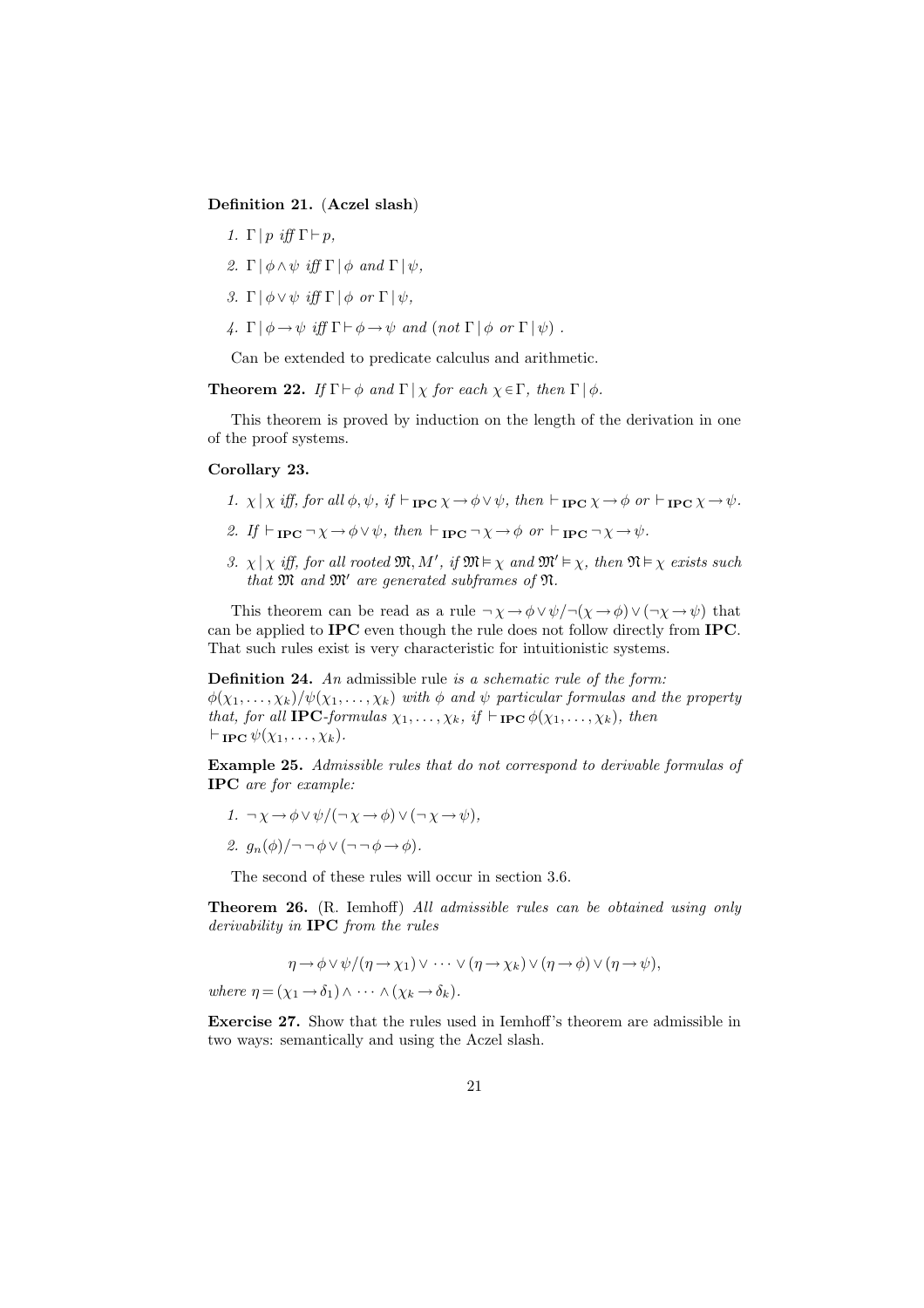We conclude this section with another application of Smorynski's trick: proving arithmetic completeness (de Jongh's theorem).

**Theorem 28.** (Arithmetic Completeness)  $\vdash_{\text{IPC}} \phi(p_1, \ldots, p_m)$  iff, for all arithmetic sentences  $\psi_1, \ldots, \psi_m, \vdash_{\mathbf{HA}} \phi(\psi_1, \ldots, \psi_m).$ 

*Proof.* (sketch). Assume  $\nvdash_{\mathbf{IPC}} \phi(p_1, \dots, p_m)$  (the other direction being trivial). A finite Kripke model on a frame  $\mathfrak F$  exists in which  $\phi(p_1, \dots, p_k)$  is falsified in the root. By a standard procedure we can also assume that the frame is ordered as a tree, which at each node (except the maximal ones) has at least a binary split. The purpose of the latter is to ensure that each node is uniquely characterized by the maximal elements above it. Assume that  $w_1, \dots, w_k$ are the maximal nodes of the tree. Using arithmetic considerations one can construct arithmetic sentences  $\alpha_1, \dots, \alpha_k$  and **PA**-models  $\mathfrak{M}_1, \dots, \mathfrak{M}_k$  such that  $\mathfrak{M}_i \models \alpha_j$  iff  $i = j$ . Noting that the one-node models  $\mathfrak{M}_i$  are immediately HA-models as well one now applies Smorynski's trick repeatedly to fill out the model by assigning  $\mathbb N$  to each node. One so obtains an **HA**-model on  $\mathfrak{F}$ . Next one notes that for each node w, the sentence  $\psi_w = \neg \neg (\alpha_{i_1} \vee \cdots \vee \alpha_{i_m}),$ where  $w_{i_1}, \dots, w_{i_m}$  are the maximal elements that are successors of w is forced at w and its successors and nowhere else. Finally taking each  $\psi_i$  to be the disjunction of those  $\psi_w$  where  $p_i$  is forced one sees that the  $\psi_i$  behave in the **HA**-model exactly like the  $p_i$  in the original Kripke model and thus one gets that  $\phi(\psi_1, \dots, \psi_m)$  is falsified in the **HA**-model and hence cannot be a theorem of HA.  $\Box$ 

For a full version of this proof and more information on the application of Kripke models to arithmetical systems, see Sm73.

#### 3.5 Translations

First we give Gödel's so-called *negative translation* of classical logic into intuitionistic logic.

#### Definition 29.

- 1.  $p^n = \neg \neg p$ ,
- 2.  $(\phi \wedge \psi)^n = \phi^n \wedge \psi^n$ ,
- 3.  $(\phi \vee \psi)^n = \neg \neg (\phi^n \vee \psi^n),$
- 4.  $(\phi \rightarrow \psi)^n = \phi^n \rightarrow \psi^n$ ,
- 5.  $\perp^n = \perp$ .

There are many variants of this definition that give the same result.

**Theorem 30.**  $\vdash_{\text{CPC}} \phi$  iff  $\vdash_{\text{IPC}} \phi^n$ . (This extends to the predicate calculus and arithmetic.)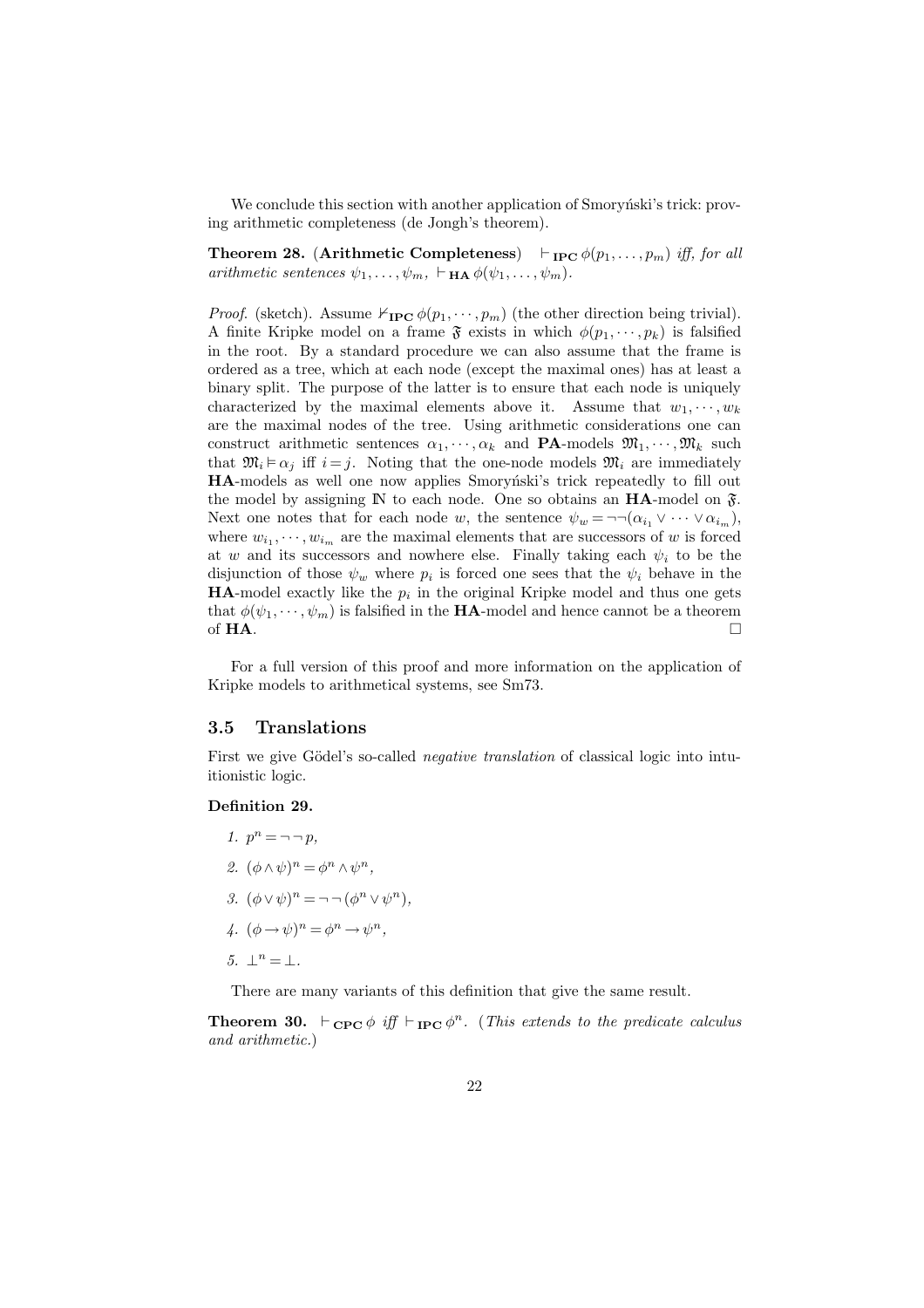Proof. for the propositional calculus.

 $\Leftarrow$ : Of course,  $\vdash_{\mathbf{CPC}} \psi \leftrightarrow \psi^n$ . Also, if  $\vdash_{\mathbf{IPC}} \phi$ , then  $\vdash_{\mathbf{CPC}} \phi$ . Thus, this direction follows.

 $\Rightarrow$ : One first proves, by induction on the length of  $\phi$ , that  $\vdash_{\textbf{IPC}} \phi^n \leftrightarrow \neg \neg \phi^n$  $(\phi^n)$  is negative). This is straightforward; for the case of implication one uses that  $\vdash_{\text{IPC}} \neg \neg (\phi \rightarrow \psi) \leftrightarrow (\neg \neg \phi \rightarrow \neg \neg \psi)$ , and for conjunction the analogous fact for ∧. Then, one proves, by induction on the length of the proof in the Hilbert type system that, if  $\vdash_{\mathbf{CPC}} \phi$ , then  $\vdash_{\mathbf{IPC}} \phi^n$ . In some cases one needs the fact first proved that  $\chi^n$  is a negative formula, e.g. in the axiom  $\neg\neg \phi \rightarrow \phi$ that is added to **IPC** to obtain **CPC**.

If one uses in the above proof the natural deduction system or a Gentzen system one automatically gets the slightly stronger result that  $\Gamma \vdash_{\mathbf{CPC}} \phi$  iff  $\Gamma^n \vdash_{\textbf{IPC}} \phi^n.$ 

Exercise 31. Give a translation satisfying Theorem 30 that uses  $\land$  and  $\neg$  only.

Exercise 32. Prove Glivenko's theorem using the Gödel translation.

The propositional modal-logical systems S4, Grz and GL are obtained by adding to the axiom  $\square(\phi \rightarrow \psi) \rightarrow (\square \phi \rightarrow \square \psi)$  of the modal logic **K**, the axioms  $\Box \phi \rightarrow \phi$ ,  $\Box \phi \rightarrow \Box \Box \phi$  for **S4**, in addition to this Grzegorczyk's axiom  $\square$  ( $\square$  ( $\phi \rightarrow \square \phi$ )  $\rightarrow \phi$ )  $\rightarrow \phi$  for **Grz**, and  $\square$  ( $\square \phi \rightarrow \phi$ )  $\rightarrow \square \phi$  for **GL**. Completeness holds for **S4** with respect to the finite reflexive, transitive Kripke models, for **Grz** with respect to the finite partial orders (reflexive, transitive, anti-symmetric), and for GL with respect to the finite transitive, conversely well-founded (i.e. irreflexive) Kripke models.

Of course, one may note the closeness of IPC and Grz or S4 when one thinks of intuitionistic implication as necessary ('strict') implication and notices the resemblance of the models. Gödel saw the connection long before the existence of Kripke models by noting that interpreting  $\Box$  as the intuitive notion of provability the **S4**-axioms  $\Box(\phi \rightarrow \psi) \rightarrow (\Box \phi \rightarrow \Box \psi)$ ,  $\Box \phi \rightarrow \phi$ ,  $\Box \phi \rightarrow \Box \Box \phi$ as well as its rule of necessitation  $\phi/\Box \phi$  become plausible. He constructed the following translation from IPC into S4.

#### Definition 33. Gödel translation

- 1.  $p^{\Box} = \Box p$ , 2.  $(\phi \wedge \psi)^\square = \phi^\square \wedge \psi^\square$ ,
- 3.  $(\phi \vee \psi)^\square = \phi^\square \vee \psi^\square$ ,
- 4.  $(\phi \rightarrow \psi)^\square = \square (\phi^\square \rightarrow \psi^\square),$

Theorem 34.  $\vdash_{\text{IPC}} \phi \text{ iff } \vdash_{\text{S4}} \phi^{\Box} \text{ iff } \vdash_{\text{Grz}} \phi^{\Box}.$ 

*Proof.*  $\implies$ : Trivial from **S4** to **Grz.** From **IPC** to **S4** it is simply a matter of using one of the proof systems of IPC and to find the needed proofs in S4. Using natural deduction or sequents one finds the obvious slight strengthening.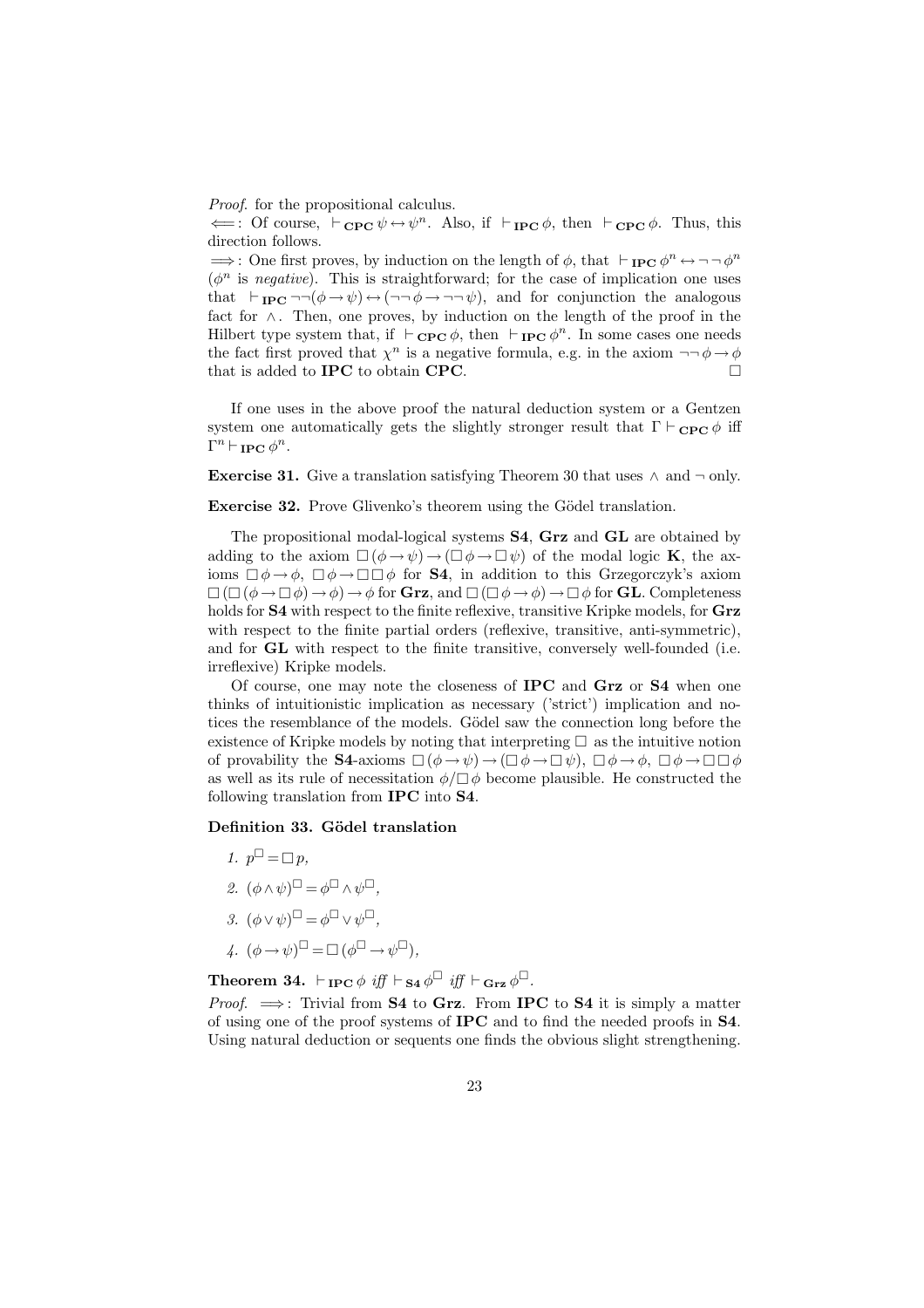$\leftarrow$ : It is sufficient to note that it is easily provable by induction on the length of the formula  $\phi$  that for any world w in a Kripke model with a persistent valuation  $w \models \phi$  iff  $w \models \phi^{\Box}$  (where on the left the forcing is interpreted in the intuitionistic manner and on the right in the modal manner). This means that if  $\mathbb{F}_{\text{IPC}} \phi$  one can interpret the finite **IPC**-counter model to  $\phi$  provided by the completeness theorem immediately as a finite **Grz**-counter model to  $\phi^{\Box}$ .

A natural adaptation of Gödel's translation can be given from **IPC** into provability logic GL when one notes that Grz-models and GL-models only differ in the fact that **GL** has irreflexive instead of reflexive models.

#### Definition 35.

1.  $p^{\Box} = \Box p \wedge p$ , 2.  $\mathbf{1}^{\square} = \mathbf{1}$ . 3.  $(\phi \wedge \psi)^\square = \phi^\square \wedge \psi^\square$ , 4.  $(\phi \vee \psi)^\square = \phi^\square \vee \psi^\square$ , 5.  $(\phi \to \psi)^{\square} = \square (\phi^{\square} \to \psi^{\square}) \wedge (\phi^{\square} \to \psi^{\square}),$ 

Theorem 36.  $\vdash_{\textbf{IPC}} \phi \text{ iff } \vdash_{\textbf{GL}} \phi^{\Box}$ .

#### 3.6 The Rieger-Nishimura Lattice and Ladder

This section will introduce the fragment of IPC of one propositional variable. We will see later that this is essentially the same as the free Heyting algebra on one generator. It is known under the name of the people who discovered it: Rieger [29] and Nishimura [27]. It is accompanied by a universal Kripke model: the Rieger-Nishimura Ladder.

Definition 37. (Rieger-Nishimura Lattice)

- 1.  $g_0(\phi) = f_0(\phi) =_{def} \phi$ ,
- 2.  $g_1(\phi) = f_1(\phi) =_{def} \neg \phi$ ,
- 3.  $g_2(\phi) =_{def} \neg \neg \phi$ ,
- $\psi_1$ ,  $g_3(\phi) =_{def} \neg \neg \phi \rightarrow \phi$ .
- 5.  $q_{n+4}(\phi) =_{def} q_{n+3}(\phi) \rightarrow q_n(\phi) \vee q_{n+1}(\phi)$ ,
- 6.  $f_{n+2}(\phi) =_{def} q_n(\phi) \vee q_{n+1}(\phi)$ .

**Theorem 38.** Each formula  $\phi(p)$  with only the propositional variable p is **IPC**equivalent to a formula  $f_n(p)$   $(n\geqslant 2)$  or  $g_n(p)$   $(n\geqslant 0)$  or  $\top$  or  $\bot$ . All formulas  $f_n(p)$   $(n\geqslant 2)$  and  $g_n(p)$   $(n\geqslant 0)$  are nonequivalent in **IPC**. In fact, in the Rieger-Nishimura Ladder  $w_i$  validates  $g_n(p)$  for  $i \leq n$  only.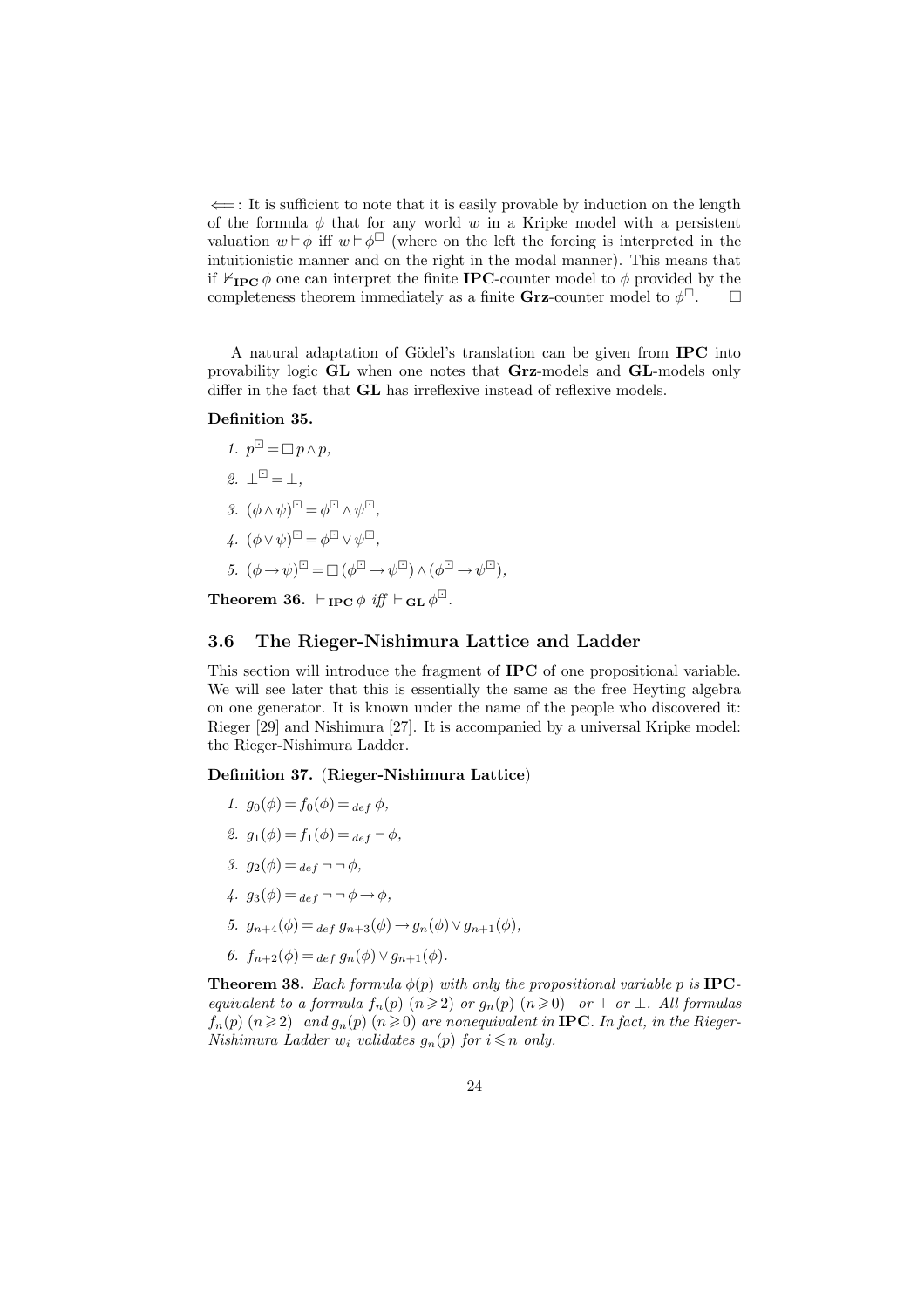

Rieger-Nishimura Lattice (left) and Rieger-Nishimura Ladder (right)

In the Rieger-Nishimura lattice a formula  $\phi(p)$  implies  $\psi(p)$  in **IPC** iff  $\psi(p)$ can be reached from  $\phi(p)$  by a downward going line.

**Exercise 39.** Check that in the Rieger-Nishimura Ladder  $w_i$  validates  $g_n(p)$ for  $i \geq n$  only.

**Theorem 40.** ([21]) If  $\vdash_{\textbf{IPC}} g_n(\phi)$  for any  $n \in \mathbb{N}$ , then  $\vdash_{\textbf{IPC}} \neg \neg \phi$  or  $\vdash_{\text{IPC}} \neg \neg \phi \rightarrow \phi$ . (Can be extended to arithmetic.) Proof. (Harder) Exercise. □

#### 3.7 Complexity of IPC

It was first proved by R. Statman that IPC is PSPACE-complete. The idea of the following proof showing its hardness is due to  $V$ . Svejdar. A very basic acquaintance with the notions of complexity theory is presupposed (see e.g. [28]). Validity in IPC is PSPACE. The Gödel translation shows this by providing a PTIME reduction to S4 the validity of which is well-known to be PSPACE. One could see this directly by carefully considering a tableaux method to satisfy a formula.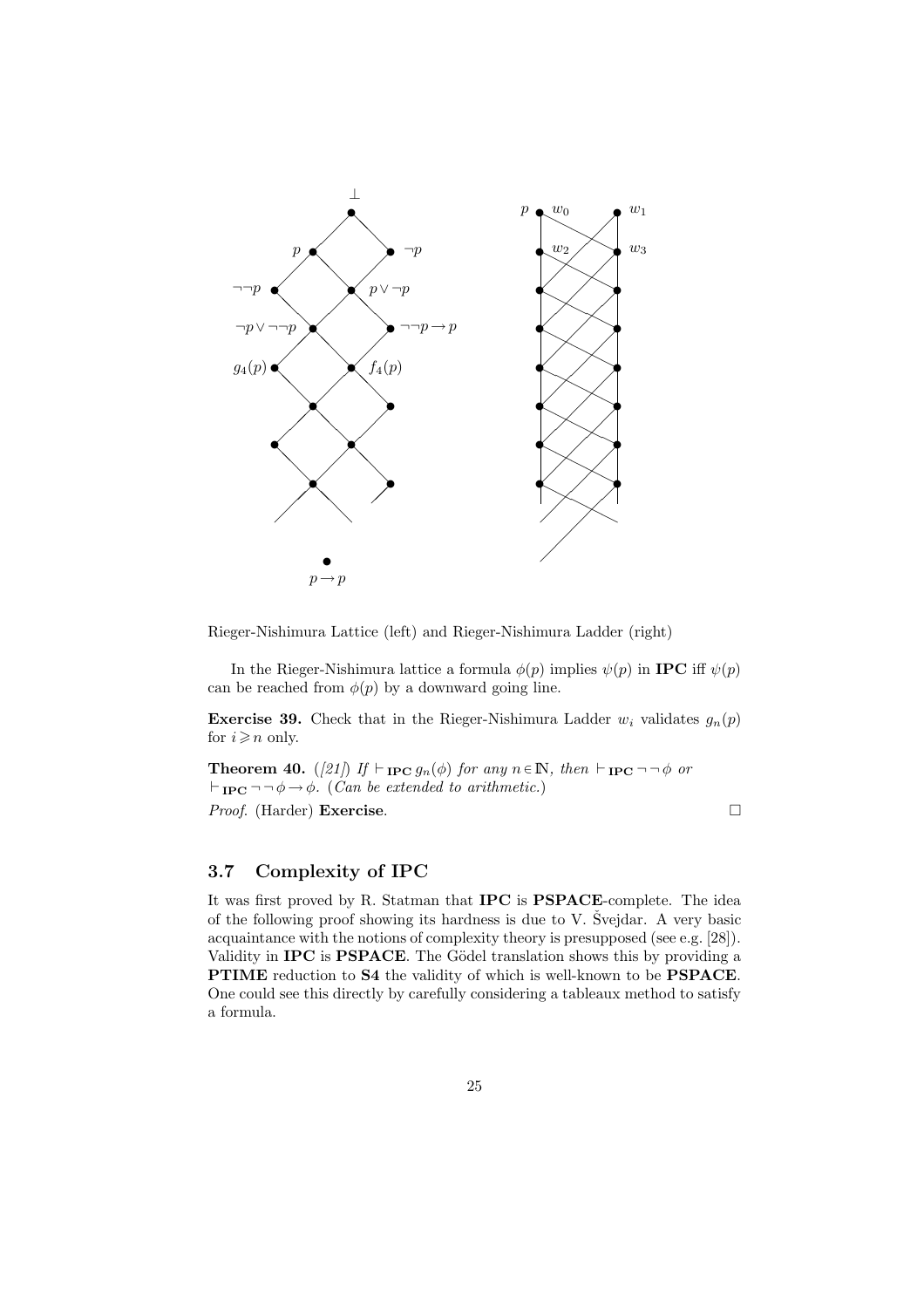We reduce quantified Boolean propositional logic QBF, known to be PSPACE-complete, to IPC. QBF is an extension of CPC in which the propositional quantifiers can be thought of as ranging over the set of truth values {0, 1}. Consider the QBF-formula

$$
A = Q_m p_m \cdots Q_1 p_1 B(p_1, \cdots, p_m)
$$

with B quantifier-free. We write

- $\vec{p}$  for  $p_1, \dots, p_m$
- $\vec{q}$  for  $q_1, \dots, q_m$
- $\overrightarrow{jp}$  for  $p_1, \dots, p_{j-1}$
- $\overrightarrow{q}$  for  $q_1, \dots, q_{j-1}$
- $\vec{p}_j$  for  $p_{j+1}, \dots, p_m$ ,
- $\overrightarrow{q_j}$  for  $q_{j+1}, \dots, q_m$ ,
- $A_j$  for  $\overrightarrow{Q} p_j, \overrightarrow{p_j}(p_1, \dots, p_m)$

We construct  $\overline{A}_i$  (linearly in A) by recursion on j:

$$
\overrightarrow{A}_0(\overrightarrow{p}) = \neg B(\overrightarrow{p}).
$$

$$
\overrightarrow{A}_{j}(\overrightarrow{jp},p_{j},\overrightarrow{p_{j}},\overrightarrow{jq})=(p_{j}\vee\neg p_{j})\rightarrow\overrightarrow{A}_{j-1}(\overrightarrow{jp},p_{j},\overrightarrow{p_{j}},\overrightarrow{jq})
$$

if  $Q_j$  is ∃, and

$$
\overrightarrow{A}_{j}(\overrightarrow{jp}, p_{j}, \overrightarrow{p_{j}}, q_{j}, \overrightarrow{jq}) = (\overrightarrow{A}_{j-1} \rightarrow q_{j}) \rightarrow (p_{j} \rightarrow q_{j}) \vee (\neg p_{j} \rightarrow q_{j})
$$

if  $Q_i$  is  $\forall$ .

**Claim** For any valuation v on  $\vec{p}$ :

$$
v \vDash A_j(\overrightarrow{p_j}) \iff \exists \mathfrak{M} \exists w \in \mathfrak{M}(w \nvDash \overline{A}_j(\overrightarrow{jp}, p_j, \overrightarrow{p_j}, \overrightarrow{q}) \& \mathfrak{M}(\overrightarrow{p_j}) = v(\overrightarrow{p_j})),
$$

where  $\mathfrak{M}(\vec{p}_j) = v(\vec{p}_j)$  means that all nodes of  $\mathfrak{M}$  valuate  $\vec{p}_j$  as v does.

Proof of Claim. By induction on j

 $j = 0. \implies$ : Take w to be the unique node of the Kripke model corresponding to the valuation v.

 $\Leftarrow$ : If v is a valuation that agrees with all nodes of M, then M has a constant valuation and if it doesn't verify  $\neg B$  at a world it verifies  $B = A_0$  at that world.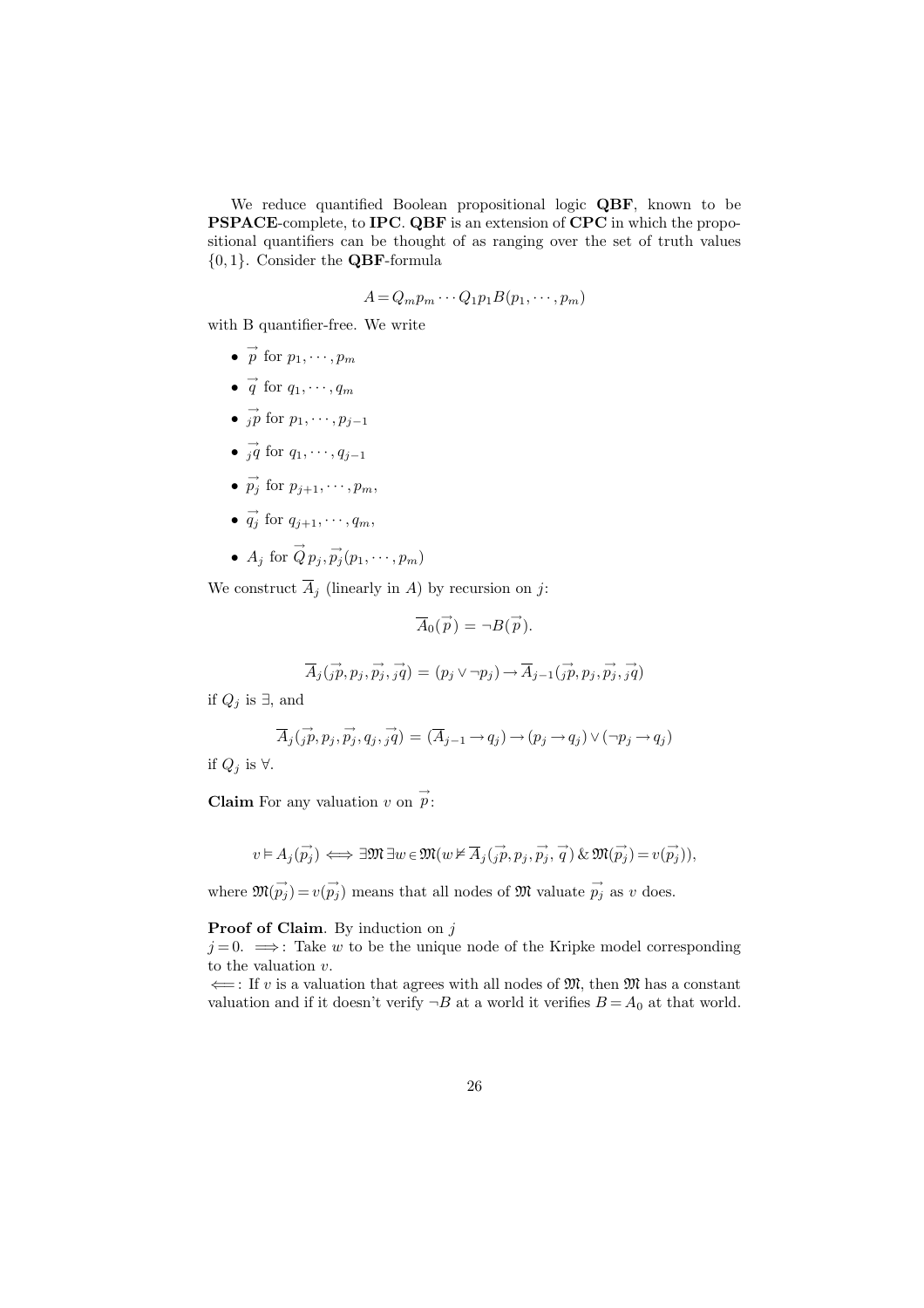$Q_j = \exists \implies$ : Assume  $v \models \exists p_j A_{j-1}(p_j, \vec{p_j})$ . Then, for some v' obtained from v by adding a value for  $p_j$ ,  $v' \models A_{j-1}(p_j, p_j)$ . By the induction hypothesis, w' exists in some Kripke model  $\mathfrak{M}$  with  $\mathfrak{M}(p_j, \vec{p}_j) = v'(p_j, \vec{p}_j)$  and  $w' \nvDash \overline{A}_{j-1}(\vec{jp}, p_j, \vec{p}_j, \vec{q})$ . Since  $w' \models p_j \vee \neg p_j$ ,  $w' \nvDash p_j \vee \neg p_j \rightarrow \overline{A}_{j-1} = \overline{A}_j$ , and so  $\mathfrak{M}, w'$  satisfy the requirements for w.

 $\Longleftarrow$ : Assume for w, M with  $\mathfrak{M}(\vec{p_j}) = v(\vec{p_j}),$ 

$$
w \nvDash ((p_j \vee \neg p_j) \rightarrow \overline{A}_{j-1}(\overrightarrow{jp}, p_j, \overrightarrow{p_j}, \overrightarrow{q})).
$$

Since the valuation of the  $\vec{p}_j$  is constant we can assume w.l.o.g. that  $w \models p_j \vee \neg p_j$ and  $w \nvDash \overline{A}_{j-1}(\overrightarrow{jp}, p_j, \overrightarrow{p_j}, \overrightarrow{q}))$ . Add the valuation of  $p_j$  in w to v to obtain v'. We then have  $\mathfrak{M}_w(p_j \vec{p}_j) = v'(p_j, \vec{p}_j)$ . By the induction hypothesis for all valuations, so also for  $v'$ ,  $v' \models A_{j-1}(p_j, p_j)$ . Hence,  $v \models \exists p_j A_{j-1}(p_j, p_j)$ .

 $Q_j = \forall \implies$ : Assume  $v \models \forall p_j A_{j-1}(p_j, \vec{p_j})$ . Then, for both ways,  $v_0$  and  $v_1$ , of extending v,  $v_i \models A_{j-1}(p_j, \vec{p}_j)$ . By the induction hypothesis, we can find models  $\mathfrak{M}_i$ , with respective roots  $w_i$  and  $\mathfrak{M}_i(p_j, \vec{p}_j) = v_i(p_j, \vec{p}_j)$ , such that  $w_i \nvDash \overline{A}_{j-1}(\overrightarrow{jp}, p_j, \overrightarrow{p_j}, \overrightarrow{q}))$ . Note that  $w_0 \vDash p_j, w_1 \vDash \neg p_j$ . Add below the disjoint union of those two models a new root w. The  $\vec{p}_j$  is valued on w as on  $w_1$  and  $w_2$ , the  $\overrightarrow{p}_{p_j}, \overrightarrow{j}_q$  in conformity with persistency;  $q_j$  is forced precisely where  $\overline{A}_{j-1}$ is forced. Thus  $\overline{A}_{j-1} \to q_j$  is forced in  $\mathfrak{M}$ , and  $p_j \to q_j$  and  $\neg p_j \to q_j$  are not:  $w \nvdash A_i$ .

 $\Leftarrow$ : Assume M and its root w are such that  $\mathfrak{M}(\vec{p}_j) = v(\vec{p}_j)$  and

$$
w \nvDash (\overline{A}_{j-1} \rightarrow q_j) \rightarrow (p_j \rightarrow q_j) \vee (\neg p_j \rightarrow q_j).
$$

There exist  $w_0, w_1 \geq w$  such that

- $w_0 \vDash \neg p_i$ ,
- $w_0 \nvDash \overrightarrow{A}_{j-1}(\overrightarrow{jp}, p_j, \overrightarrow{p_j}, \overrightarrow{jq}),$
- $w_1 \vDash p_i$ ,
- $w_1 \nvDash \overrightarrow{A}_{j-1}(\overrightarrow{jp}, p_j, \overrightarrow{p_j}, \overrightarrow{jq}),$

Let  $v_0$ ,  $v_1$  be the extensions of v with  $v_0$  satisfying  $\neg p_i$  and  $v_1$  satisfying  $p_i$ . Clearly  $\mathfrak{M}_{w_i}(p_j, \vec{p_j}) = v_i(p_j, \vec{p_j})$  in both cases. So, by the induction hypothesis, in both cases,  $v_i \models A_{j-1}(p_j, \vec{p}_j)$ . Hence,  $v \models \forall p_j A_{j-1}(p_j, \vec{p}_j)$ .

The final conclusion is that the mapping from A to  $\overline{A}_m$  is the desired reduction. For the universal case  $(p \rightarrow \overline{A}_{j-1}) \vee (\neg p \rightarrow \overline{A}_{j-1})$  would have worked as well in the proof above, but that would not have given us a PTIME transformation.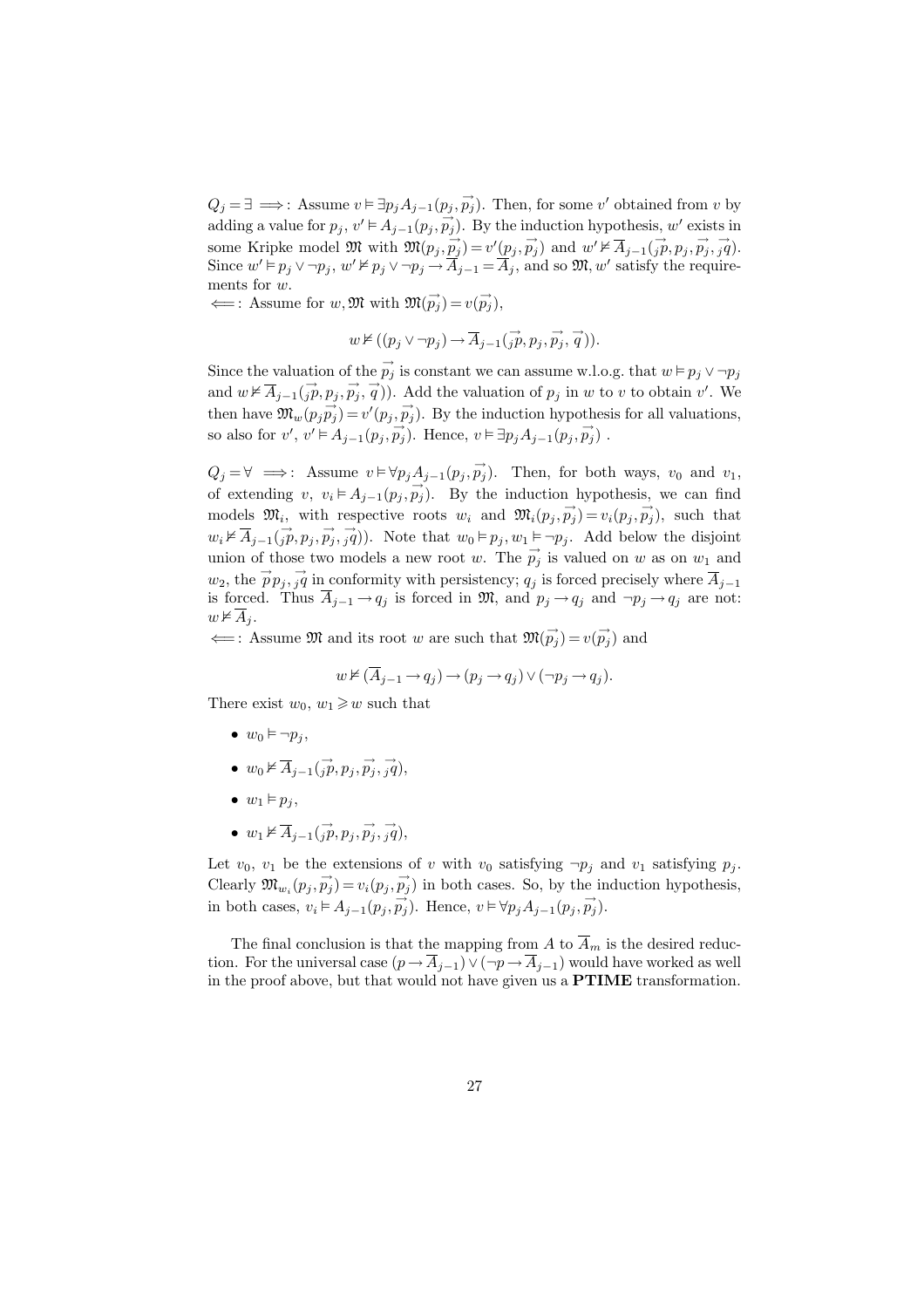#### 3.8 Mezhirov's game for IPC

. We like to end up with something that has recently been developed: a game that is sound and complete for intuitionistic propositional logic announced in [25]. The games played are  $\phi$ -games with  $\phi$  being a formula of the propositional calculus. The game has two players  $P$  (proponent) and  $O$  (opponent). The playing field is the set of subformulas of  $\phi$ . A move of a player is marking a formula that has not been marked before. Only  $O$  is allowed to mark atoms. The first move is made by  $P$ , and consists of marking  $\phi$ . Players do not move in turn; whose move it is is determined by the *state of the game*. The player who has to move in a state where no move is available *loses*. The state of the game is determined by the markings and by a classical valuation  $Val$  that is developed along with the markings. The rules for this valuation are at each stage

- for atoms that  $Val(p) = 1$  iff p is marked,
- for complex formulas  $\psi \circ \chi$  that, if  $\psi \circ \chi$  is unmarked,  $Val(\psi \circ \chi) = 0$ , and if  $\psi \circ \chi$  is marked,  $Val(\psi \circ \chi) = Val(\psi) \circ_B Val(\chi)$  where  $\circ_B$  is the Boolean function associated with  $\circ$ .

If a player has marked a formula that gets the valuation 0, then that is considered to be a *fault* by that player. If P has a fault and O doesn't then P moves, in all other cases (i.e. if  $O$  has fault and  $P$  does or doesn't, or if neither player has a fault) O moves. The completeness theorem can be stated as follows.

**Theorem 41.**  $\vdash_{\text{IPC}} \phi$  iff P has a winning strategy in the  $\phi$ -game.

We will first prove

**Theorem 42.** If  $\nvDash_{\text{IPC}} \phi$ , then O has a winning strategy in the  $\phi$ -game.

*Proof.* We write the sequences of formulas marked by  $O$  and  $P$  respectively as **O** and **P**. O keeps in mind a *minimal* counter-model for  $\phi$ , i.e., in the root  $w_0$ ,  $\phi$  is not satisfied, but in all other nodes of the model  $\phi$  is satisfied. The strategy of  $O$  is as follows. As long as  $P$  does not choose formulas false in nodes higher up in the model O just picks formulas that are true in  $w_0$ . As soon as P does choose a formula  $\psi$  that is falsified at a higher up in the model,  $O$  keeps in mind the submodel generated by a maximal node  $w$  that falsifies  $\psi$ . O keeps repeating the same tactic with respect to the node where the game has lead the players. It is sufficient to prove the following:

**Claim.** If there are no formulas left for  $O$  to choose when following this strategy, i.e. all formulas that are true in the  $w$  that is fixed in  $O$ 's mind have been marked, then it is  $P$ 's move.

This is sufficient because it means that in such a situation  $P$  can only move onwards in the model, or, in case  $w$  is a maximal node,  $P$  loses.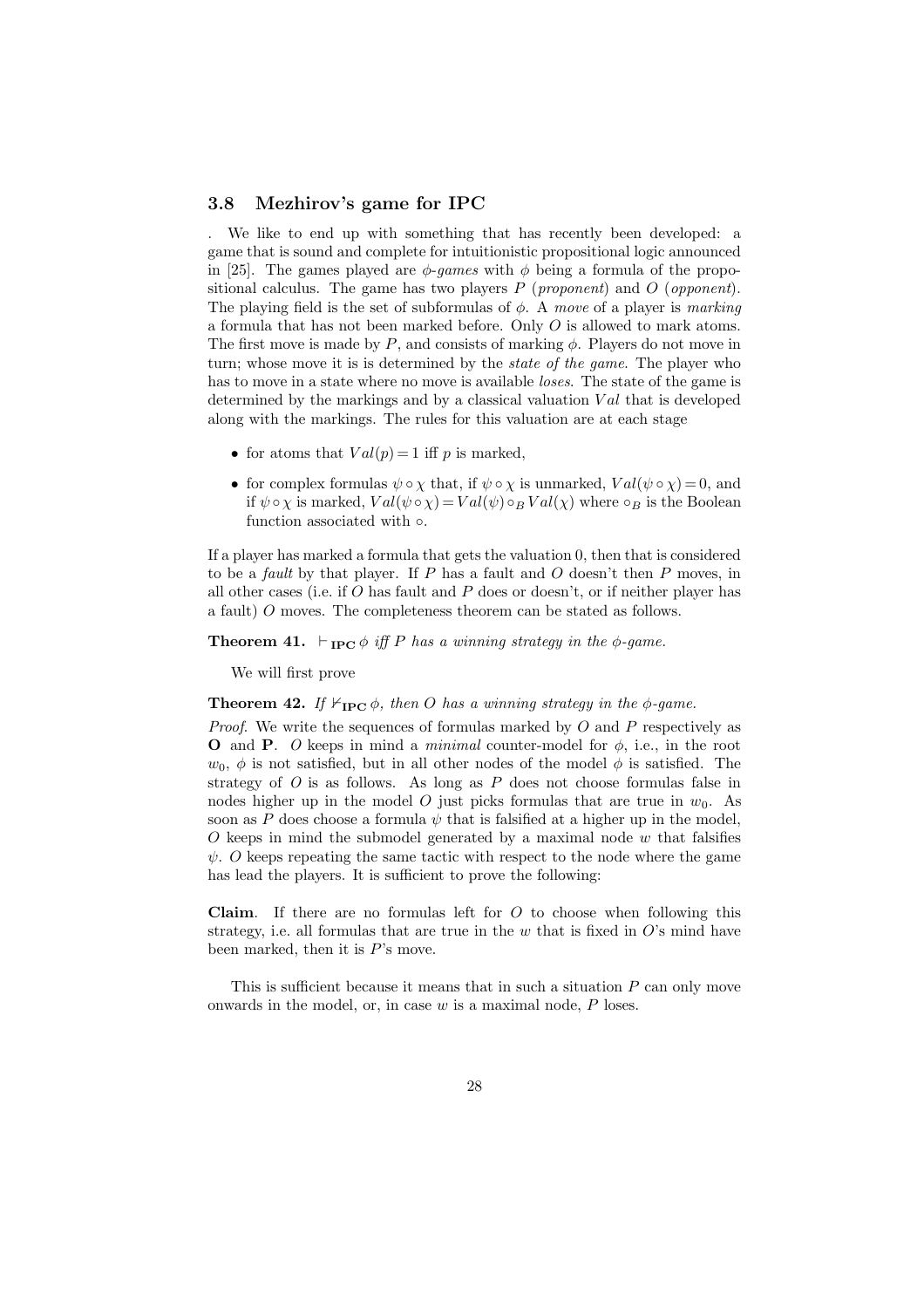**Proof of Claim.** We write  $|\theta|_w$  for the truth value of  $\theta$  in w. As we will see it is sufficient to show that, if the situation in the game is as in the assumptions of the claim, then  $|\theta|_w = Val(\theta)$  for all  $\theta$ . We prove, by induction on  $\theta$ ,  $|\theta|_w = 1 \iff Val(\theta) = 1.$ 

- If  $\theta$  is atomic, then O has marked all the atoms that are forced in w and no other, so those have become true and no other.
- Induction step  $\Rightarrow$ : Assume  $|\theta \circ \psi|_w = 1$ . Then  $\theta \circ \psi$  is marked, because otherwise O could do so, contrary to assumption. We have  $|\theta|_w \circ_B |\psi|_w = 1$ . By IH,  $Val(\theta) \circ_B Val(\psi) = 1$ , so  $Val(\theta \circ \psi) = 1$ .
- Induction step  $\Leftarrow$ :
- $Val(\theta \wedge \psi) = 1 \Rightarrow Val(\theta) = 1$  and  $Val(\psi) = 1 \Rightarrow IH$  $|\theta|_w = 1$  and  $|\psi|_w = 1 \Rightarrow |\theta \wedge \psi|_w = 1$ .
- $\vee$  is same as  $\wedge$ .
- $Val(\theta \rightarrow \psi) = 1 \Rightarrow Val(\theta) = 0$  or  $Val(\psi) = 1$ , and thus by IH,  $|\theta|_w = 0$  or  $|\psi|_w = 1$ . Also,  $\theta \to \psi$  is marked, hence in **O** or **P**. In the first case  $|\theta \rightarrow \psi|_{w} = 1$  immediate, in the second,  $|\theta \rightarrow \psi|_{s} = 1$  for all  $s > w$  (P has marked no formulas false higher up, otherwise  $O$  would have shifted attention another node) and hence  $|\theta|_s = 0$  or  $|\psi|_s = 1$  for all  $s > w$ . Indeed,  $|\theta \rightarrow \psi|_w = 1.$

We are now faced with the fact that  $O$  has only chosen formulas true in the world in O's mind and those stay true higher up in the model. So,  $Val(\theta) = 1$  for all  $\theta \in \mathbf{O}$ . On the other hand, P has at least one fault, the formula  $\xi$  chosen by P that landed the game in w in the first place:  $Val(\xi) = 0$ . Indeed, it is P's move.

We now turn to the second half:

sufficient to prove the following claim.

**Theorem 43.** If  $\vdash_{\text{IPC}} \phi$ , then P has a winning strategy in the  $\phi$ -game. Proof. P's strategy is to choose only formulas that are provable from **O**. Note that P's first forced choice of  $\phi$  is in line with this strategy. For this case it is

**Claim** If all formulas that are provable from  $O$  are marked, then it is  $O$ 's move.

This is sufficient because it means that in such a situation  $O$  can only mark a completely new formula, and when there are no such formulas left loses.

**Proof of Claim.** Create a model in the following manner. Assume  $\chi_1, \ldots, \chi_k$ are the formulas unprovable from O and hence the unmarked ones. By the completeness of **IPC** there are k models making  $\bf{O}$  true and falsifying respectively  $\chi_1, \ldots, \chi_k$  in their respective roots. Adjoin to these models a new root r verifying exactly the O -atoms (this obeys persistency). As in the other direction we will prove:  $|\theta|_r = Val(\theta)$  for all  $\theta$ , or, equivalently,  $|\theta|_r = 1 \iff Val(\theta) = 1$ .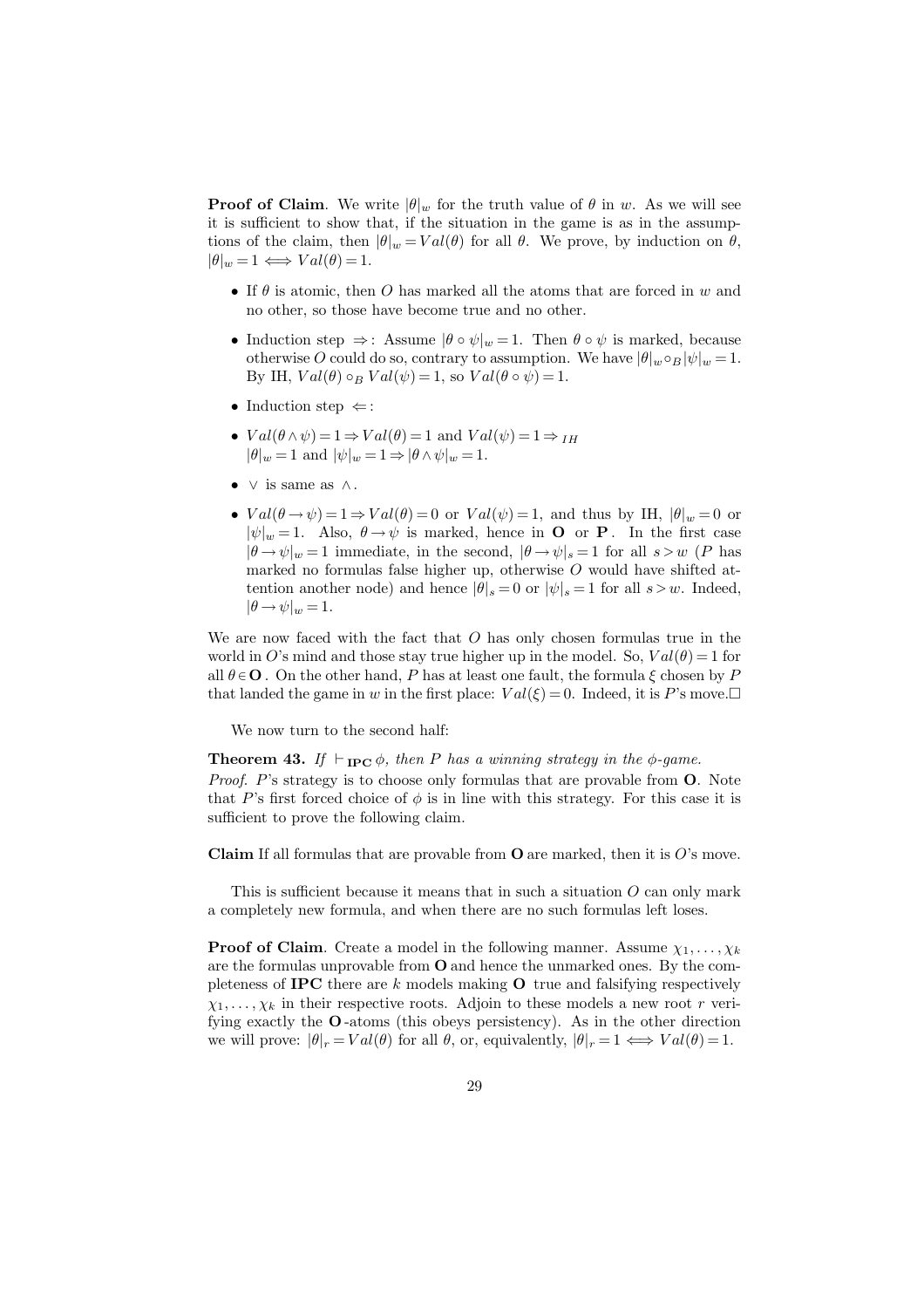- Atoms are forced in r iff marked by O and then have  $Val$  1, otherwise 0.
- Induction step  $\Rightarrow$ : Assume  $|\theta \circ \psi|_r = 1$ . Then  $\theta \circ \psi$  is marked, because if it wasn't it would be one of the  $\chi_i$ , falsifying persistency. We can reason on as in the other direction.
- Induction step  $\Leftarrow$ :
- $\vee$  and  $\wedge$  as in the other direction.
- $Val(\theta \rightarrow \psi) = 1 \Rightarrow Val(\theta) = 0$  or  $Val(\psi) = 1$ , and thus by IH,  $|\theta|_r = 0$  or  $|\psi|_r = 1$ . Also,  $\theta \to \psi$  is marked, hence in **O** or **P**, and so  $|\theta \to \psi|_s = 1$  and hence  $|\theta|_s = 0$  or  $|\psi|_s = 1$  for all  $s > r$ . Indeed,  $|\theta \rightarrow \psi|_r = 1$ .

We are now faced with the fact that  $P$  has only marked formulas provable from **O** and those will remain provable from **O**. So,  $Val(\theta) = 1$  for all  $\theta \in \mathbf{P}$ . So, P has no fault. By the rules of the game it is  $O$ 's move.  $\Box$ 

## 4 Heyting algebras

#### 4.1 Lattices, distributive lattices and Heyting algebras

We begin by introducing some basic notions. A partially ordered set  $(A, \leq)$  is called a lattice if every two element subset of A has a least upper and greatest lower bound. Let  $(A, \leq)$  be a lattice. For  $a, b \in A$  let  $a \vee b := sup\{a, b\}$  and  $a \wedge b := \inf\{a, b\}.$  We assume that every lattice is bounded, i.e., it has a least and a greatest element denoted by  $\perp$  and  $\top$  respectively. The next proposition shows that lattices can also be defined axiomatically.

**Proposition 44.** A structure  $(A, \vee, \wedge, \bot, \top)$  is a lattice iff for every  $a, b, c \in A$ the following holds:

1.  $a \vee a = a$ ,  $a \wedge a = a$ ; 2.  $a \vee b = b \vee a$ ,  $a \wedge b = b \wedge a$ ; 3.  $a \vee (b \vee c) = (a \vee b) \vee c, a \wedge (b \wedge c) = (a \wedge b) \wedge c$ ; 4.  $a \vee \bot = a, a \wedge \top = a;$ 5.  $a \vee (b \wedge a) = a, a \wedge (b \vee a) = a$ .

Proof. It is a matter of routine checking that every lattice satisfies the axioms 1–5. Now suppose  $(A, \vee, \wedge, \bot, \top)$  satisfies the axioms 1–5. We say that  $a \leq b$  if  $a \vee b = b$  or equivalently if  $a \wedge b = a$ . It is left to the reader to check that  $(A, \leq)$ is a lattice.  $\Box$ 

From now on we will denote lattices by  $(A, \vee, \wedge, \perp, \top)$ .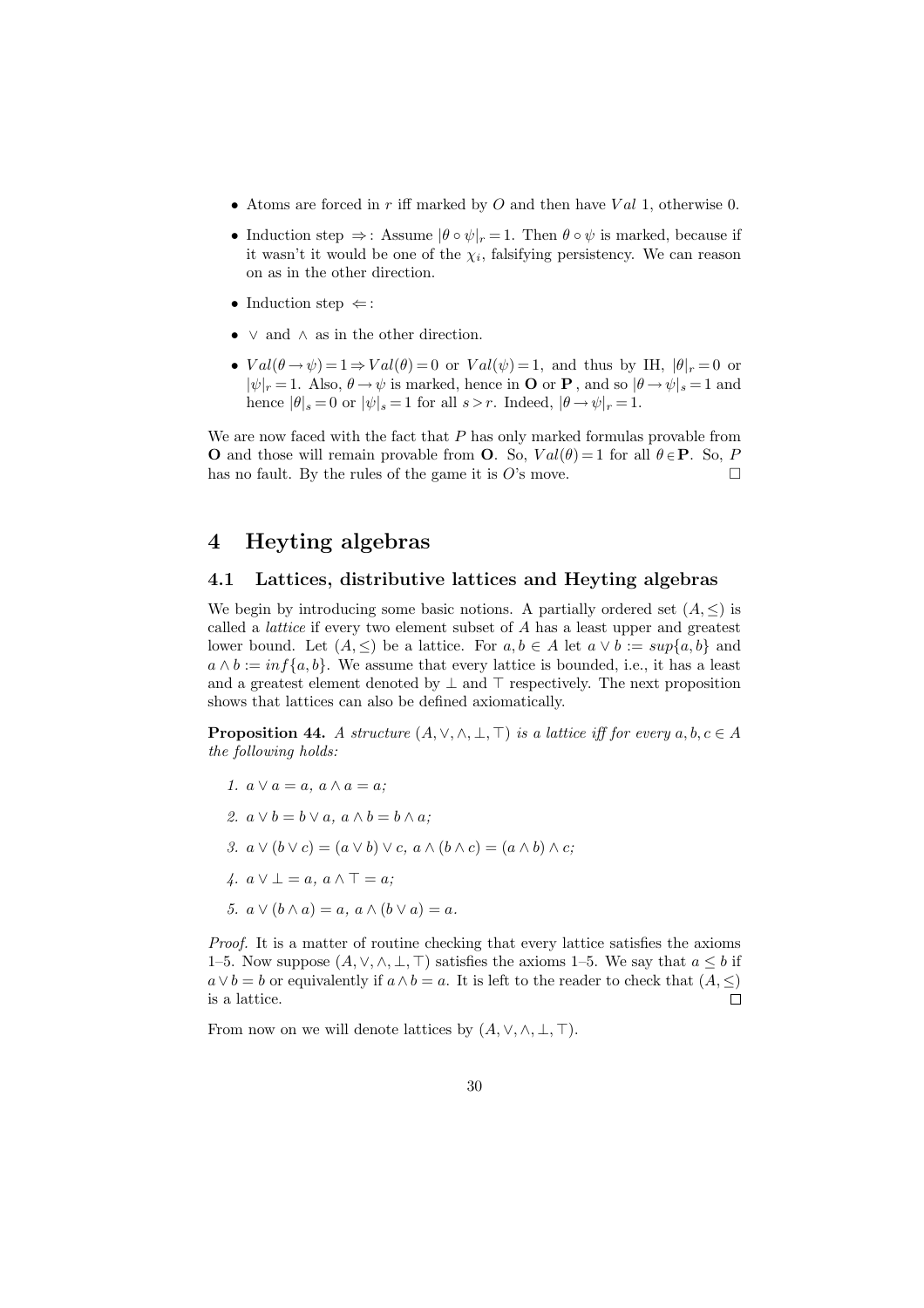

Figure 5: Non-distributive lattices  $M_5$  and  $N_5$ 

**Definition 45.** A lattice  $(A, \vee, \wedge, \bot, \top)$  is called distributive if it satisfies the distributivity laws:

• 
$$
a \lor (b \land c) = (a \lor b) \land (a \lor c)
$$

•  $a \wedge (b \vee c) = (a \wedge b) \vee (a \wedge c)$ 

Exercise 46. Show that the lattices shown in Figure 5 are not distributive.

The next theorem shows that, in fact, the lattices in Figure 5 are typical examples of non-distributive lattices. For the proof the reader is referred to Balbes and Dwinger [1].

**Theorem 47.** A lattice L is distributive iff  $N_5$  and  $M_5$  are not sublattices of L.

We are ready to define the main notion of this section.

**Definition 48.** A distributive lattice  $(A, \wedge, \vee, \perp, \top)$  is said to be a Heyting algebra if for every  $a, b \in A$  there exists an element  $a \to b$  such that for every  $c \in A$  we have:

$$
c \le a \to b \quad \text{iff} \quad a \wedge c \le b.
$$

We call  $\rightarrow$  a *Heyting implication* or simply an *implication*. For every element a of a Heyting algebra, let  $\neg a := a \rightarrow 0$ .

**Remark 49.** It is easy to see that if  $\mathfrak{A}$  is a Heyting algebra, then  $\rightarrow$  is a binary operation on  $\mathfrak{A}$ , as follows from Proposition 51(1). Therefore, we should add  $\rightarrow$  to the signature of Heyting algebras. Note also that  $0 \rightarrow 0 = 1$ . Hence, we can exclude 1 from the signature of Heyting algebras. From now on we will let  $(A, \vee, \wedge, \rightarrow, 0)$  denote a Heyting algebra.

As in the case of lattices, Heyting algebras can be defined in a purely axiomatic way; see, e.g., [20, Lemma 1.10].

**Theorem 50.** A distributive lattice<sup>2</sup>  $\mathfrak{A} = (A, \vee, \wedge, 0, 1)$  is a Heyting algebra iff there is a binary operation  $\rightarrow$  on A such that for every  $a, b, c \in A$ :

<sup>&</sup>lt;sup>2</sup>In fact, it is not necessary to state that  $\mathfrak A$  is distributive. Every lattice satisfying conditions 1–4 of Theorem 50 is automatically distributive [20, Lemma 1.11(i)].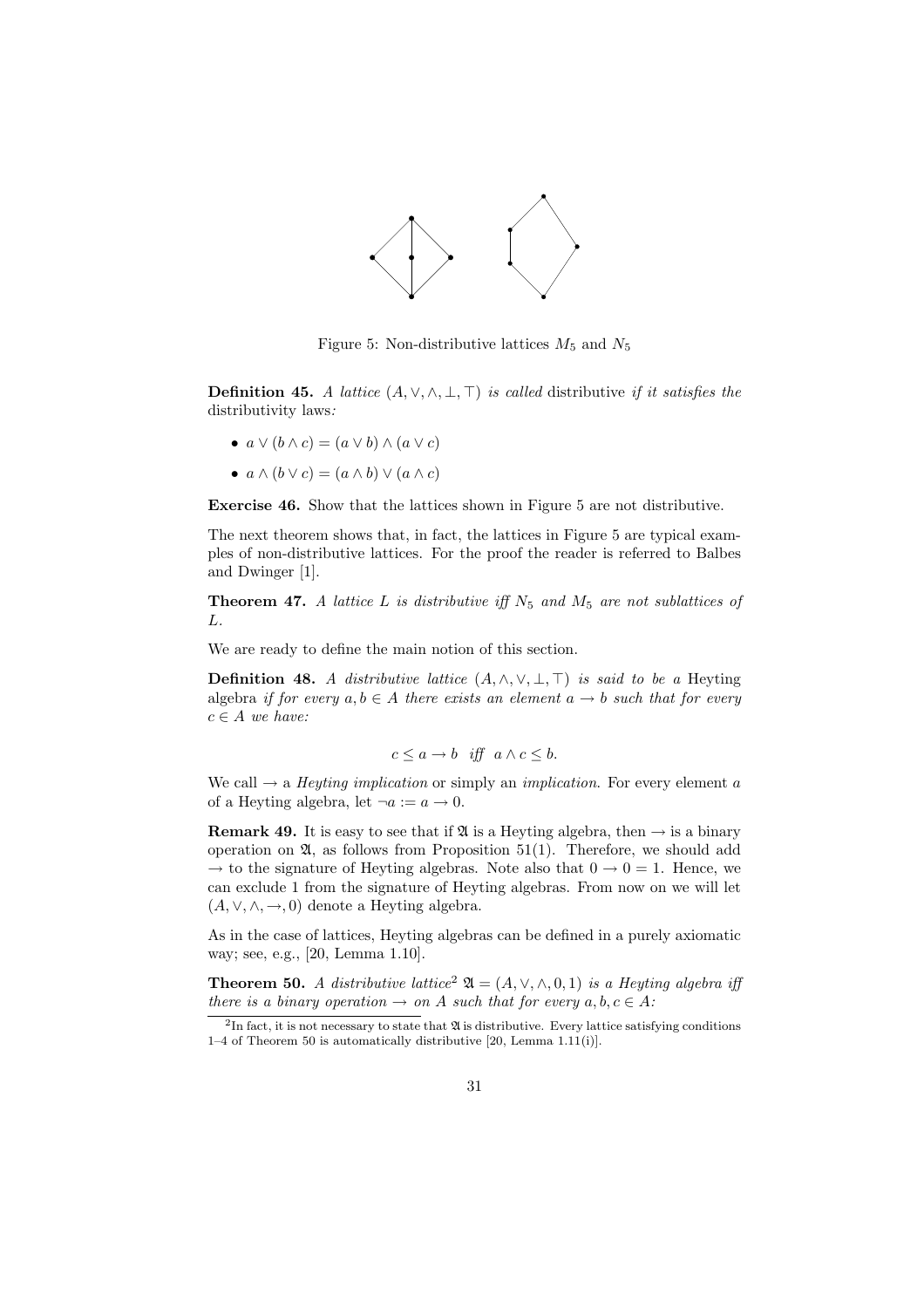1.  $a \rightarrow a = 1$ , 2.  $a \wedge (a \rightarrow b) = a \wedge b$ , 3.  $b \wedge (a \rightarrow b) = b$ , 4.  $a \rightarrow (b \land c) = (a \rightarrow b) \land (a \rightarrow c)$ .

*Proof.* Suppose  $\mathfrak A$  satisfies the conditions 1–4. Assume  $c \leq a \to b$ . Then by (2),  $c \wedge a \leq (a \rightarrow b) \wedge a = a \wedge b \leq b$ . For the other direction we first show that for every  $a \in A$  the map  $(a \to \cdot)$  is monotone, i.e., if  $b_1 \leq b_2$  then  $a \to b_1 \leq a \to b_2$ . Indeed, since  $b_1 \leq b_2$  we have  $b_1 \wedge b_2 = b_1$ . Hence, by (4),  $(a \rightarrow b_1) \land (a \rightarrow b_2) = a \rightarrow (b_1 \land b_2) = a \rightarrow b_1$ . Thus,  $a \rightarrow b_1 \leq a \rightarrow b_2$ . Now suppose  $c \wedge a \leq b$ . By (3),  $c = c \wedge (a \rightarrow c) \leq 1 \wedge (a \rightarrow c)$ . By (1) and (4),  $1 \wedge (a \rightarrow c) = (a \rightarrow a) \wedge (a \rightarrow c) = a \rightarrow (a \wedge c)$ . Finally, since  $(a \rightarrow c)$  is monotone, we obtain that  $a \to (a \land c) \leq a \to b$  and therefore  $c \leq a \to b$ .

It is easy to check that  $\rightarrow$  from Definition 48 satisfies the conditions 1–4. We skip the proof.  $\Box$ 

We say that a lattice  $(A, \wedge, \vee)$  is *complete* if for every subset  $X \subset A$  there exist  $\bigwedge X = \sup(X)$  and  $\bigvee X = \inf(X)$ . For the next proposition consult [20, Theorem 4.2].

#### Proposition 51.

1. In every Heyting algebra  $\mathfrak{A} = (A, \vee, \wedge, \rightarrow, 0)$  we have that for every  $a, b \in$  $A$ :

$$
a \to b = \bigvee \{c \in A : a \wedge c \leq b\}.
$$

2. A complete distributive lattice  $(A, \wedge, \vee, 0, 1)$  is a Heyting algebra iff it satisfies the infinite distributive law

$$
a \wedge \bigvee_{i \in I} b_i = \bigvee_{i \in I} (a \wedge b_i)
$$

for every  $a, b \in A$ ,  $i \in I$ .

*Proof.* (1) Clearly  $a \to b \le a \to b$ . Hence,  $a \wedge (a \to b) \le b$ . So,  $a \to b \le \sqrt{c \in b}$  $A: a \wedge c \leq b$ . On the other hand, if c is such that  $c \wedge a \leq b$ , then  $c \leq a \rightarrow b$ . Therefore,  $\bigvee \{c \in A : a \wedge c \leq b\} \leq a \rightarrow b$ .

(2) Suppose  $\mathfrak A$  is a Heyting algebra. For every  $i \in I$  we have that  $a \wedge b_i \leq$  $a \wedge \bigvee_{i \in I} b_i$ . Hence,  $\bigvee_{i \in I} (a \wedge b_i) \leq a \wedge \bigvee_{i \in I} b_i$ . Now let  $c \in A$  be such that  $\bigvee_{i\in I} (a\wedge b_i) \leq c$ . Then  $a\wedge b_i \leq c$  for every  $i \in I$ . Therefore,  $b_i \leq a \rightarrow c$  for every  $i \in I$ . This implies that  $\bigvee_{i \in I} b_i \le a \to c$ , which gives us that  $a \wedge \bigvee_{i \in I} b_i \le c$ . Thus, taking  $\bigvee_{i \in I} (a \wedge b_i)$  as c we obtain  $a \wedge \bigvee_{i \in I} b_i \leq \bigvee_{i \in I} (a \wedge b_i)$ .

Conversely, suppose that a complete distributive lattice satisfies the infinite distributive law. Then we put  $a \to b = \bigvee \{c \in A : a \wedge c \leq b\}$ . It is now easy to see that  $\rightarrow$  is a Heyting implication.  $\Box$ 

Next we will give a few examples of Heyting algebras.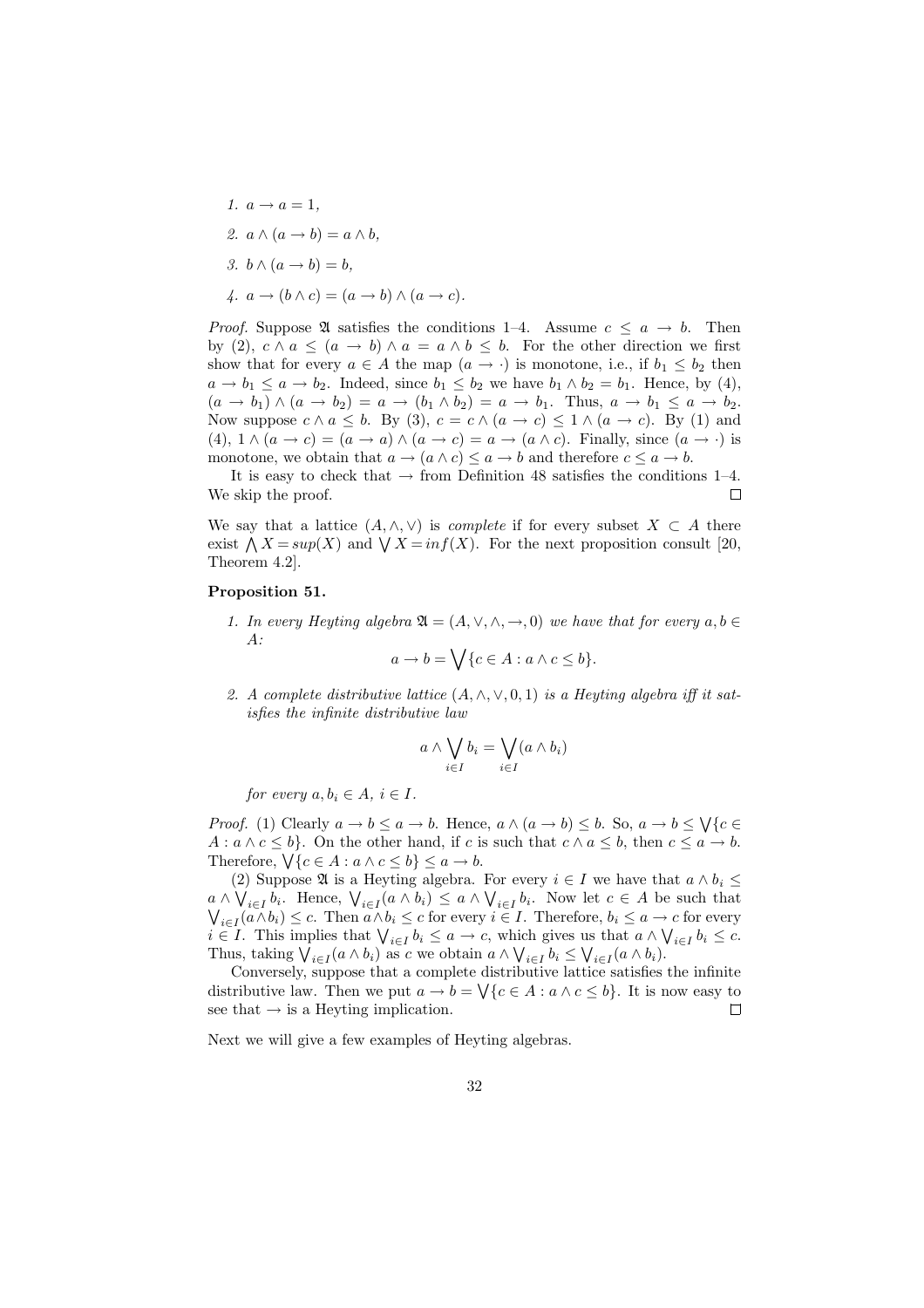

Figure 6: The algebras  $\mathfrak{A}_1, \mathfrak{A}_2, \mathfrak{B}_1, \mathfrak{B}_2$ 

#### Example 52.

- 1. Every finite distributive lattice is a Heyting algebra. This immediately follows from Proposition  $51(2)$ , since every finite distributive lattice is complete and satisfies the infinite distributive law.
- 2. Every chain  $\mathfrak C$  with a least and greatest element is a Heyting algebra and for every  $a, b \in \mathfrak{C}$  we have

$$
a \to b = \begin{cases} 1 & \text{if } a \le b, \\ b & \text{if } a > b. \end{cases}
$$

3. Every Boolean algebra  $\mathfrak{B}$  is a Heyting algebra, where for every  $a, b \in \mathfrak{B}$ we have

$$
a \to b = \neg a \lor b
$$

Exercise 53. Give an example of a non-complete Heyting algebra.

The next proposition characterizes those Heyting algebras that are Boolean algebras. For the proof see, e.g., [20, Lemma 1.11(ii)].

**Proposition 54.** Let  $\mathfrak{A} = (A, \vee, \wedge, \rightarrow, 0)$  be a Heyting algebra. Then the following three conditions are equivalent:

- 1. A is a Boolean algebra,
- 2.  $a \vee \neg a = 1$  for every  $a \in A$ ,
- 3.  $\neg \neg a = a$  for every  $a \in A$ .

## 4.2 The connection of Heyting algebras with Kripke frames and topologies

Next we will spell out in detail the connection between Kripke frames and Heyting algebras. Let  $\mathfrak{F} = (W, R)$  be a partially ordered set (i.e., an intuitionistic Kripke frame). For every  $w \in W$  and  $U \subseteq W$  let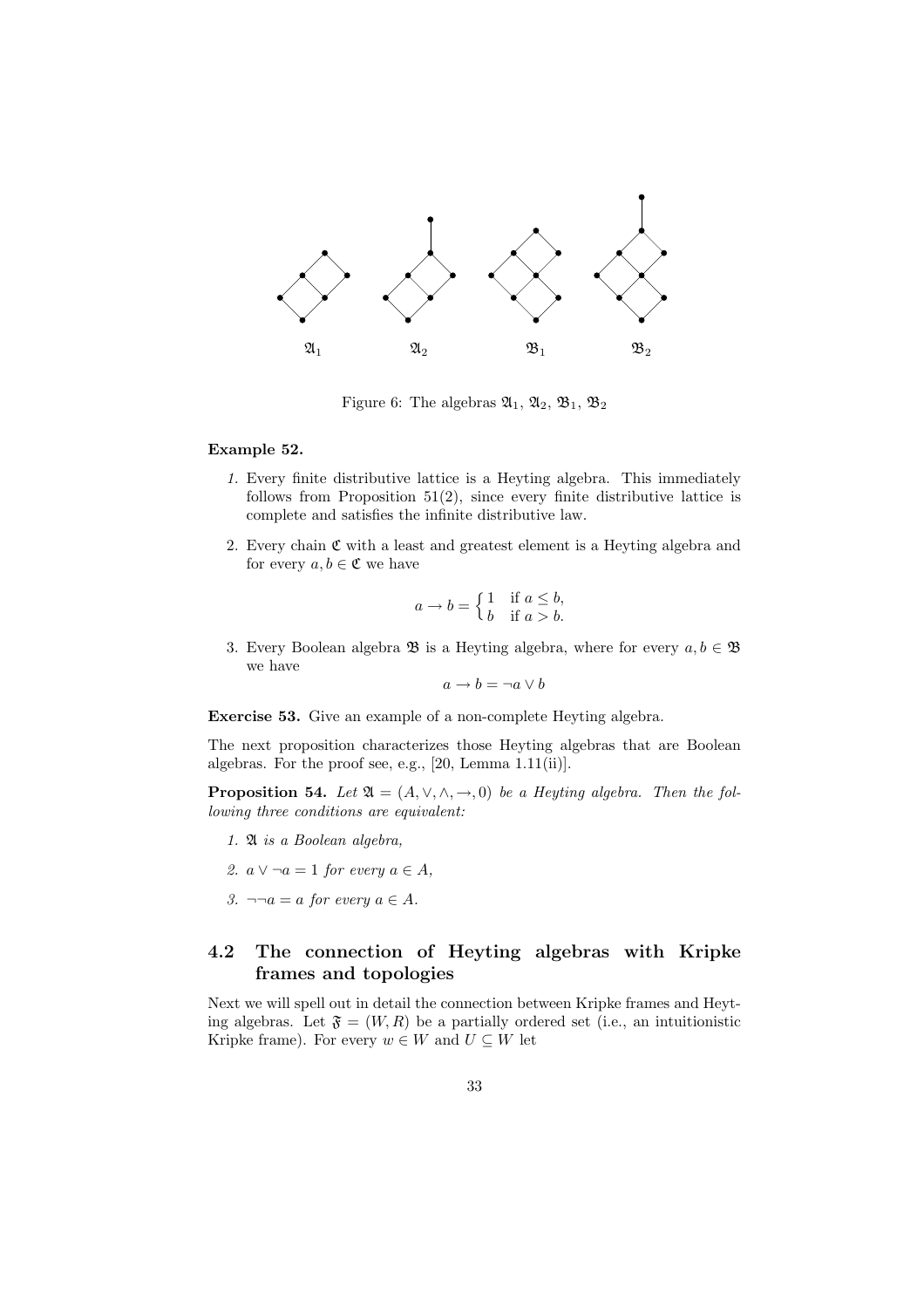$$
R(w) = \{v \in W : wRv\},
$$
  
\n
$$
R^{-1}(w) = \{v \in W : vRw\},
$$
  
\n
$$
R(U) = \bigcup_{w \in U} R(w),
$$
  
\n
$$
R^{-1}(U) = \bigcup_{w \in U} R^{-1}(w).
$$

A subset  $U \subseteq W$  is called an upset if  $w \in U$  and  $wRv$  implies  $v \in U$ . Let  $Up(\mathfrak{F})$  be the set of all upsets of  $\mathfrak{F}$ . Then  $(Up(\mathfrak{F}), \cap, \cup, \rightarrow, \emptyset)$  forms a Heyting algebra, where  $U \to V = \{w \in W : \text{for every } v \in W \text{ with } wRv \text{ if } v \in U \text{ then }$  $w \in V$ } =  $W \setminus R^{-1}(U \setminus V)$ .

- Exercise 55. 1. Verify this claim. That is, show that for every Kripke frame  $\mathfrak{F} = (W, R)$ , the algebra  $(Up(\mathfrak{F}), \cap, \cup, \rightarrow, \emptyset)$  is a Heyting algebra.
	- 2. Draw a Heyting algebra corresponding to the 2-fork frame  $(W, R)$ , where  $W = \{w, v, u\}$  and  $R = \{(w, w), (v, v), (u, u), (w, v), (w, u)\}.$
	- 3. Draw a Heyting algebra corresponding to the frame  $(W, R)$ , where  $W =$  $\{w, v, u, z\}$  and  $R = \{(w, w), (v, v), (u, u), (z, z)(w, v), (w, u), (w, z), (v, z)\}.$
	- 4. Show that if a frame  $\mathfrak F$  is rooted, then the corresponding Heyting algebra has a second greatest element.

Let  $\mathfrak{F} = (W, R)$  be a Kripke frame. Let A be a set of upsets of  $\mathfrak{F}$  closed under  $\cap$ ,  $\cup$ ,  $\rightarrow$  and containing  $\emptyset$ . Then A is a Heyting algebra. A triple  $(W, R, \mathcal{A})$  is called a general frame.

We will next discuss the connection of Heyting algebras with topology.

**Definition 56.** A pair  $\mathcal{X} = (X, \mathcal{O})$  is called a topological space if  $X \neq \emptyset$  and  $\mathcal O$  is a set of subsets of X such that

- $X, \emptyset \in \mathcal{O}$
- If  $U, V \in \mathcal{O}$ , then  $U \cap V \in \mathcal{O}$
- If  $U_i \in \mathcal{O}$ , for every  $i \in I$ , then  $\bigcup_{i \in I} U_i \in \mathcal{O}$

For  $Y \subseteq X$ , the *interior* of Y is the set  $I(Y) = \bigcup \{U \in \mathcal{O} : U \subseteq Y\}$ . Let  $\mathcal{X} = (X, \mathcal{O})$  be a topological space. Then the algebra  $(\mathcal{O}, \cup, \cap, \rightarrow, \emptyset)$  forms a Heyting algebra, where  $U \to V = I((X \setminus U) \cup V)$  for every  $U, V \in \mathcal{O}$ .

Exercise 57. Verify this claim. That is, show that for every topological space  $\mathcal{X} = (X, \mathcal{O})$ , the algebra  $(\mathcal{O}, \cup, \cap, \rightarrow, \emptyset)$  is a Heyting algebra.

We already saw how to obtain a Heyting algebra from a Kripke frame. Now we will show how to construct a Kripke frame from a Heyting algebra. The construction of a topological space from a Heyting algebra is more sophisticated. We will not discuss it here. The interested reader is referred to [20, §1.3].

Let  $\mathfrak{A} = (A, \wedge, \vee, \rightarrow, \perp)$  be a Heyting algebra.  $F \subseteq A$  is called a *filter* if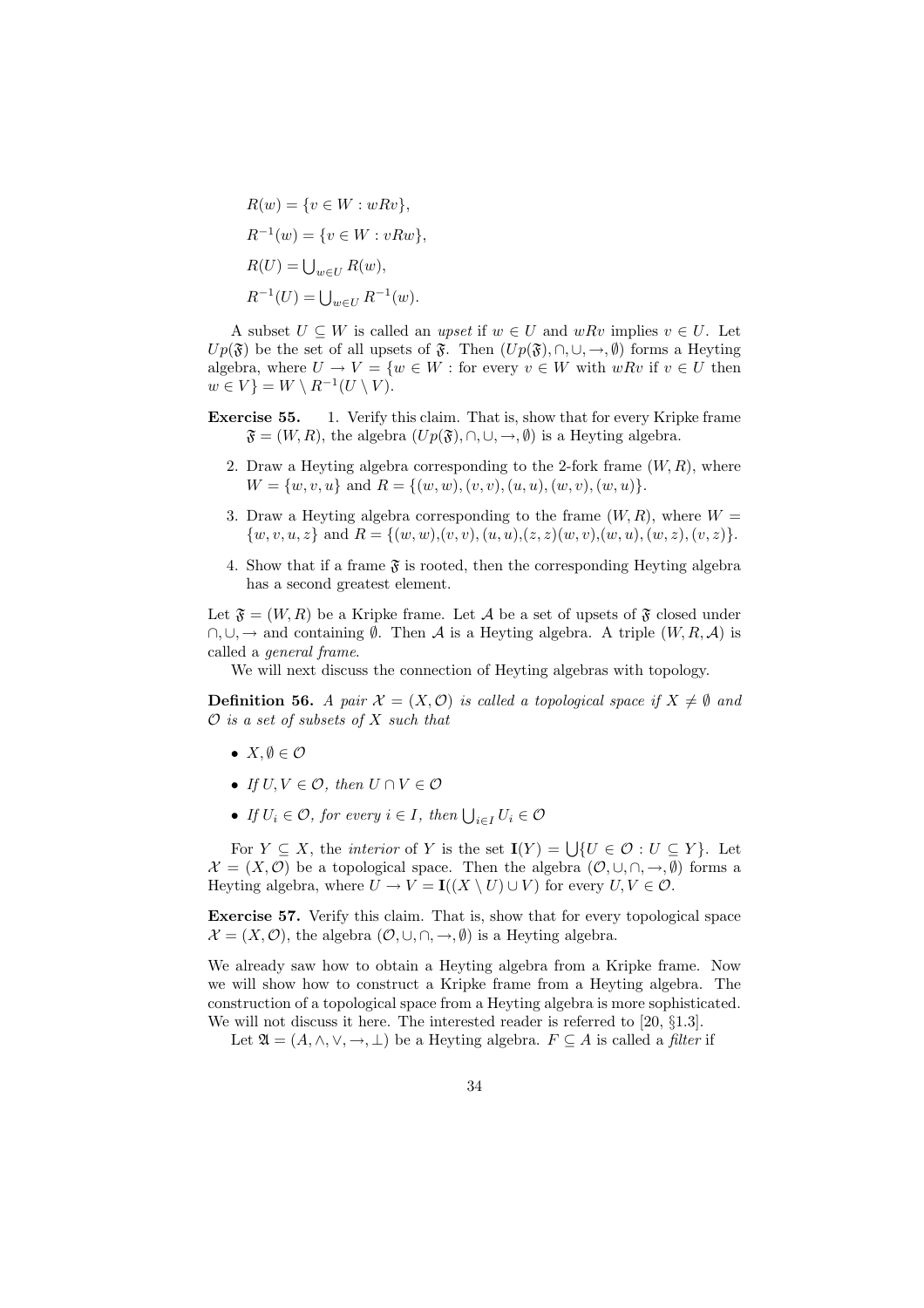- $a, b \in F$  implies  $a \wedge b \in F$
- $a \in F$  and  $a \leq b$  imply  $b \in F$
- A filter  $F$  is called *prime* if
- $a \vee b \in F$  implies  $a \in F$  or  $b \in F$

In a Boolean algebra every prime filter is maximal. However, this is not the case for Heyting algebras.

**Exercise 58.** Give an example of a Heyting algebra  $\mathfrak A$  and a filter F of  $\mathfrak A$  such that  $F$  is prime, but not maximal.

Now let  $W := \{F : F$  is a prime filter of  $\mathfrak{A}\}$ . For  $F, F' \in W$  we put  $FRF'$  if  $F \subseteq F'$ . It is clear that R is a partial order and hence  $(W, R)$  is an intuitionistic Kripke frame.

Exercise 59. Draw Kripke frames corresponding to:

- 1. The two and four element Boolean algebras.
- 2. A finite chain consisting of n elements for  $n \in \omega$ .
- 3. The Heyting algebras drawn in Figure 6.
- 4. Show that if a Heyting algebra A has a second greatest element, then the Kripke frame corresponding to  $\mathfrak A$  is rooted.

Let  $\mathfrak{A} = (A, \wedge, \vee, \rightarrow, \perp)$  and  $\mathfrak{A}' = (A', \wedge', \vee', \rightarrow', \perp')$  be Heyting algebras. A map  $h: A \to A'$  is called a *Heyting homomorphism* if

- $h(a \wedge b) = h(a) \wedge' h(b)$
- $h(a \vee b) = h(a) \vee' h(b)$
- $h(a \rightarrow b) = h(a) \rightarrow h(b)$
- $h(\perp) = \perp'$

An algebra  $\mathfrak{A}'$  is called a *homomorphic* image of  $\mathfrak A$  if there exists a homomorphism from  $\mathfrak A$  onto  $\mathfrak A'.$ 

Let  $\mathfrak A$  and  $\mathfrak A'$  be two Heyting algebras. We say that an algebra  $\mathfrak A'$  is a subalgebra of  $\mathfrak A$  if  $A' \subseteq A$  and for every  $a, b \in A'$   $a \wedge b, a \vee b, a \rightarrow b, \perp \in A'$ . A product  $\mathfrak{A} \times \mathfrak{A}'$  of  $\mathfrak{A}$  and  $\mathfrak{A}'$  is the algebra  $(A \times A', \wedge, \vee, \rightarrow, \bot)$ , where

- $(a, a') \wedge (b, b') := (a \wedge b, a' \wedge' b')$
- $(a, a') \vee (b, b') := (a \vee b, a' \vee b')$
- $(a, a') \to (b, b') := (a \to b, a' \to b')$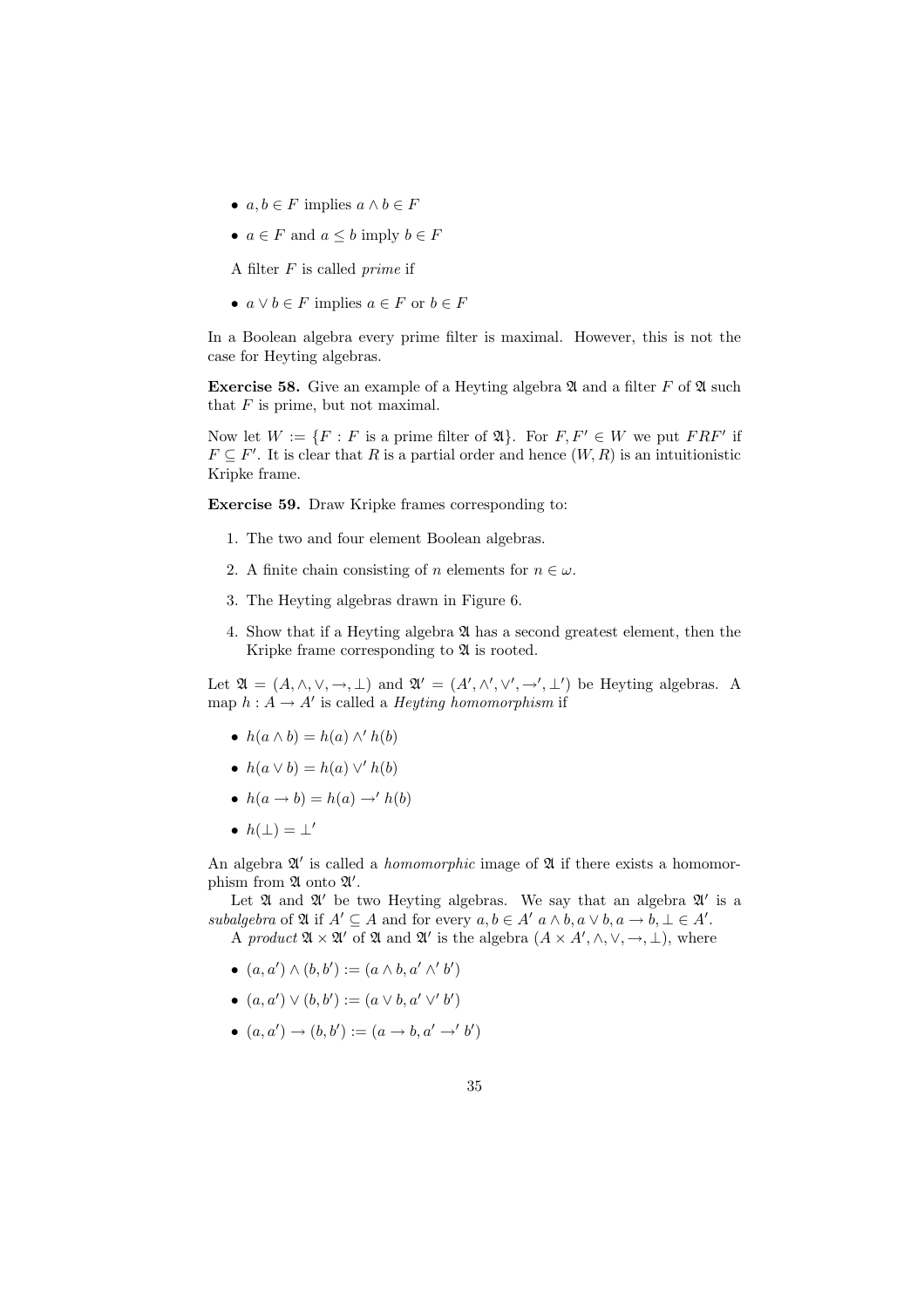•  $\bot := (\bot, \bot')$ 

Let **Heyt** be a category whose objects are Heyting algebras and whose morphisms Heyting homomorphisms.<sup>3</sup> Let **Kripke** denote the category of intuitionistic Kripke frames and p-morphisms.

Next we define contravariant functors  $\Phi$  : Heyt  $\rightarrow$  Kripke and  $\Psi$  : **Kripke**  $\rightarrow$  **Heyt**. For every Heyting algebra  $\mathfrak{A}$  let  $\Phi(\mathfrak{A})$  be the Kripke frame described above. For a homomorphism  $h: \mathfrak{A} \to \mathfrak{A}'$  define  $\Phi(h): \Phi(\mathfrak{A}') \to \Phi(\mathfrak{A})$ by putting  $\Phi(h) = h^{-1}$ , that is, for every element  $F \in \Phi(\mathfrak{A}^{\prime})$  (a prime filter of  $\mathfrak{A}'$ ) we let  $\Phi(h)(F) = h^{-1}(F)$ .

**Exercise 60.** 1. Show that  $\Phi(h)$  is a well-defined *p*-morphism.

2. Prove that  $\Phi$  is a contravariant functor.

We now define a functor  $\Psi :$  Kripke  $\rightarrow$  Heyt. For every Kripke frame  $\mathfrak{F}$ let  $\Psi(\mathfrak{F}) = (Up(\mathfrak{F}), \cap, \cup, \rightarrow, \emptyset)$ . If  $f : \mathfrak{F} \to \mathfrak{F}'$  is a p-morphism, then define  $\Psi(f) : \Psi(\mathfrak{F}') \to \Psi(\mathfrak{F})$  by putting  $\Psi(f) = f^{-1}$ , that is, for every element of  $U \in \Psi(\mathfrak{F}')$  (an upset of  $\mathfrak{F}')$  we let  $\Psi(f)(U) = f^{-1}(U)$ .

**Exercise 61.** 1. Show that  $\Psi(f)$  is a well-defined Heyting homomorphism.

2. Prove that  $\Psi$  is a contravariant functor.

The next theorem spells out the connection between homomorphisms, subalgebras and products with generated subframes, p-morphisms and disjoint unions. The proofs are not very difficult; the reader is referred to any of the following textbooks in modal logic [11], [5], [23].

**Theorem 62.** Let  $\mathfrak A$  and  $\mathfrak B$  be Heyting algebras and  $\mathfrak F$  and  $\mathfrak G$  Kripke frames.

- 1. If  $\mathfrak A$  is a homomorphic image of  $\mathfrak B$ , then  $\Phi(\mathfrak A)$  is isomorphic to a qenerated subframe of  $\Phi(\mathfrak{B})$ .
	- If  $\mathfrak A$  is a subalgebra of  $\mathfrak B$ , then  $\Phi(\mathfrak A)$  is isomorphic to a p-morphic *image of*  $\Phi(\mathfrak{B})$ .
	- If  $\mathfrak{A} \times \mathfrak{B}$  is a product of  $\mathfrak{A}$  and  $\mathfrak{B}$ , then  $\Phi(\mathfrak{A} \times \mathfrak{B})$  is isomorphic to the disjoint union  $\Phi(\mathfrak{A}) \oplus \Phi(\mathfrak{B})$ .
- 2. If  $\mathfrak{F}$  is a generated subframe of  $\mathfrak{G}$ , then  $\Psi(\mathfrak{F})$  is a homomorphic image of  $\Psi(\mathfrak{G})$ .
	- If  $\mathfrak F$  is a p-morphic image of  $\mathfrak G$ , then  $\Psi(\mathfrak F)$  is isomorphic to a subalqebra of  $\Psi(\mathfrak{G})$ .
	- If  $\mathfrak{F} \oplus \mathfrak{G}$  is a disjoint union of  $\mathfrak{F}$  and  $\mathfrak{G}$ , then  $\Psi(\mathfrak{F} \oplus \mathfrak{G})$  is isomorphic to the product  $\Psi(\mathfrak{F}) \times \Psi(\mathfrak{G})$ .

<sup>3</sup>We assume that the reader is familiar with the very basic notions of category theory, such as a category and (covariant and contravariant) functor. For an extensive study of category theory the reader is referred to [24].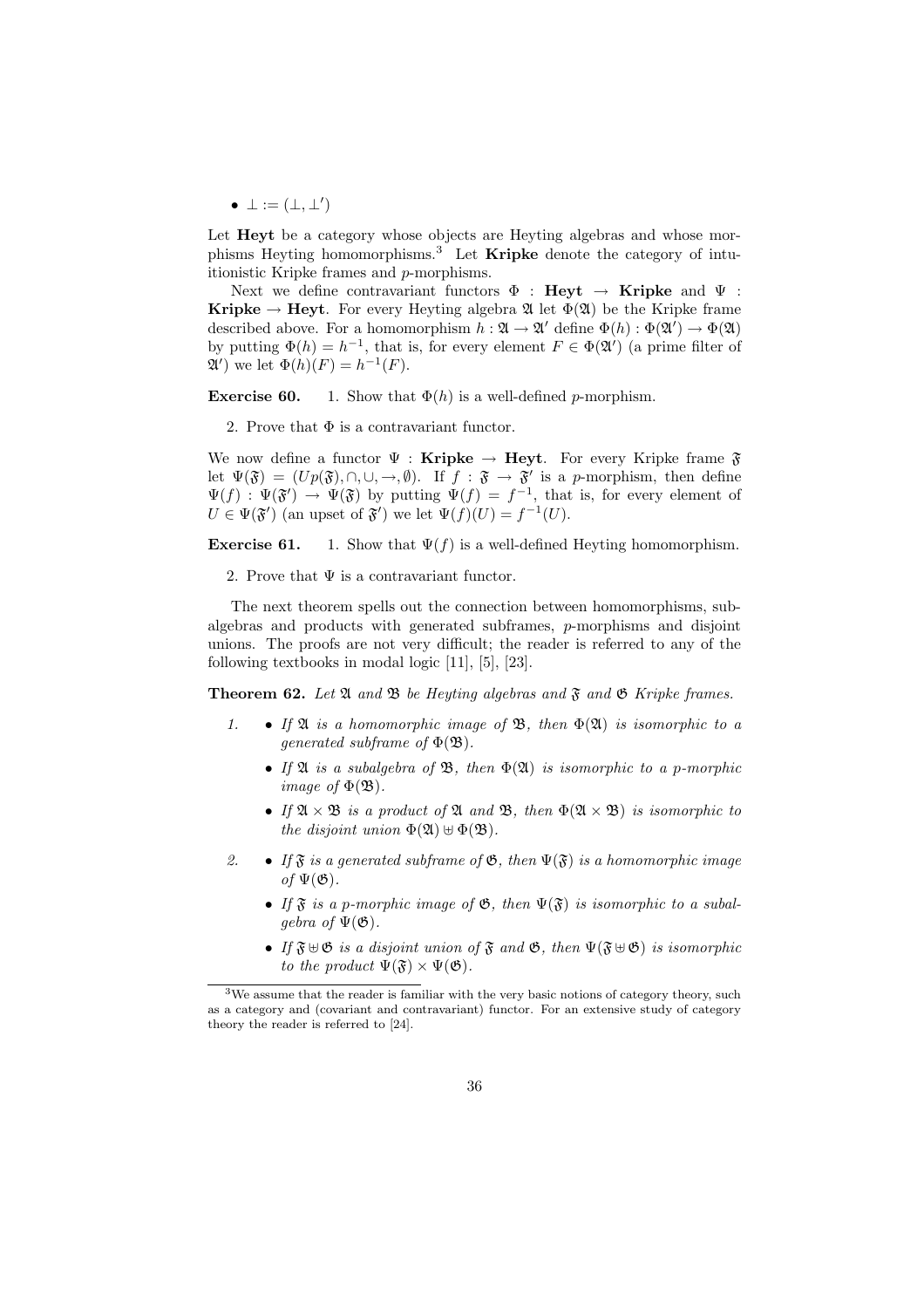Let **Top** be the category of topological spaces and open maps. Then as for Kripke frames, one can define a contravariant functor from Top to Heyt.

Exercise 63. Define a contravariant functor from Top to Heyt.

To define a contravariant functor from Heyt to Top is a bit trickier, in fact it is impossible. We will not discuss it here. The interested reader is referred to [20].

Now the question is whether  $\Phi(H_{ey}t) \simeq$  Kripke,  $\Psi(Kripke) \simeq$  Heyt and if not how to characterize  $\Phi(\text{Heyt})$  and  $\Psi(\text{Kripke})$ .

Next we will characterize the Heyting algebras that are isomorphic to Φimages of Kripke frames. As a result we obtain that there exist Heyting algebras that are not isomorphic to Φ-images of Kripke frames.

Let  $\mathfrak{F} = (W, R)$  be a Kripke frame. The lattice  $Up(\mathfrak{F})$  is complete. To see this, first observe that arbitrary unions and intersections of upsets are upsets again. Now it is a routine to check that for every  $\{U_i\}_{i\in I} \subseteq Up(\mathfrak{F})$ , we have that  $\bigwedge_{i\in I} U_i = \bigcap_{i\in I} U_i$  and  $\bigvee_{i\in I} U_i = \bigcup_{i\in I} U_i$ .

Remark 64. Note that despite the fact that an intersection of open sets in general is not open, for every topological space  $\mathcal{X} = (X, \mathcal{O})$ , the Heyting algebra O of all open sets of X is a complete Heyting algebra. For every  $\{U_i\}_{i\in I}\subseteq \mathcal{O}$ , we have that  $\bigvee_{i\in I} U_i = \bigcup_{i\in I} U_i$  and  $\bigwedge_{i\in I} U_i = \mathbf{I}(\bigcap_{i\in I} U_i)$ . We leave it as an exercise to the reader to check that so defined  $\bigvee$  and  $\bigwedge$  are indeed the infinite join and meet operations in  $\mathcal{O}$ .

An element  $a \in A$  of a complete lattice  $(\mathfrak{A}, \wedge, \vee, \rightarrow \bot)$  is called *completely join prime* if  $a \leq \bigvee X$  implies there is  $x \in X$  such that  $a \leq x$ . The sets of the form  $R(w) = \{v \in W : wRv\}$  are the only completely join-prime elements of  $Up(\mathfrak{F})$ . Moreover, for every upset  $U \subseteq W$  we have that  $U = \bigcup \{R(w) : w \in U\}$ . Therefore, every element of  $Up(\mathfrak{F})$  is a join of completely join-prime elements. Thus, we just showed that for every Kripke frame  $\mathfrak{F}$ , the Heyting algebra of all upsets of  $\mathfrak F$  is complete and every element is a join of completely join-prime elements. In fact, the converse of this statement is also true. That is, the following theorem holds.

**Theorem 65.** A Heyting algebra  $\mathfrak{A}$  is isomorphic to  $Up(\mathfrak{F})$  for some Kripke frame  $\mathfrak F$  iff  $\mathfrak A$  is complete and every element of  $\mathfrak A$  is a join of completely joinprime elements of A.

**Exercise 66.** Give an example of a Heyting algebra  $\mathfrak{A}$  such that  $\mathfrak{A}$  is not isomorphic to  $\Phi(\mathfrak{F})$  for any Kripke frame  $\mathfrak{F}$ . [Hint: observe that it is sufficient to construct a non-complete Heyting algebra].

On the other hand, to characterize those Kripke frames which are Ψ-images of Heyting algebras is much more complicated. It is still an open question to find a decent characterization of such Kripke frames.

Open Question 67. Characterize Kripke frames in Φ(Heyt).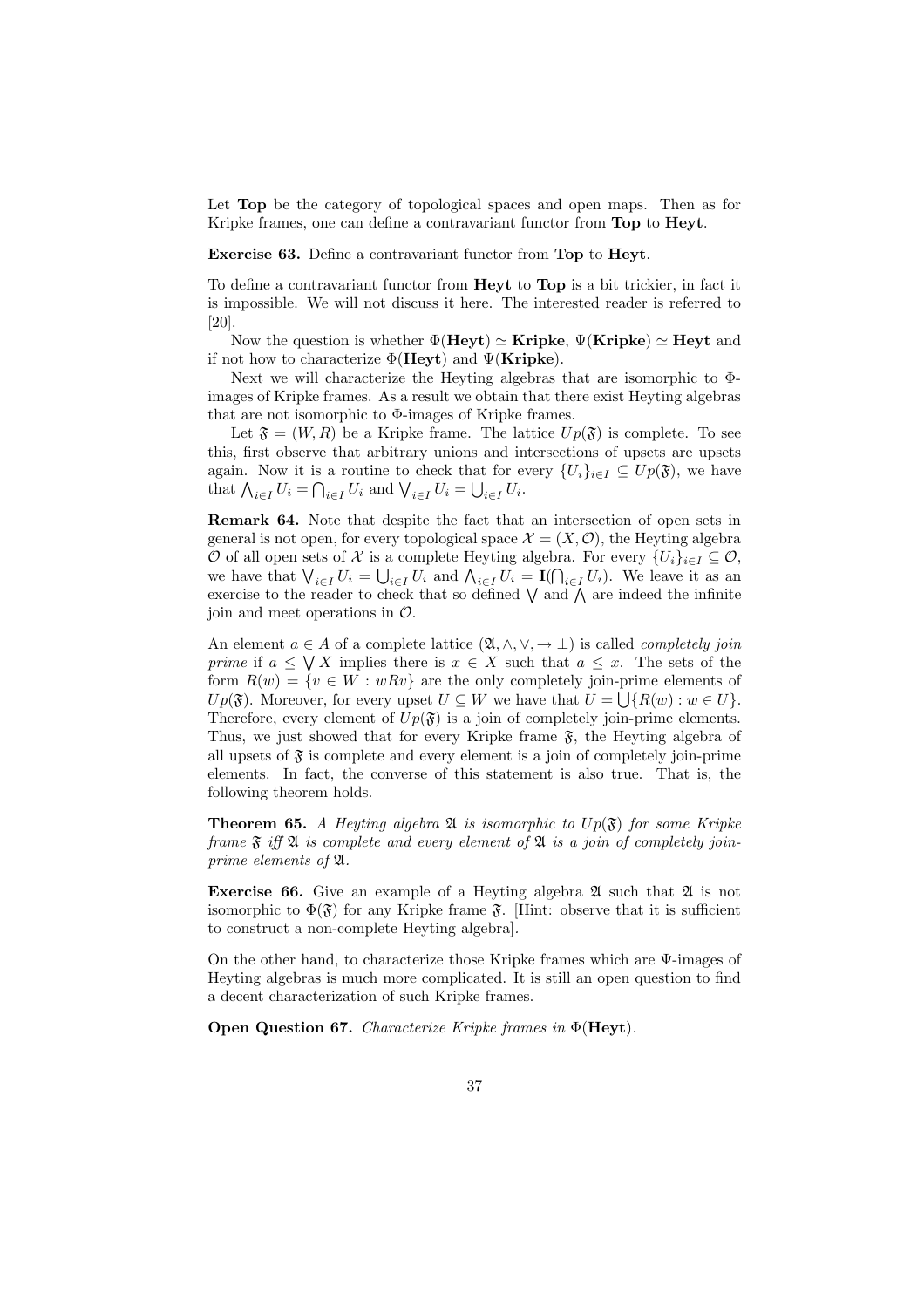However, if we restrict our attention to the finite case then the correspondence between Heyting algebras and Kripke frames becomes one-to-one. In fact, we have the following theorem.

Theorem 68. For every finite Heyting algebra  $\mathfrak A$  there exists a Kripke frame  $\mathfrak F$  such that  $\mathfrak A$  is isomorphic to  $Up(\mathfrak F)$ .

To make the correspondence between Heyting algebras and Kripke frames oneto-one we have to generalize the notion of Kripke frames to descriptive frames, which are a special kind of general frames. Even though descriptive frames play an important role in the investigation of intuitionistic logic and Heyting algebras we will not discuss them in this course.

#### 4.3 Algebraic completeness of IPC and its extensions

In this section we will discuss the connection between intuitionistic logic and Heyting algebras. We first recall the definition of a variety.

Let  $K$  be a class of algebras of the same signature. We say that  $K$  is a variety if K is closed under homomorphic images, subalgebras and products. It can be shown that K is a variety iff  $K = HSP(K)$ , where H, S and P are respectively the operations of taking homomorphic images, subalgebras and products. The next, classical, theorem gives another characterization of varieties. For the proof we refer to any of the text books in universal algebra (see e.g., Burris and Sankappanavar  $[10]$  or Grätzer  $[14]$ )

**Theorem 69.** (Birkhoff) A class of algebras forms a variety iff it is equationally defined.

Corollary 70. Heyt is a variety.

We are now ready to spell out the connection of Heyting algebras and intuitionistic logic and obtain an algebraic completeness result for IPC.

Let  $P$  be the (finite or infinite) set of propositional variables and  $Form$ the set of all formulas in this language. Let  $\mathfrak{A} = (A, \wedge, \vee, \rightarrow, \bot)$  be a Heyting algebra. A function  $v : \mathcal{P} \to A$  is called a *valuation* into the Heyting algebra  $\mathfrak{A}$ .

We extend the valuation from  $P$  to the whole of Form by putting:

- $v(\phi \land \psi) = v(\phi) \land v(\psi)$
- $v(\phi \vee \psi) = v(\phi) \vee v(\psi)$
- $v(\phi \rightarrow \psi) = v(\phi) \rightarrow v(\psi)$
- $v(\perp) = \perp$

A formula  $\phi$  is true in  $\mathfrak A$  under v if  $v(\phi) = \top$ .  $\phi$  is valid in  $\mathfrak A$  if  $\phi$  is true for every valuation in A.

**Proposition 71.** (Soundness) **IPC**  $\vdash \phi$  implies that  $\phi$  is valid in every Heyting algebra.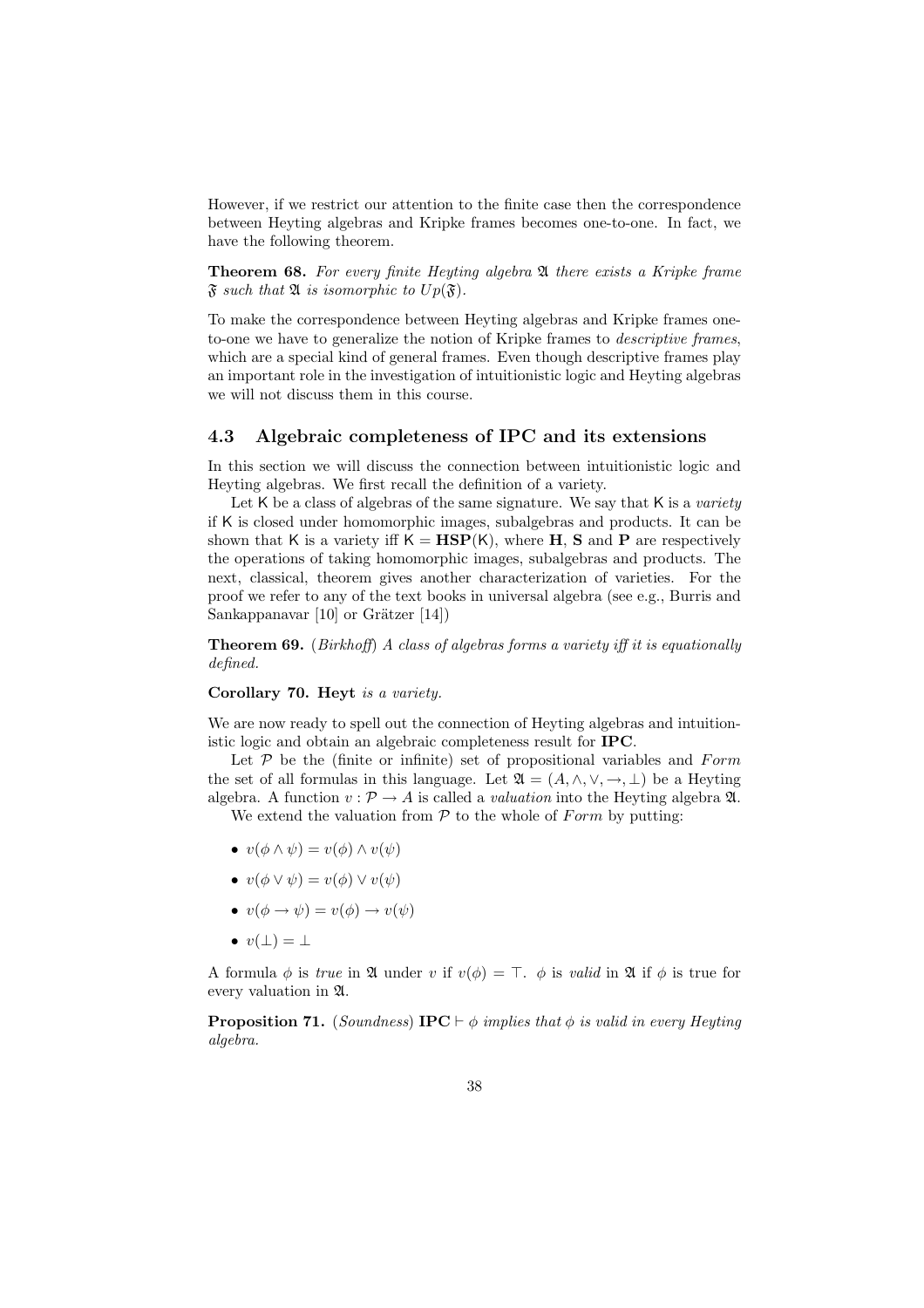We define an equivalence relation  $\equiv$  on Form by putting

$$
\phi \equiv \psi \quad \text{iff} \quad \vdash_{\mathbf{IPC}} \phi \leftrightarrow \psi.
$$

Let  $[\phi]$  denote the  $\equiv$ -equivalence class containing  $\phi$ .  $Form/_{\equiv} := \{ [\phi] : \phi \in$ Form}. Define the operations on  $Form/\equiv$  by letting:

- $[\phi] \wedge [\psi] = [\phi \wedge \psi]$
- $[\phi] \vee [\psi] = [\phi \vee \psi]$
- $[\phi] \rightarrow [\psi] = [\phi \rightarrow \psi]$

Exercise 72. Show that the operations on  $Form/\equiv$  are well-defined. That is, show that if  $\phi' \equiv \phi''$  and  $\psi' \equiv \psi''$ , then  $\phi' \circ \psi' \equiv \phi'' \circ \psi''$ , for  $\circ \in \{\vee, \wedge, \rightarrow\}.$ 

The algebra  $(Form/\equiv, \wedge, \vee, \rightarrow, \perp)$  we denote by  $F(\omega)$  (by  $F(n)$  in case  $\mathcal P$  is finite and consists of *n*-many propositional variables). We call  $F(\omega)$  ( $F(n)$ ) the Lindenbaum-Tarski algebra of **IPC** or the  $\omega$ -generated (*n*-generated) free Heyting algebra.

**Theorem 73.** 1.  $F(\alpha)$ , for  $\alpha \leq \omega$  is a Heyting algebra.

- 2. IPC  $\vdash \phi$  iff  $\phi$  is valid in  $F(\omega)$ .
- 3. IPC  $\vdash \phi$  iff  $\phi$  is valid in  $F(n)$ , for any formula  $\phi$  in n variables.

Proof. The proof is very similar to the proof of Theorem 13 and is left to the reader.  $\Box$ 

Corollary 74. IPC is sound and complete with respect to algebraic semantics.

**Exercise 75.** Show that the canonical frame  $\mathfrak{F}$  of **IPC** is isomorphic to  $\Phi(F(\omega)).$ 

The analogue of Exercise 75 for the functor  $\Psi$  does not hold. To see this, one has to observe that  $F(\omega)$  is not a complete Heyting algebra. In order to obtain from the canonical model an algebra that is isomorphic to the Lindenbaum-Tarski algebra of IPC we have to restrict ourselves to so-called definable subsets, see Theorem 92 below.

We can extend the algebraic semantics of **IPC** to all the intermediate logics. With every intermediate logic  $L \supseteq \textbf{IPC}$  we associate the class  $V_L$  of Heyting algebras in which all the theorems of  $L$  are valid. It follows from Theorem 69 that  $V_L$  is a variety. For example  $V_{\text{IPC}} = \text{Heyt}$  and  $V_{\text{CPC}} = \text{Bool}$ , where CPC and Bool denote the classical propositional calculus and the variety of all Boolean algebras respectively. For every  $V \subseteq$  Heyt let  $L_V$  be the set of all formulas valid in V. Note that  $L_{\text{Heyt}} = \text{IPC}$  and  $L_{\text{Bool}} = \text{CPC}$ .

Theorem 76. Every extension L of IPC is sound and complete with respect to algebraic semantics.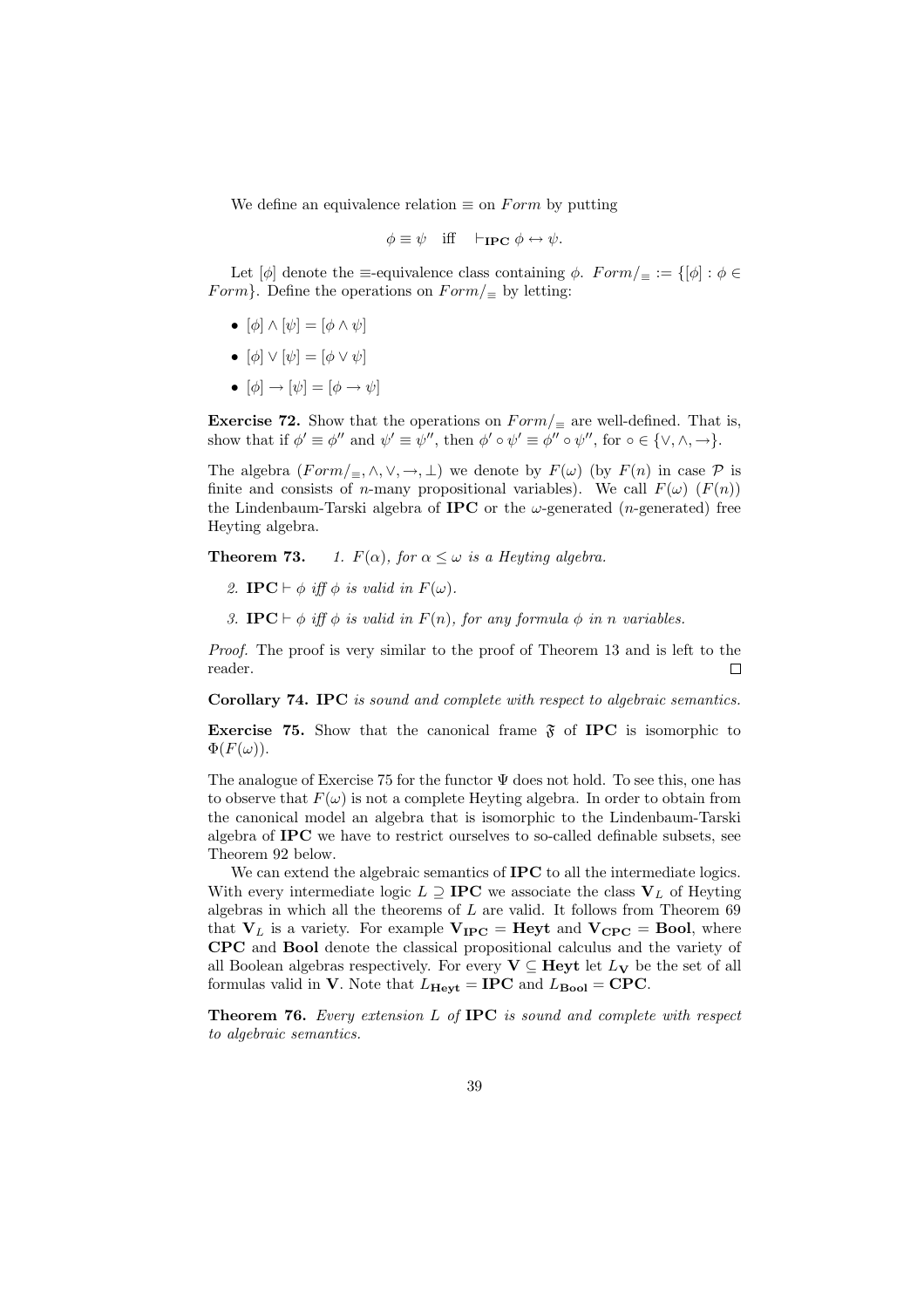Proof. The proof is similar to the proof of Corollary 74 and uses the Lindenbaum-Tarski construction.  $\Box$ 

The connection between varieties of Heyting algebras and intermediate logics which we described above is one-to-one. That is,  $L_{V_L} = L$  and  $V_{L_V} = V$ .

For every variety  $\bf{V}$  of algebras the set of its subvarieties forms a lattice which we denote by  $(\Lambda(V), \vee, \wedge, \bot, \top)$ . The trivial variety generated by the one element algebra is the least element and V is the greatest element of  $\Lambda(V)$ . For every  $V_1, V_2 \subseteq \Lambda(V)$  we have that  $V_1 \wedge V_2 = V_1 \cap V_2$  and  $V_1 \vee V_2 =$  $\text{HSP}(\mathbf{V}_1 \cup \mathbf{V}_2)$  – i.e., the smallest variety containing both  $\mathbf{V}_1$  and  $\mathbf{V}_2$ .

Similarly to this, for every propositional logic  $L$ , the set of extensions of  $L$ forms a lattice  $(Lat(L), \vee, \wedge, \bot, \top)$ .

Exercise 77. Describe the operations on  $(Lat(L), \vee, \wedge, \perp, \top)$ .

Then we have that for every  $L_1, L_2, \supseteq \textbf{IPC}$ ,  $L_1 \subseteq L_2$  iff  $V_{L_1} \supseteq V_{L_2}$  and moreover the following theorem is true.

Theorem 78. The lattice of extensions of IPC is anti-isomorphic to the lattice of subvarieties of Heyt.

## 4.4 The connection of Heyting and closure algebras

Finally, we briefly mention the connection of Heyting and closure (interior) algebras. We will give some examples and mention a few important results without providing any proofs. All the proofs can be found in [11].

A pair  $(B, \Box)$  is called an *interior* (*closure*) algebra if B is a Boolean algebra and  $\Box : B \to B$  is such that for every  $a, b \in B$ :

- 1.  $\Box T = T$
- 2.  $\Box a \leq a$
- 3.  $\square \square a \geq \square a$
- 4.  $\square(a \wedge b) = \square a \wedge \square b$

The best known examples of interior (closure) algebras come from topology (this is the reason why such algebras are called 'interior' and 'closure' algebras). Let  $\mathcal{X} = (X, \mathcal{O})$  be a topological space, then the interior and closure operations can be seen as operations on a Boolean algebra  $P(X)$ , the power set of X. Thus,  $(P(X), I)$  is a Boolean algebra with an operator. Moreover,  $(P(X), I)$  satisfies the axioms 1–4.

Exercise 79. Verify this claim.

We will now consider another natural example of interior and closure algebras. Let  $(W, R)$  be a *quasi-order*, i.e., R is reflexive and transitive. Then  $(P(W), [R])$  is an interior algebra, where  $[R](U) = \{w \in W : \text{ for every } v \in W\}$  $wRv$  implies  $v \in U$ } =  $W \setminus R^{-1}(W \setminus U)$ .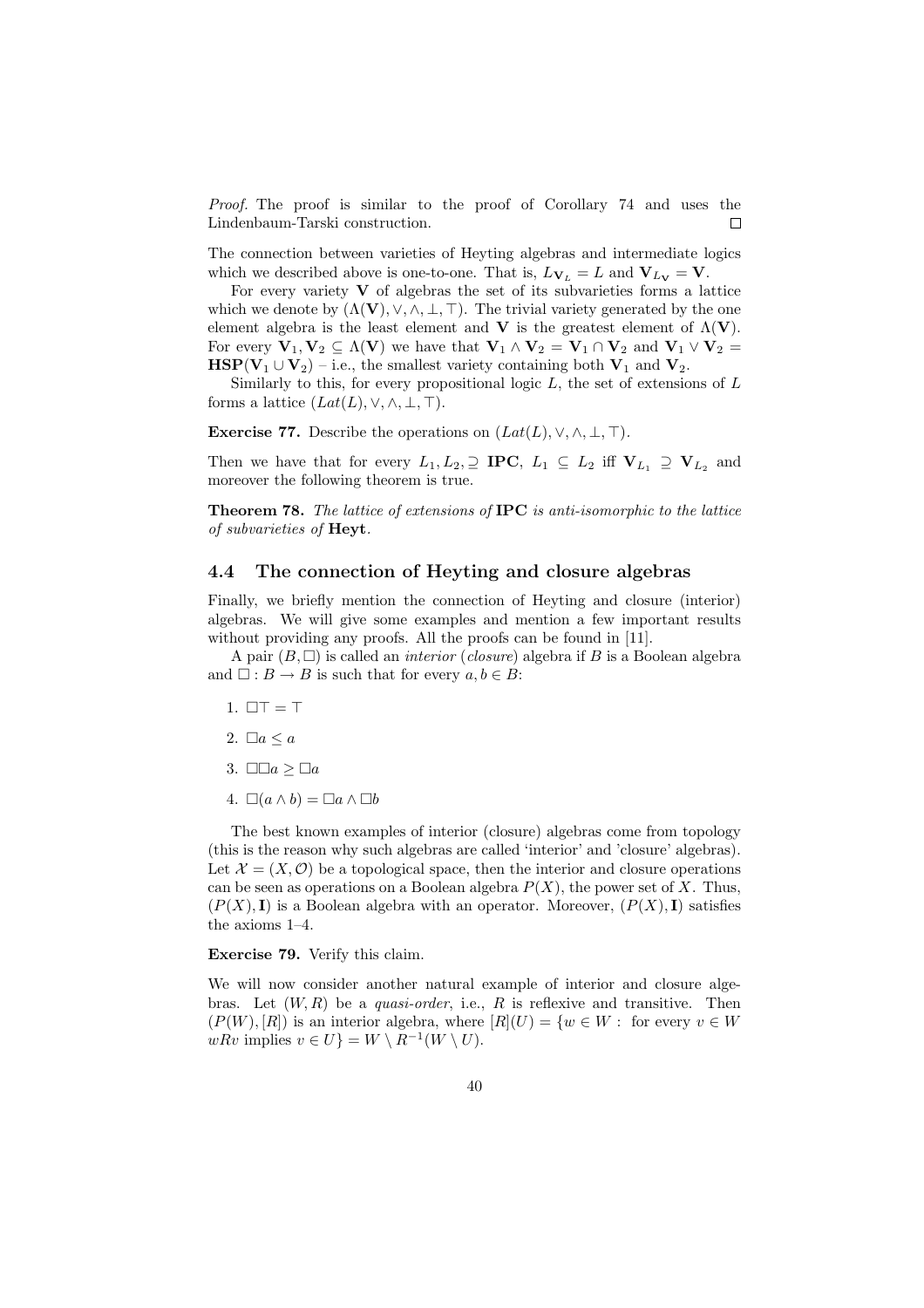Exercise 80. Verify this claim.

Using the same arguments as in the previous section one can prove the algebraic completeness of the modal logic S4 with respect to interior algebras.

Theorem 81. The modal system S4 is sound and complete with respect to interior algebras.

Moreover, the lattice of extensions of S4 is anti-isomorphic to the lattice of subvarieties of the variety of all interior algebras.

Note that the fixed points of **I** in the algebra  $(P(X), I)$  are open sets and hence form a Heyting algebra. This correspondence can be extended to all interior algebras.

- **Theorem 82.** 1. For every interior algebra  $\mathcal{B} = (B, \Box)$  the fixed points of  $\Box$ , that is,  $\{a \in B : \Box a = a\}$  form a Heyting algebra.
	- 2. For every Heyting algebra  $\mathfrak A$  there exists a closure algebra  $\mathcal B = (B, \Box)$  such that  $\mathfrak A$  is the Heyting algebra of the fixed points of  $\Box$ .

Using Theorem 82 we can give an alternative, algebraic proof of Theorem 34.

Corollary 83. IPC  $\vdash \phi$  iff  $S4 \vdash \phi^{\Box}$ .

*Proof.* Suppose IPC  $\nvdash \phi$ . Then there exists a Heyting algebra  $\mathfrak A$  and a valuation  $v : Form \rightarrow \mathfrak{A}$  such that  $v(\phi) \neq \top$  (one can always take  $F(\omega)$  as  $\mathfrak{A}$ ). By Theorem 82(2) there exists an interior algebra  $\mathcal{B} = (B, \Box)$  such that  $\mathfrak{A}$  is a Heyting algebra of the fixed points of  $\Box$ . But this means that there exists a valuation  $v'$  on  $\mathcal B$  such that  $v'(\phi^{\square}) \neq \top$  in  $\mathcal B$ . Therefore, **S4**  $\nvdash \phi^{\square}$ . The other direction is left as an exercise to the reader.

 $\Box$ 

An interior algebra  $(B, \Box)$  is said to be a *Grzegorczyk* algebra if the equation

$$
(\text{grz}) \quad \Box(\Box(a \to \Box a) \to a) \to a = \top
$$

holds in  $(B, \Box)$ .

The variety of Grzegorczyk algebras we denote by  $V_{\text{Grz}}$ . Let  $\text{Grz}$  denote the normal modal logic obtained from S4 by adding the Grzegorczyk axiom, that is, **.** 

Theorem 84. Grz is complete with respect to the class of finite partially ordered Kripke frames.

**Theorem 85.** 1. **IPC**  $\vdash \phi$  iff **Grz**  $\vdash \phi^{\Box}$ .

2. Grz is the greatest extension of S4 for which (1) holds.

Denote by  $\Lambda(\text{Heyt})$  and  $\Lambda(\text{V}_{\text{Grz}})$  the lattices of subvarieties of all Heyting and Grzegorczyk algebras respectively. Let also  $Lat(IPC)$  and  $Lat(Grz)$  be the lattices of extensions of IPC and Grz respectively. We will close this section by the following fundamental result, linking modal and intermediate logics (see [6], [13] and [11, Theorem 9.66]).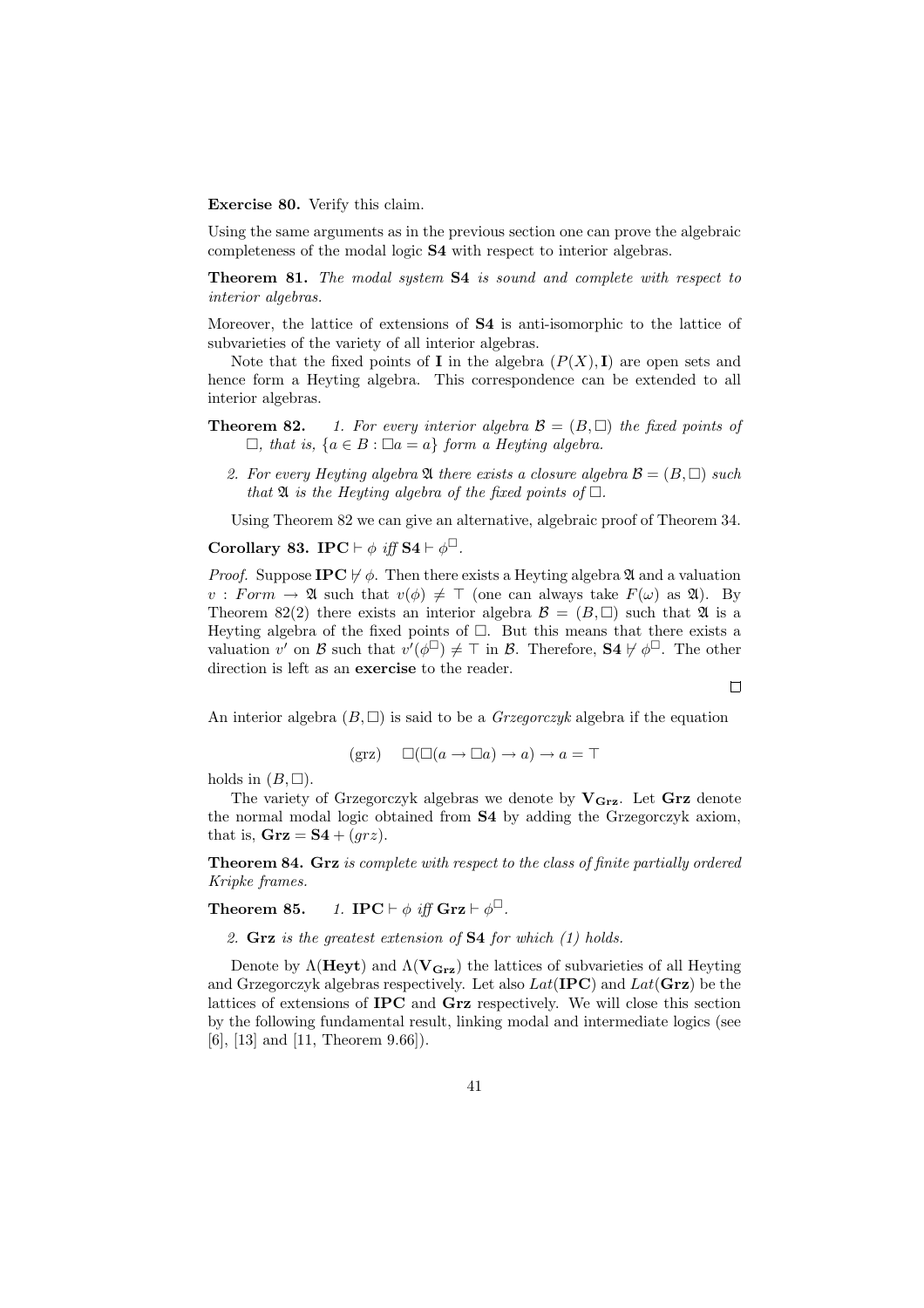Theorem 86. (Blok-Esakia)

1.  $\Lambda$ (Heyt) is isomorphic to  $\Lambda$ (V<sub>Grz</sub>);

2. Lat( $\text{IPC}$ ) is isomorphic to Lat( $\text{Grz}$ ).

## 5 Jankov formulas and intermediate logics

#### 5.1 n-universal models

Fix a propositional language  $\mathcal{L}_n$  consisting of finitely many propositional letters  $p_1, \ldots, p_n$  for  $n \in \omega$ . Let  $\mathfrak{M}$  be an intuitionistic Kripke model. With every point w of  $\mathfrak{M}$ , we associate a sequence  $i_1 \ldots i_n$  such that for  $k = 1, \ldots, n$ :

$$
i_k = \begin{cases} 1 & \text{if } w \models p_k, \\ 0 & \text{if } w \not\models p_k \end{cases}
$$

We call the sequence  $i_1 \ldots i_n$  associated with w the *color* of w and denote it by  $col(w).$ 

**Definition 87.** We order colors according to the relation  $\leq$  such that  $i_1 \ldots i_n$  $\leq i'_1 \ldots i'_n$  if for every  $k = 1, \ldots, n$ , we have that  $i_k \leq i'_k$ . We write  $i_1 \ldots i_n <$  $i'_1 \ldots i'_n \text{ if } i_1 \ldots i_n \leq i'_1 \ldots i'_n \text{ and } i_1 \ldots i_n \neq i'_1 \ldots i'_n.$ 

Thus, the set of colors of length n ordered by  $\leq$  forms a  $2^n$ -element Boolean algebra. For a frame  $\mathfrak{F} = (W, R)$  and  $w, v \in W$ , we say that a point w is an *immediate successor* of a point  $v$  if there are not intervening points, i.e., for every  $u \in W$  such that vRu and uRv we have  $u = v$  or  $u = w$ . We say that a set A totally covers a point v and write  $v \prec A$  if A is the set of all immediate successors of v. Note that  $\prec$  is a relation relating points and sets. We will use the shorthand  $v \prec w$  for  $v \prec \{w\}$ . Thus,  $v \prec w$  means not only that  $w$  is an immediate successor of  $v$ , but that  $w$  is the only immediate successor of  $w$ . It is easy to see that if every point of  $W$  has only finitely many successors, then  $R$  is the reflexive and transitive closure of the immediate successor relation. Therefore, if  $(W, R)$  is such that every point of W has only finitely many successors, then  $R$  is uniquely defined by the immediate successor relation and vice versa. Thus, to define such a frame  $(W, R)$ , it is sufficient to define the relation  $\prec$ . A set  $A \subseteq W$  is called an *anti-chain* if  $|A| > 1$  and for every  $w, v \in A$ ,  $w \neq v$  implies  $\neg(wRv)$  and  $\neg(vRw)$ .

Now we are ready to construct the *n*-universal model of **IPC** for such  $n \in \omega$ . As we mentioned above, to define  $\mathcal{U}(n) = (U(n), R, V)$ , it is sufficient to define the set  $U(n)$ , relation  $\prec$  relating points and sets, and valuation V on  $U(n)$ .

**Definition 88.** The n-universal model  $\mathcal{U}(n)$  is the model satisfying the following three conditions:

1.  $max(U(n))$  consists of  $2^n$  points of distinct colors.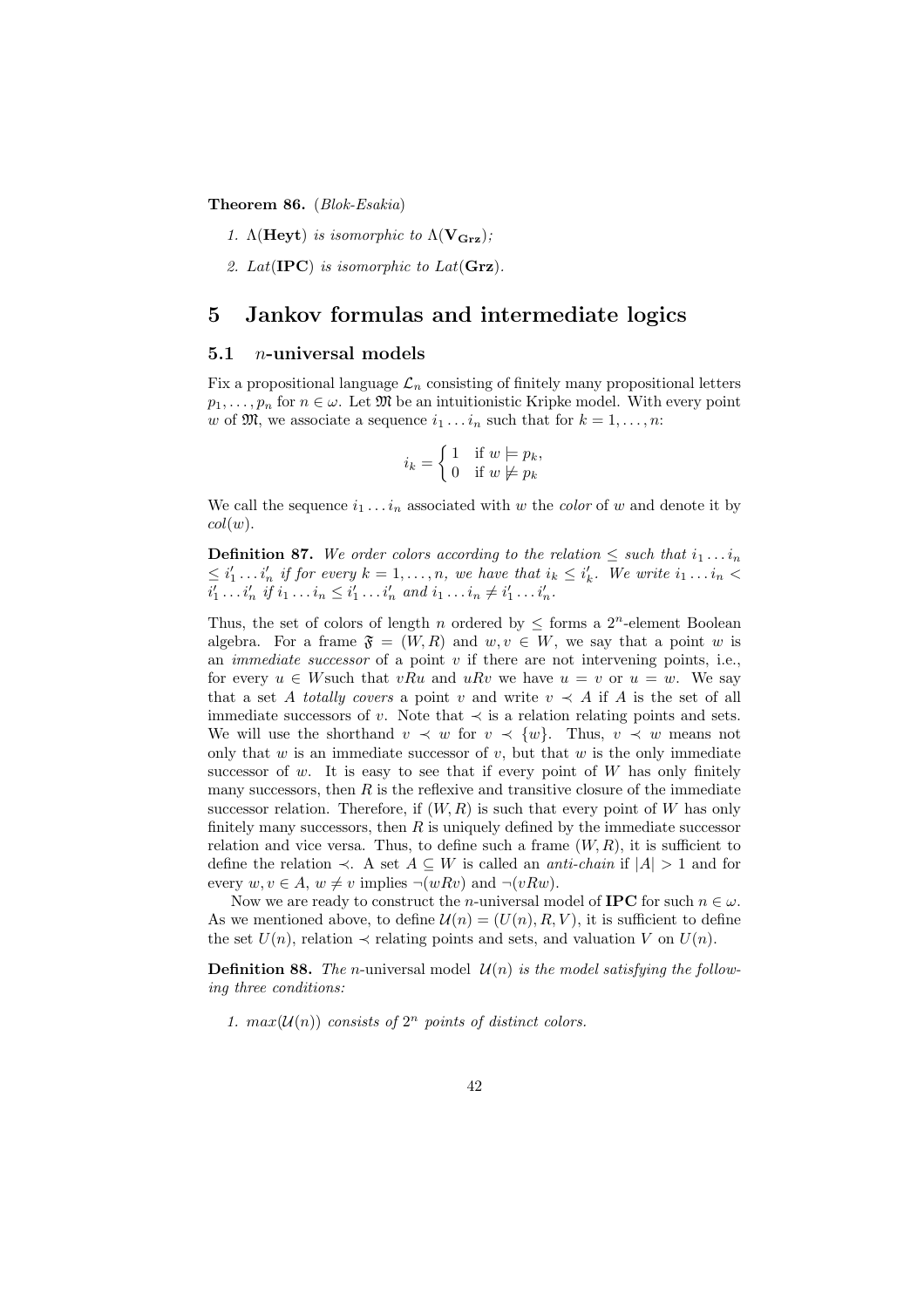

Figure 7: The 1-universal model

- 2. For every  $w \in U(n)$  and every color  $i_1 \ldots i_n < col(w)$ , there exists a unique  $v \in U(n)$  such that  $v \prec w$  and  $col(v) = i_1 \ldots i_n$ .
- 3. For every finite anti-chain A in  $U(n)$  and every color  $i_1 \ldots i_n$  such that  $i_1 \ldots i_n \leq col(u)$  for all  $u \in A$ , there exists a unique  $v \in U(n)$  such that  $v \prec A$  and  $col(v) = i_1 \ldots i_n$ .

First we show that Definition 88 uniquely defines the n-universal model.

**Proposition 89.** The n-universal model  $\mathcal{U}(n)$  is unique up to isomorphism.

*Proof.* Let  $W(n)$  be a model satisfying conditions (1)-(3) of Definition 88. Then it follows that every point  $W(n)$  has finite depth. Now we will prove by an easy induction on the number of layers of  $W(n)$  that  $U(n)$  and  $W(n)$  are isomorphic. By (1) of Definition 88,  $max(\mathcal{U}(n))$  and  $max(\mathcal{W}(n))$  are isomorphic. Now assume that first m layers of  $\mathcal{U}(n)$  and  $\mathcal{W}(n)$  are isomorphic. Then by (2) and (3) of Definition 88 it follows immediately that the  $m + 1$  layers of  $\mathcal{U}(n)$  and  $\mathcal{W}(n)$ are also isomorphic, which finishes the proof of the proposition.  $\Box$ 

The 1-universal model is shown in Figure 7. The 1-universal model is often called the Rieger-Nishimura ladder.

In the remainder of this section, we state the main properties of the  $n$ universal model without proof. All the proofs can be found in [11, Sections 8.6 and 8.7], [15], [2], [31] or [30].

- **Theorem 90.** 1. For every Kripke model  $\mathfrak{M} = (\mathfrak{F}, V)$ , there exists a Kripke model  $\mathfrak{M}' = (\mathfrak{F}', V')$  such that  $\mathfrak{M}'$  is a generated submodel of  $\mathcal{U}(n)$  and  $\mathfrak{M}'$  is a p-morphic image of  $\mathfrak{M}$ .
	- 2. For every finite Kripke frame  $\mathfrak{F}$ , there exists a valuation V, and  $n \leq |\mathfrak{F}|$ such that  $\mathfrak{M} = (\mathfrak{F}, V)$  is a generated submodel of  $\mathcal{U}(n)$ .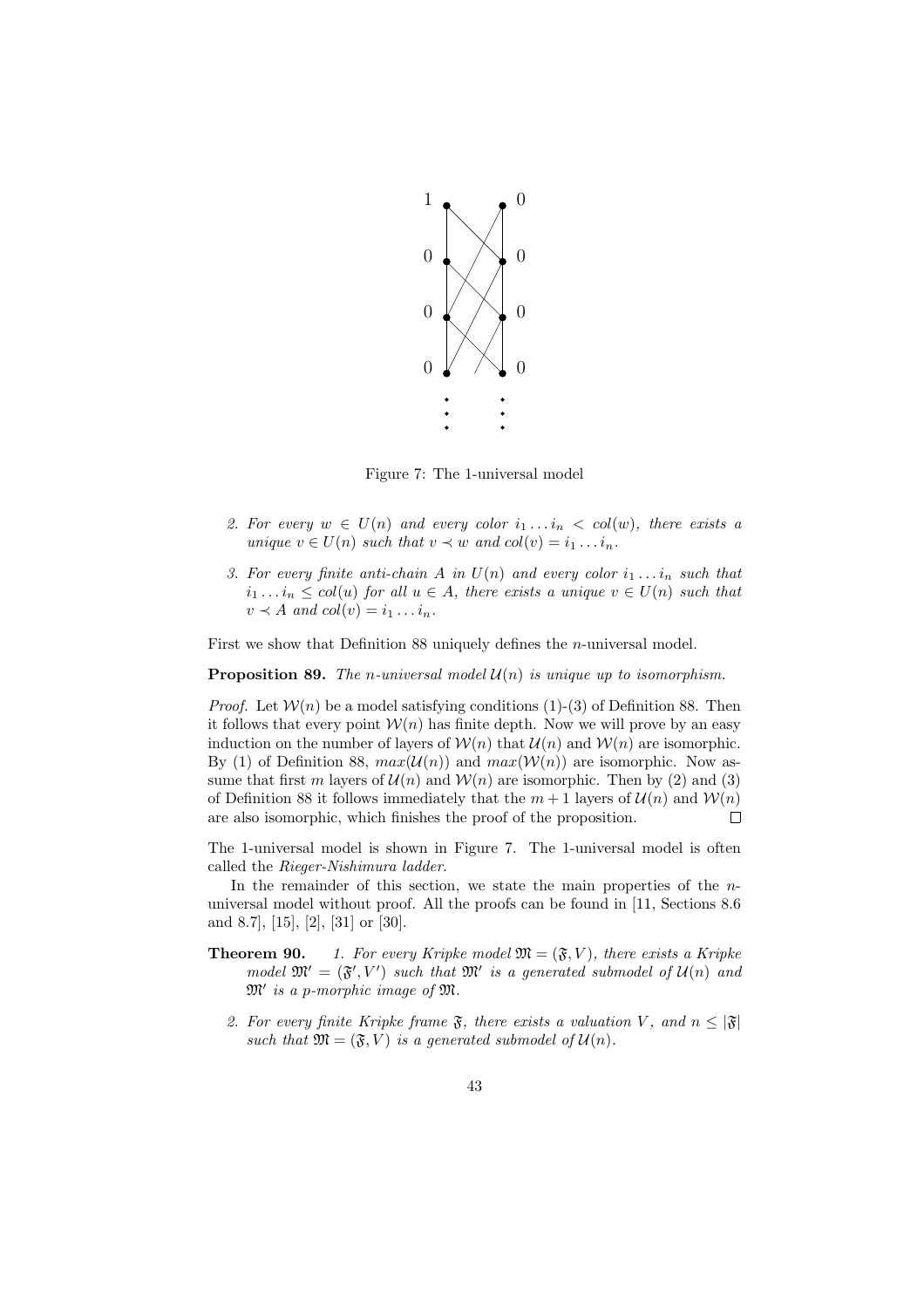Theorem 90(1) immediately implies the following corollary.

**Corollary 91.** For every formula  $\phi$  in the language  $\mathcal{L}_n$ , we have that

 $\vdash_{\textbf{IPC}} \phi \quad \text{iff} \quad \mathcal{U}(n) \models \phi.$ 

There is a close connection between  $n$ -universal models and free Heyting algebras. Call a set  $V \subseteq U(n)$  definable if there is a formula  $\phi$  such that  $V = \{w \in U(n) : w \models \phi\}.$  It can be shown that not every upset of the nuniversal model is definable (for  $n > 1$ ). It is easy to see that definable subsets of  $\mathcal{U}(n)$  form a subalgebra of  $Up(\mathcal{U}(n))$ . We have the following theorem.

Theorem 92. The Heyting algebra of all definable subsets of the n-universal model is isomorphic to the free n-generated Heyting algebra.

We say that a frame  $\mathfrak{F} = (W, R)$  is of depth  $n < \omega$ , and write  $d(\mathfrak{F}) = n$  if there is a chain of n points in  $\mathfrak F$  and no other chain in  $\mathfrak F$  contains more than n points. If for every  $n \in \omega$ ,  $\mathfrak F$  contains a chain consisting of n points, then  $\mathfrak F$  is said to be of *infinite depth*. The *depth* of a point  $w \in W$  is the depth of  $\mathfrak{F}_w$ , i.e., the depth of the subframe of  $\mathfrak F$  based on the set  $R(w)$ . The depth of w we denote by  $d(w)$ .

Remark 93. The *n*-universal models are closely related to finite variable canonical models. That is, canonical models in the language  $\mathcal{L}_n$  (see Remark 14). Let  $\mathfrak{M}(n)$  be the canonical model in the language  $\mathcal{L}_n$ , which is also called the Henkin model. Then, the generated submodel of  $\mathfrak{M}(n)$  consisting of all the points of finite depth is (isomorphic to)  $\mathcal{U}(n)$ . Therefore,  $\mathfrak{M}(n)$  can be represented as a union  $\mathfrak{M}(n) = \mathcal{U}(n) \cup \mathcal{T}(n)$ , where  $\mathcal{T}(n)$  is a submodel of  $\mathfrak{M}(n)$  consisting of all the points of infinite depth. Moreover, it can be shown that for every point  $w$ in  $\mathcal{T}(n)$ , there exists a point  $v \in U(n)$  such that  $wRv$ . In other words, universal models are "upper parts" of canonical models.

#### 5.2 Formulas characterizing point generated subsets

In this section, we will introduce the so-called De Jongh formulas of IPC and prove that they define point generated submodels of universal models. We will also show that they do the same job as Jankov's characteristic formulas for IPC. For more details on this topic, we refer to [16, §2.5].

Let w be a point in the *n*-universal model. Recall that  $R(w) = \{v \in U(n) :$  $wRv\}$  and  $R^{-1}(w) = \{v \in U(n) : vRw\}$ . Now we define formulas  $\phi_w$  and  $\psi_w$ inductively. If  $d(w) = 1$  then let

$$
\phi_w := \bigwedge \{p_k : w \models p_k\} \land \bigwedge \{\neg p_j : w \not\models p_j\} \text{ for each } k, j = 1, \dots, n
$$

and

$$
\psi_w = \neg \phi_w.
$$

If  $d(w) > 1$ , then let  $\{w_1, \ldots, w_m\}$  be the set of all immediate successors of w. Let

$$
prop(w) := \{p_k : w \models p_k\}
$$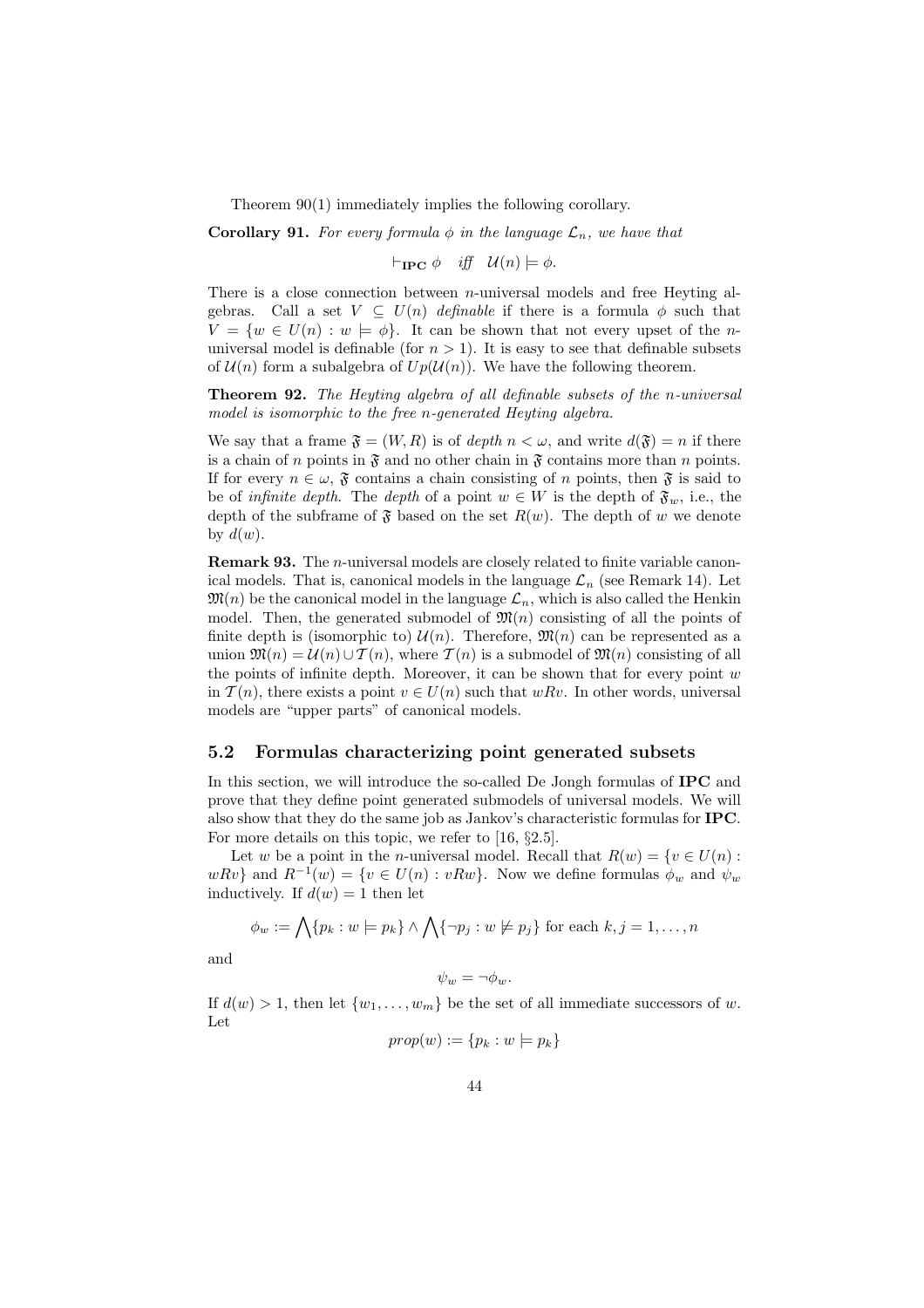$newprop(w) := \{p_k : w \not\models p_k \text{ and for all } i \text{ such that } 1 \leq i \leq m, w_i \models p_k\}.$ 

Let

and

$$
\phi_w := \bigwedge prop(w) \land \left( (\bigvee newprop(w) \lor \bigvee_{i=1}^{m} \psi_{w_i}) \rightarrow \bigvee_{i=1}^{m} \phi_{w_i} \right)
$$

and

$$
\psi_w:=\phi_w\to \bigvee_{i=1}^m\phi_{w_i}
$$

We call  $\phi_w$  and  $\psi_w$  the *de Jongh formulas*.

**Theorem 94.** For every  $w \in U(n)$  we have that:

•  $R(w) = \{v \in U(n) : v \models \phi_w\}, \text{ i.e., } \phi_w \text{ defines } R(w).$ 

• 
$$
U(n) \setminus R^{-1}(w) = \{v \in U(n) : v \models \psi_w\}, \text{ i.e., } \psi_w \text{ defines } U(n) \setminus R^{-1}(w).
$$

*Proof.* We prove the theorem by induction on the depth of  $w$ . Let the depth of w be 1. This means, that w belongs to the maximum of  $\mathcal{U}(n)$ . By Definition 88(1) for every  $v \in max(\mathcal{U}(n))$  such that  $w \neq v$  we have  $col(v) \neq col(w)$  and thus  $v \not\models \phi_w$ . Therefore, if  $u \in U(n)$  is such that uRv for some maximal point v of  $\mathcal{U}(n)$  distinct from w, then  $u \not\models \phi_w$ . Finally, assume that vRw and v is not related to any other maximal point. By Definition 88(2) and (3), this implies that  $col(v) < col(w)$ . Therefore,  $v \not\models \phi_w$ , and so  $v \models \phi_w$  iff  $v = w$ . Thus,  $V(\phi_w) = \{w\}.$  Consequently, by the definition of the intuitionistic negation, we have that  $V(\psi_w) = V(\neg \phi_w) = U(n) \setminus R^{-1}(V(\phi_w)) = U(n) \setminus R^{-1}(w)$ .

Now suppose the depth of  $w$  is greater than 1 and the theorem holds for the points with depth strictly less than  $d(w)$ . This means that the theorem holds for every immediate successor  $w_i$  of  $w$ , i.e., for each  $i = 1, \ldots, m$  we have  $V(\phi_{w_i}) = R(w_i)$  and  $V(\psi_{w_i}) = U(n) \setminus R^{-1}(w_i)$ .

First note that, by the induction hypothesis,  $w \not\models \bigvee_{i=1}^m \psi_{w_i}$ ; hence, by the definition of  $newprop(w)$ , we have  $w \not\models \bigvee newprop(w) \vee \bigvee_{i=1}^{m} \psi_{w_i}$ . Therefore,  $w \models \phi_w$ , and so, by the persistence of intuitionistic valuations,  $v \models \phi_w$  for every  $v \in R(w)$ .

Now let  $v \notin R(w)$ . If  $v \not\models \bigwedge prop(w)$ , then  $v \not\models \phi_w$ . So suppose  $v \models$  $\bigwedge prop(w)$ . This means that  $col(v) \geq col(w)$ . Then two cases are possible:

- **Case 1.**  $v \in \bigcup_{i=1}^{m} U(n) \setminus R^{-1}(w_i)$ . Then by the induction hypothesis,  $v \models$  $\bigvee_{i=1}^{m} \psi_{w_i}$  and since  $v \notin R(w)$ , we have  $v \not\models \bigvee_{i=1}^{m} \phi_{w_i}$ . Therefore,  $v \not\models \phi_w$ .
- **Case 2.**  $v \notin \bigcup_{i=1}^{m} U(n) \setminus R^{-1}(w_i)$ . Then  $vRw_i$  for every  $i = 1, ..., m$ . If  $v R v'$  and  $v' \in \bigcup_{i=1}^{m} U(n) \setminus R^{-1}(w_i)$ , then, by Case 1,  $v' \not\models \phi_w$ , and so  $v \not\models \phi_w$ . Now assume that for every  $v' \in U(n)$ ,  $vRv'$  implies  $v' \notin$  $\bigcup_{i=1}^m U(n) \setminus R^{-1}(w_i)$ . By the construction of  $\mathcal{U}(n)$  (see Definition 88(3)), there exists a point  $u \in U(n)$  such that  $u \prec \{w_1, \ldots, w_m\}$  and  $vRu$ . We again specify two cases.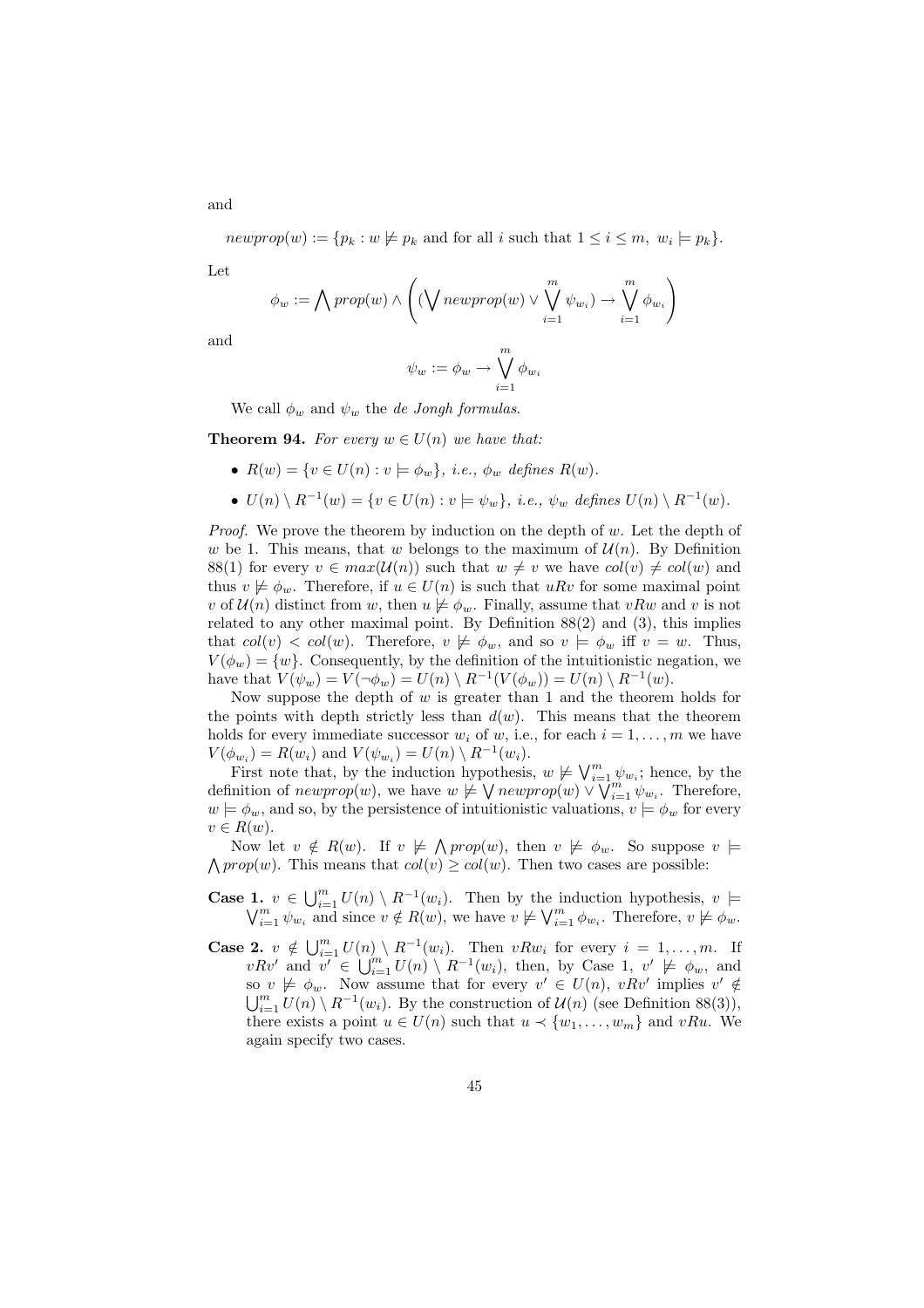- **Case 2.1.**  $u = w$ . Then there exists  $t \in U(n)$  such that  $t \prec w$  and vRt. So,  $col(v) \leq col(t)$  and by Definition 88(2),  $col(t) < col(w)$ , which is a contradiction.
- **Case 2.2.**  $u \neq w$ . Since vRu and  $col(v) \geq col(w)$ , we have  $col(u) \geq col(v) \geq$  $col(w)$ . If  $col(u) > col(w)$ , then there exists  $p_i$ , for some  $j = 1, \ldots, n$ , such that  $u \models p_j$  and  $w \not\models p_j$ . Then  $w_i \models p_j$ , for every  $i = 1, \ldots, m$ , and hence  $p_j \in \text{newprop}(w)$ . Therefore,  $u \models \bigvee \text{newprop}(w)$  and  $u \not\models \bigvee_{i=1}^m \phi_{w_i}$ . Thus,  $u \not\models \phi_w$  and so  $v \not\models \phi_w$ . Now suppose  $col(u) = col(w)$ . Then by Definition 88(3),  $u = w$  which is a contradiction.

Therefore, for every point v of  $U(n)$  we have:

 $v \models \phi_w$  iff  $wRv$ .

Now we show that  $\psi_w$  defines  $U(n) \setminus R^{-1}(w)$ . For every  $v \in U(n)$ ,  $v \not\models \psi_w$ iff there exists  $u \in U(n)$  such that  $vRu$  and  $u \models \phi_w$  and  $u \not\models \bigvee_{i=1}^{m} \phi_{w_i}$ , which holds iff  $u \in R(w)$  and  $u \notin \bigcup_{i=1}^{m} R(w_i)$ , which, in turn, holds iff  $u = w$ . Hence,  $v \not\models \psi_w$  iff  $v \in R^{-1}(w)$ . This finishes the proof of the theorem.

#### 5.3 The Jankov formulas

In this subsection we show that the de Jongh formulas do the same job as Jankov's characteristic formulas for IPC. We first state the Jankov-de Jongh theorem. Note that Jankov's original result was formulated in terms of Heyting algebras. We will formulate it in logical terms. Most of the results in this and subsequent sections have their natural algebraic counterparts but we will not discuss them here.

**Theorem 95.** (see Jankov [18], [11,  $\S 9.4$ ] and de Jongh [12]) For every finite rooted frame  $\mathfrak F$  there exists a formula  $\chi(\mathfrak F)$  such that for every frame  $\mathfrak G$ 

 $\mathfrak{G} \not\models \chi(\mathfrak{F})$  iff  $\mathfrak{F}$  is a p-morphic image of a generated subframe of  $\mathfrak{G}$ .

For the proof of Theorem 95 using the so-called Jankov formulas the reader is refered to [11, §9.4]. We will give an alternative proof of Theorem 95 using the de Jongh formulas. For this we will need one additional lemma.

**Lemma 96.** A frame  $\mathfrak{F}$  is a p-morphic image of a generated subframe of  $\mathfrak{G}$  iff  $\mathfrak F$  is a generated subframe of a p-morphic image of  $\mathfrak G$ .

Proof. The proof follows from Theorem 62 and the general universal algebraic result which says that in every variety  $V$  with the congruence extension property, for every algebra  $\mathfrak{A} \in \mathbf{V}$ , we have that  $\mathbf{HS}(\mathfrak{A}) = \mathbf{SH}(\mathfrak{A})$ . П

Proof of Theorem 95: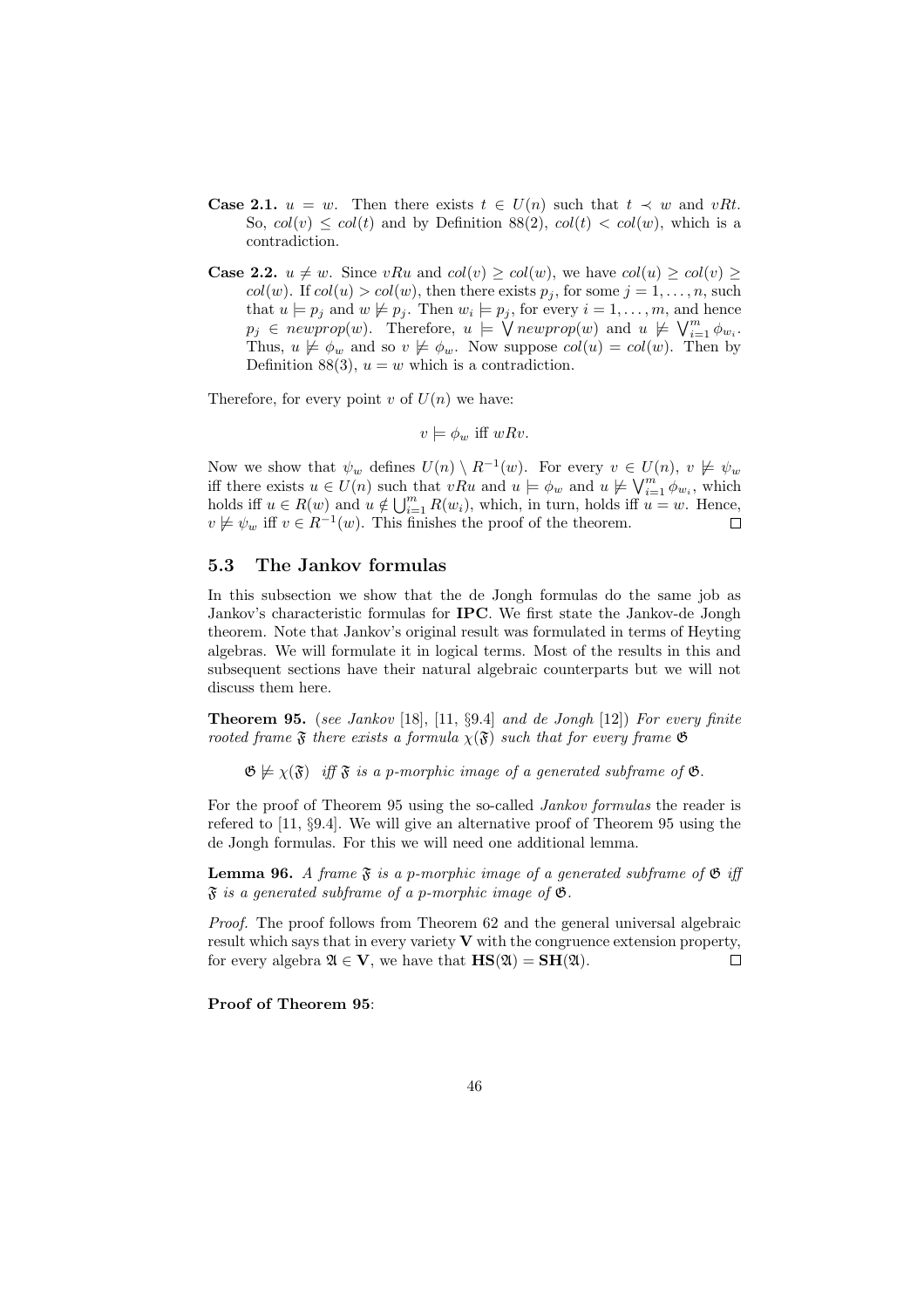*Proof.* By Theorem 90(2) there exists  $n \in \omega$  such that  $\mathfrak{F}$  is (isomorphic to) a generated subframe of  $\mathcal{U}(n)$ . Let  $w \in U(n)$  be the root of  $\mathfrak{F}$ . Then  $\mathfrak{F}$  is isomorphic to  $\mathfrak{F}_w$ . By Lemma 96, for proving Theorem 95 it is sufficient to show that for every frame  $\mathfrak{G}$ :

 $\mathfrak{G} \not\models \psi_w$  iff  $\mathfrak{F}_w$  is a generated subframe of a *p*-morphic image of  $\mathfrak{G}$ .

Suppose  $\mathfrak{F}_w$  is a generated subframe of a p-morphic image of  $\mathfrak{G}$ . Clearly,  $w \not\models$  $\psi_w$ ; hence  $\mathfrak{F}_w \not\models \psi_w$ , and since p-morphisms preserve the validity of formulas  $\mathfrak{G} \not\models \psi_w.$ 

Now suppose  $\mathfrak{G} \not\models \psi_w$ . Then, there exists a model  $\mathfrak{M} = (\mathfrak{G}, V)$  such that  $\mathfrak{M} \not\models \psi_w$ . By Theorem 90(1), there exists a submodel  $\mathfrak{M}' = (\mathfrak{G}', V')$  of  $\mathcal{U}(n)$ such that  $\mathfrak{M}'$  is a p-morphic image of  $\mathfrak{M}$ . This implies that  $\mathfrak{M}' \not\models \psi_w$ . Now,  $\mathfrak{M}' \not\models \psi_w$  iff there exists v in  $\mathfrak{G}'$  such that vRw, which holds iff w belongs to  $\mathfrak{G}'$ . Therefore, w is in  $\mathfrak{G}'$ , and  $\mathfrak{F}_w$  is a generated subframe of  $\mathfrak{G}'$ . Thus,  $\mathfrak{F}_w$  is a generated subframe of a *p*-morphic image of  $\mathfrak{G}$ .  $\Box$ 

Remark 97. Note that there is one essential difference between the Jankov and de Jongh formulas: the number of propositional variables used in the Jankov formula depends on (is equal to) the cardinality of  $\mathfrak{F}$ , whereas the number of variables in the de Jongh formula depends on which  $\mathcal{U}(n)$  contains  $\mathfrak F$  as a generated submodel. Therefore, in general, the de Jongh formula contains fewer variables than the Jankov formula. From now on we will use the general term "Jankov formula" to refer to the formulas having the property formulated in Theorem 95 and denote them by  $\chi(\mathfrak{F})$ .

#### 5.4 Applications of Jankov formulas

Here we will give some illustrations of the use of Jankov formulas. First we show that there are continuum many intermediate logics. Let  $\mathfrak{F}$  and  $\mathfrak{G}$  be two Kripke frames. We say that

 $\mathfrak{F} \leq \mathfrak{G}$  if  $\mathfrak{F}$  is a *p*-morphic image of a generated subframe of  $\mathfrak{G}$ . <sup>4</sup>

**Exercise 98.** 1. Show that  $\leq$  is reflexive and transitive.

- 2. Show that if we restrict ourselves to only finite Kripke frames, then  $\leq$  is a partial order.
- 3. Show that f is a p-morphism from linear ordering  $\mathfrak F$  to  $\mathfrak G$  iff f is an orderpreserving function.
- 4. Show that in the infinite case  $\leq$ , in general, is not antisymmetric [Hint: consider the previous item of this exercise and look for example at the real numbers].

<sup>&</sup>lt;sup>4</sup>By Lemma 96 this is equivalent to saying that  $\mathfrak{F}$  is a generated subframe of a p-morphic image of G.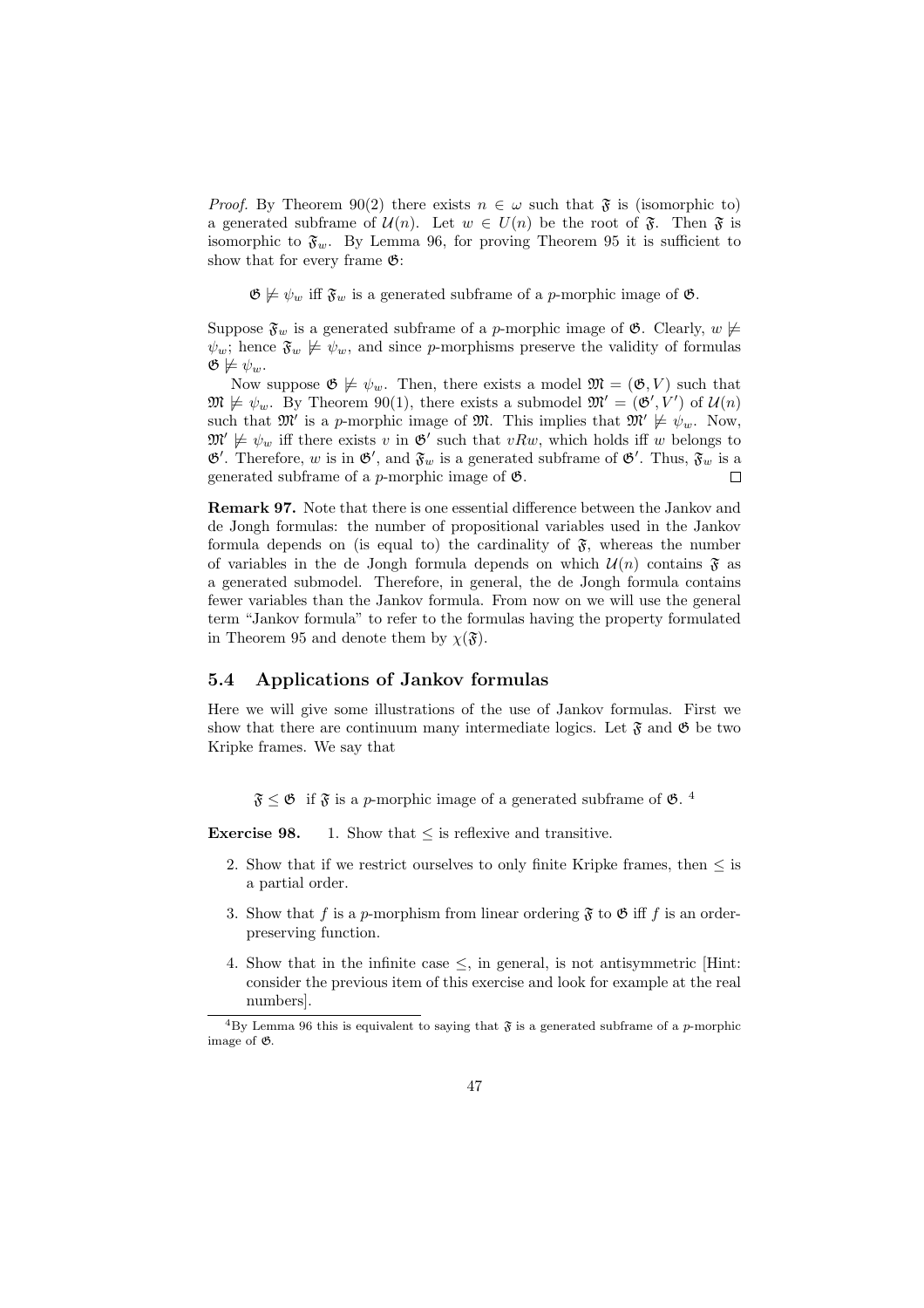5. Let  $\mathfrak{F}$  and  $\mathfrak{F}'$  be two finite rooted frames. Show that if  $\mathfrak{F} \leq \mathfrak{F}'$ , then for every frame  $\mathfrak{G}$  we have that  $\mathfrak{G} \models \chi(\mathfrak{F})$  implies  $\mathfrak{G} \models \chi(\mathfrak{F}')$ .

 $\mathfrak{F} \leq \mathfrak{G}$  cannot be replaced by:  $\mathfrak{F}$  is a generated subframe or a *p*-morhic image of  $\mathfrak{G}$ , even in the finite case. We will show that in a minute, but we first have to develop a few facts about p-morhisms.

**Lemma 99.** Let  $\mathfrak{F} = (W, R)$  be a Kripke frame.

- 1. Assume that u and v in  $\mathfrak F$  are such that  $R(u)\setminus\{u\} = R(v)\setminus\{v\}$ . Define  $W' = W \setminus \{u\}, R' = R[W' \cup \{(x, v) | (x, u) \in R\}, h(u) = v, h(x) = x \text{ if } x \neq u.$ Then h is a p-morhism from  $\mathfrak{F}$  onto  $\mathfrak{F}' = (W', R')$ . A function like h is *called a β*-reduction.
- 2. Assume that u and v in  $\mathfrak F$  are such that  $R(u) = R(v) \cup \{u\}$  (i.e. v is the sole immediate successor of u). Define  $W' = W \setminus \{u\}$ ,  $R' = R \setminus W'$ ,  $h(u) = v$ ,  $h(x) = x$  if  $x \neq u$ . Then h is a p-morhism from  $\mathfrak{F}$  onto  $\mathfrak{F}' = (W', R')$ . A function like h is called an  $\alpha$ -reduction.

Proof. Easy Exercise.

 $\Box$ 

**Proposition 100.** If f is a proper p-morhism from finite  $\mathfrak{F}$  onto  $\mathfrak{G}$ , then there exists a sequence  $f_1, \dots, f_n$  of  $\alpha$ - and  $\beta$ -reductions such that  $f = f_1 \circ \cdots \circ f_n$ .

*Proof.* Let f be a proper p-morphism from  $\mathfrak F$  onto  $\mathfrak G$ . Let w be a maximal point of  $\mathfrak G$  that is the image under f of at least two distinct points of  $\mathfrak F$ . We consider a number of possibilities:

- **Case 1.**  $max(f^{-1}(w))$  contains more than one element and u and v are two such elements. Then, by the conditions on a  $p$ -morphism, the sets of successors of u and v in  $\mathfrak{F}$ , disregarding u and v themselves, are the same. There exists a  $\beta$ -reduction h with  $g(u) = v$  of  $\mathfrak{F}$  onto  $\mathfrak{H} = (W \setminus \{u\}, R'')$ . It suffices to construct a p-morphism g from  $\mathfrak H$  onto  $\mathfrak G$  such that  $g \circ h = f$ (and apply induction on the number of points that are identified by  $f$ ). We can just take g to be the restriction of f to  $W \setminus \{u\}$ . Checking the clauses of p-morphism is trivial.
- **Case 2.**  $max(f^{-1}(w))$  contains exactly one element. Consider the immediate predecessors of that element in  $max(f^{-1}(w))$ . If there is more than one such element we can proceed as in the first case. Otherwise, there exist two elements  $u$  and  $v$  such that  $u$  is the unique immediate successor of  $v$ and  $v$  is the unique immediate predecessor of  $u$ . This case is left as an Exercise to the reader.

 $\Box$ 

This proposition will enable us to give an example of a generated subframe of a finite frame that is not a p-morphic image of the frame. Let us start by noting a simple corrollary: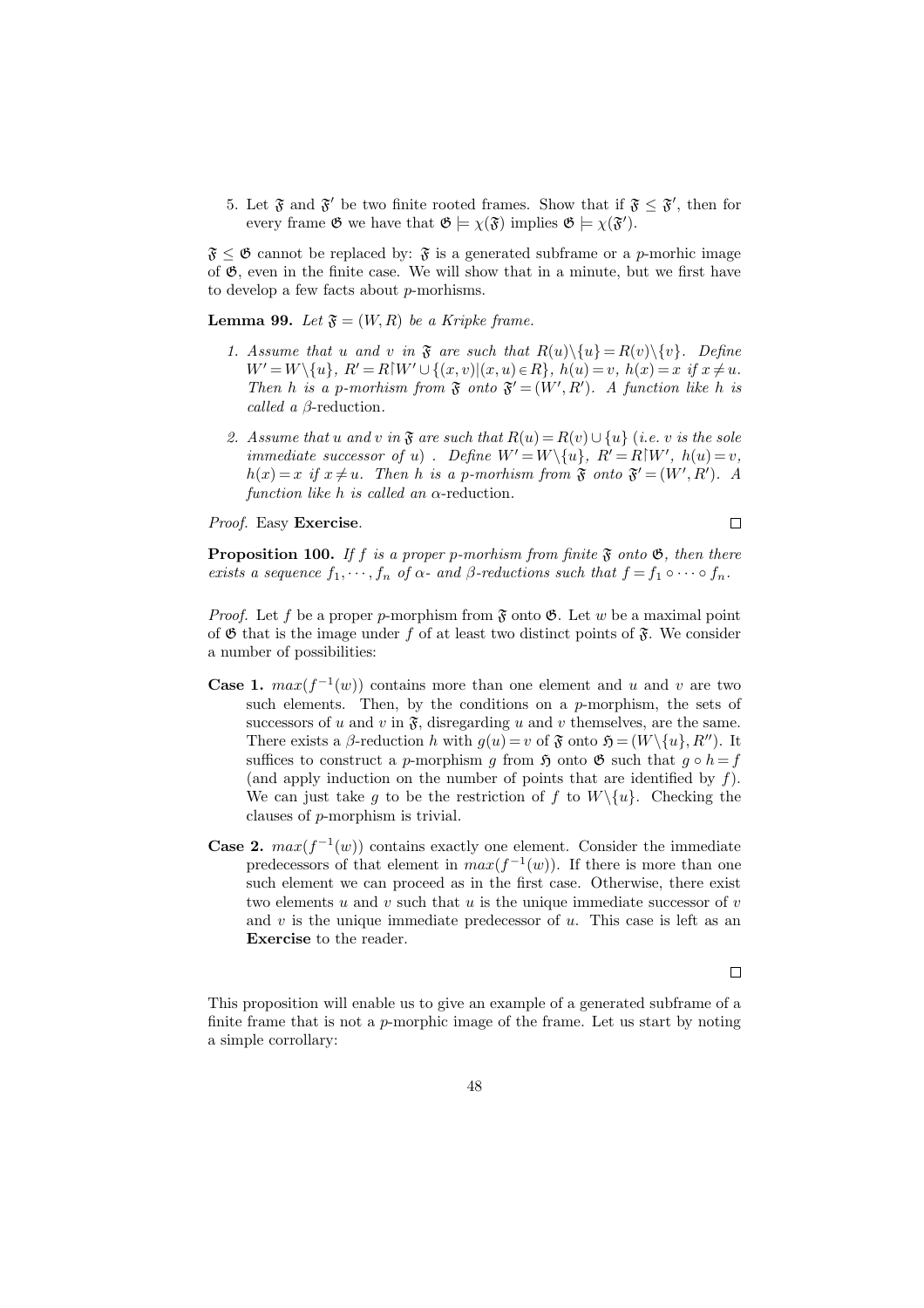

Figure 8: The sequence  $\Delta$ 

Lemma 101. No p-morphism of a finite frame can increase the number of end nodes.

*Proof.* Just note that by an  $\alpha$ - or  $\beta$ -reduction the number of end nodes cannot increase.  $\Box$ 

Exercise 102. Show that by p-morhisms of infinte models the number of end nodes can increase.

**Example 103.** In Figure  $\mathfrak{G}_{\mathfrak{w}}$  is not a *p*-morhic image of  $\mathfrak{G}$ .

It is easy to see that  $\mathfrak{G}_{\mathfrak{w}}$  is not a p-morhic image of  $\mathfrak{G}$ , since the only nodes that can be identified by an  $\alpha$ - or  $\beta$ -reduction are two of the three end nodes, but that would reduce the number of end nodes.

**Exercise 104.** Show that if  $\mathfrak{G}$  is a tree and  $\mathfrak{F}$  is a rooted generated subframe of  $\mathfrak{G}$ , then  $\mathfrak{F}$  is a p-morphic image of  $\mathfrak{G}$ .

**Example 105.** In Figure  $\mathfrak{G} \leq \mathfrak{F}$ , but  $\mathfrak{G}$  is not a p-morhic image of  $\mathfrak{F}$  and neither is it isomorphic to a generated subframe of  $\mathfrak{F}$ .

Consider the sequence  $\Delta$  of finite Kripke frames shown in Figure 8.

Lemma 106.  $\Delta$  forms a  $\leq$ -antichain.

Proof. The proof is left as an Exercise to the reader. Hint: Use Lemma 5.4.  $\Box$ 

For every set  $\Gamma$  of Kripke frames. Let  $Log(\Gamma)$  be the logic of  $\Gamma$ , that is,  $Log(\Gamma)$  =  $\{\phi : \mathfrak{F} \models \phi \text{ for every } \mathfrak{F} \in \Gamma\}.$ 

**Theorem 107.** For every  $\Gamma_1, \Gamma_2 \subseteq \Delta$ , if  $\Gamma_1 \neq \Gamma_2$ , then  $Log(\Gamma_1) \neq Log(\Gamma_2)$ .

*Proof.* Without loss of generality assume that  $\Gamma_1 \nsubseteq \Gamma_2$ . This means that there is  $\mathfrak{F} \in \Gamma_1$  such that  $\mathfrak{F} \notin \Gamma_2$ . Consider the Jankov formula  $\chi(\mathfrak{F})$ . By Theorem 95 we have that  $\mathfrak{F} \not\models \chi(\mathfrak{F})$ . Hence,  $\Gamma_1 \not\models \chi(\mathfrak{F})$  and  $\chi(\mathfrak{F}) \notin Log(\Gamma_1)$ . Now we show that  $\chi(\mathfrak{F}) \in Log(\Gamma_2)$ . Suppose  $\chi(\mathfrak{F}) \notin Log(\Gamma_2)$ . Then there is  $\mathfrak{G} \in \Gamma_2$  such that  $\mathfrak{G} \not\models \chi(\mathfrak{F})$ . By Theorem 95 this means that  $\mathfrak{F}$  is a p-morphic image of a generated subframe of  $\mathfrak{G}$ . Thus,  $\mathfrak{F} \leq \mathfrak{G}$  which contradicts the fact that  $\Delta$ forms a  $\leq$ -antichain. Therefore,  $\chi(\mathfrak{F}) \notin Log(\Gamma_1)$  and  $\chi(\mathfrak{F}) \in Log(\Gamma_2)$ . Thus,  $Log(\Gamma_1) \neq Log(\Gamma_2).$ 

 $\Box$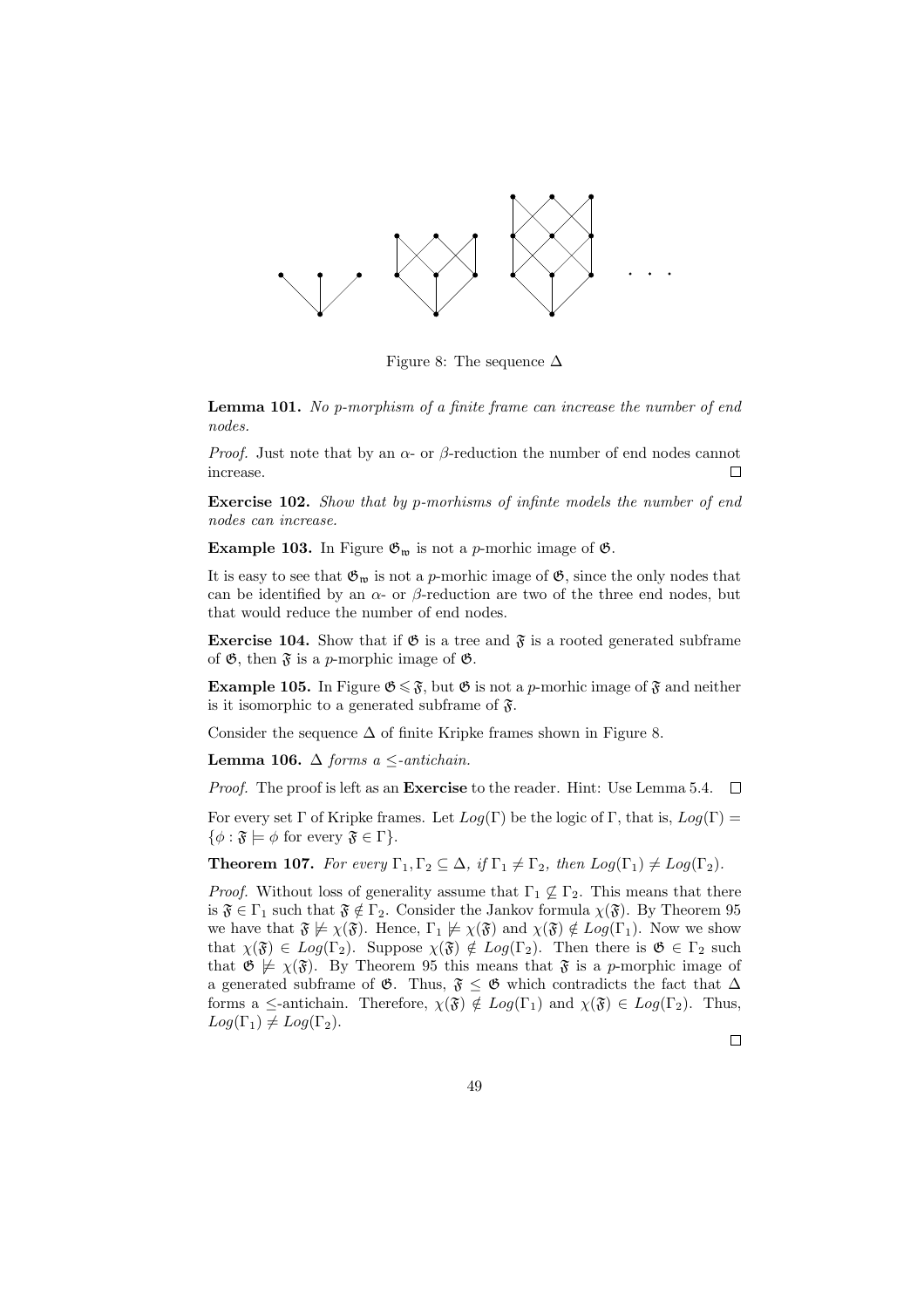

Figure 9: The  $k, n$ -kite  $\mathfrak{F}_n^k$ 

We have the following corollary of Theorem 107 first observed by Jankov in [19].

Corollary 108. There are continuum many intermediate logics.

Proof. The proof follows immediately from Theorem 107.

 $\Box$ 

Next we will give a few applications of Jankov formulas in axiomatizations of intermediate logics. Intuitively speaking the Jankov formula of a frame  $\mathfrak{F}$ axiomatizes the least logic that does not have  $\mathfrak{F}$  as its Kripke frame.

Recall that a frame  $\mathfrak{F} = (W, R)$  is of depth  $\leq n \leq \omega$ , if there is a chain of n points in  $\mathfrak F$  and no other chain in  $\mathfrak F$  contains more than n points. An intermediate logic  $L \supseteq \textbf{IPC}$  has depth  $n \in \omega$  if every L-frame (that is, frame validating all the formulas in L)  $\mathfrak{F}$  has depth  $\leq n$ . We say that a finite frame  $\mathfrak{F}$  has branching  $\leq n$  if every point in  $\mathfrak{F}$  has at most n distinct immediate successors.  $L \supseteq \text{IPC}$ has *branching*  $\leq n$  if every *L*-frame has branching  $\leq n$ .

We will axiomatize logics of finite depth and branching by Jankov formulas. Let  $\mathfrak{C}_n$  denote a transitive chain of length n and let  $\chi(\mathfrak{C}_n)$  be a Jankov formula of  $\mathfrak{C}_n$ .

**Theorem 109.** 1. A frame  $\mathfrak{F}$  has depth  $\leq n$  iff  $\mathfrak{C}_{n+1} \nleq \mathfrak{F}$ .

2. A logic  $L \supseteq \textbf{IPC}$  has depth  $\leq n$  iff  $\chi(\mathfrak{C}_n) \in L$ .

*Proof.* (1) If  $\mathfrak{C}_{n+1} \leq \mathfrak{F}$ , then obviously the depth of  $\mathfrak{F}$  is  $\geq n+1$ . Now suppose the depth of  $\mathfrak{F}$  is  $> n$ . Then there are distinct points  $w_0, \ldots, w_n$  such that  $w_i R w_j$  if  $i \leq j$  for every  $i, j = 0, \ldots, n$ . Let  $\mathfrak{F}_{w_0}$  be a generated subframe of  $\mathfrak{F}$ generated by the point  $w_0$ . Define a map f from  $\mathfrak{F}_{w_0}$  to  $\mathfrak{F}_{w_0}$  by putting:

$$
f(w) = w_i
$$
 for every  $w \in R^{-1}(w_i) \setminus R^{-1}(w_{i-1})$  and  $i = 0, ..., n$ .

We leave it to the reader to verify that f is a p-morphism and the f-image of  $\mathfrak{F}_{w_0}$  is isomorphic to  $\mathfrak{C}_{n+1}$ . Therefore,  $\mathfrak{C}_{n+1}$  is a p-morphic image of a generated subframe of  $\mathfrak{F}$ .

(2) The result follows from (1) and is left as an exercise to the reader.  $\Box$ 

Now we axiomatize by Jankov formulas the logics of branching  $\leq n$ . Call a frame shown in Figure 9 a  $k, n$ -kite if the number of the points of the depth 2 is equal to  $n$  and the number of points of depth 2 that see the top point (if it exists) is equal to  $k \leq n$ . (Figure 9 shows the frames  $\mathfrak{F}_n^0$ ,  $\mathfrak{F}_n^3$  and  $\mathfrak{F}_n^n$ .)

**Lemma 110.** If  $n' \ge n > 0$  and  $k' \ge k > 0$ , then  $\mathfrak{F}_n^k$  is a p-morphic image of  $\mathfrak{F}_{n'}^{k'}$  .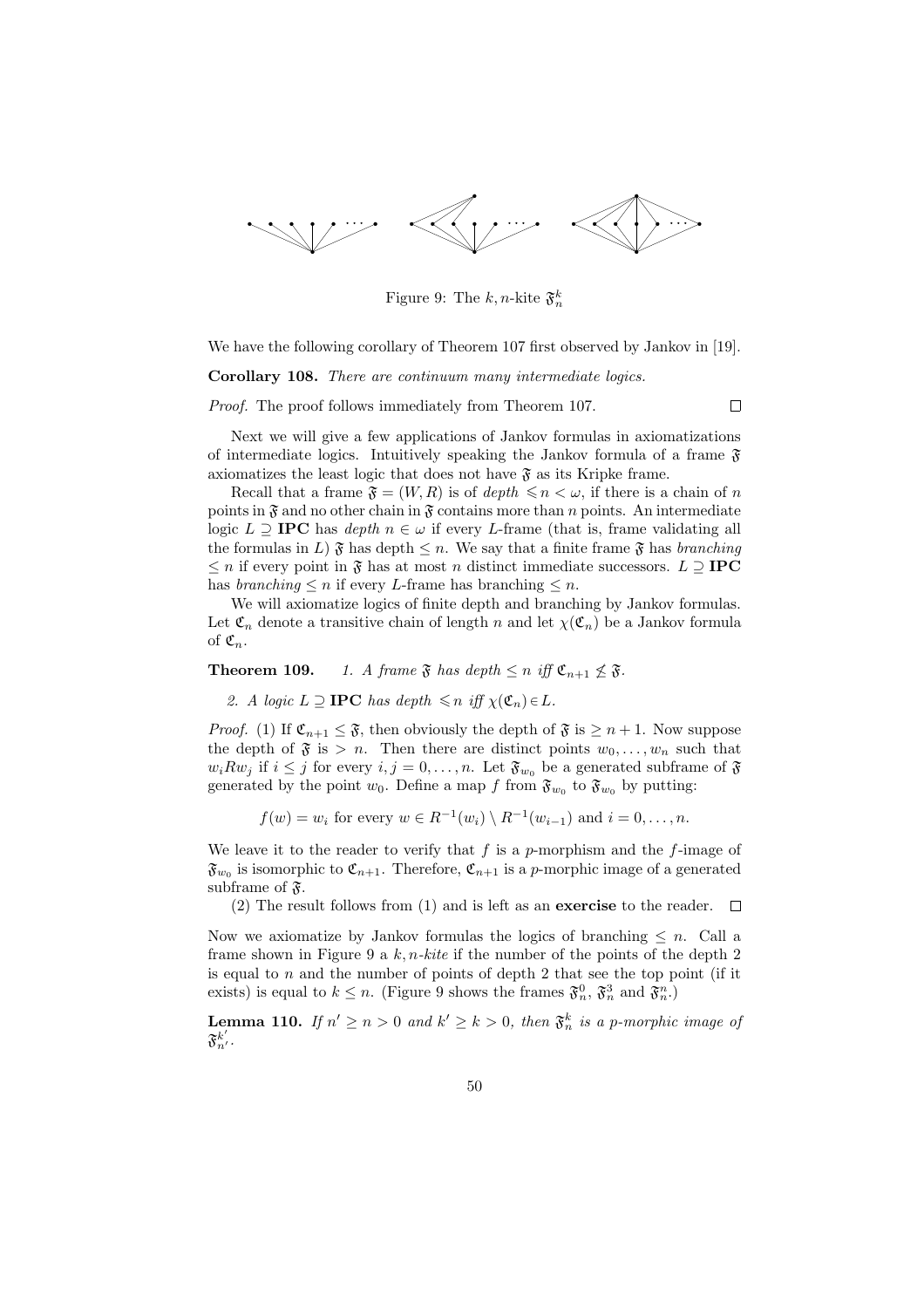Proof. The proof is left as an **exercise** to the reader.

**Theorem 111.** 1. A finite frame  $\mathfrak{F}$  has branching  $\leq n$  iff  $\mathfrak{F}_{n+1}^k \nleq \mathfrak{F}$ , for every  $k \leq n$ .

2. A logic  $L \supseteq \textbf{IPC}$  has branching  $\leqslant n$  iff  $\chi(\mathfrak{F}_n^k) \in L$  for every  $k \leq n$ .

*Proof.* (1) It is easy to see that if  $\mathfrak{F}_n^k \leq \mathfrak{F}$ , for some finite  $\mathfrak{F}$  and  $k \leq n$ , then  $\mathfrak{F}$  has branching  $\geq n+1$ . Now suppose there is a point w in  $\mathfrak{F}$  which has m successors, for  $m > n$ . Let  $\mathfrak{F}_w$  denote the rooted subframe of  $\mathfrak{F}$  generated by the point w. Let  $\{w_1, \ldots, w_m\}$  be the set of all immediate successors of w. We call a point  $w_i$  for  $i \leq m$  a *hat point* if there exists  $w_j$  for  $j \neq i$  such that  $R(w_i) \cap R(w_j) \neq \emptyset$ . Let  $k \leq m$  be the number of hat point successors of w. Without loss of generality we can assume that the points  $w_1, \ldots, w_k$  are the hat points. Let  $\mathfrak{F}_m^k$  be a k, m-kite. Denote by r the root of  $\mathfrak{F}_m^k$  and by t the top point (if it exists, in case  $k = 0$  the top point does not exist). Let also  $x_1, \ldots, x_k$ be the points of  $\mathfrak{F}_m^k$  of depth 2 that are related to t and  $y_{k+1}, \ldots, y_n$  the points of depth 2 that are not related to t. Define a map  $f: \mathfrak{F}_w \to \mathfrak{F}_m^k$  by putting for  $i=1,\ldots,m$ :

$$
f(x) = \begin{cases} r & \text{if } x = w \\ y_i & \text{if } x \in R(w_i) \text{ and } w_i \text{ is not a hat point} \\ t & \text{if } x \in R(w_i) \setminus \{w_i\} \text{ and } w_i \text{ is a hat point} \\ x_i & \text{if } x = w_i \text{ and } w_i \text{ is a hat point} \end{cases}
$$

We leave it as an **exercise** to the reader to check that  $f$  is a  $p$ -morphism. Thus,  $\mathfrak{F}_m^k$  is a p-morphic image of a generated subframe of  $\mathfrak{F}$ . Finally, note that by Lemma 110  $\mathfrak{F}_n^k$  is a p-morphic image of  $\mathfrak{F}_m^k$ . Thus,  $\mathfrak{F}_n^k \leq \mathfrak{F}$ , for some  $k \leq n$ .

(2) The proof is left to the reader.

Call a logic L tabular if  $L = Log(\mathfrak{F})$  for some finite (not necessarily rooted) frame  $\mathfrak{F}$ .

#### Theorem 112. Every tabular logic is finitely axiomatizable.

*Proof.* Let  $\mathbf{Fr} = {\emptyset : \mathfrak{G} \leq \mathfrak{F}}$ . It is easy to see that  $(\mathbf{Fr}, \leq)$  has finitely many minimal elements (verify this). Let the minimal elements of  $(Fr, \leq)$  be  $\mathfrak{G}_1,\ldots,\mathfrak{G}_k$ . Then,  $L(\mathfrak{F}) = \textbf{IPC} + \chi(\mathfrak{G}_1) + \ldots + \chi(\mathfrak{G}_k)$ . Let the depth of  $\mathfrak{F}$ be *n*. Then one of the  $\mathfrak{G}_i$ s will be isomorphic to  $\mathfrak{C}_{n+1}$  (verify this). Thus,  $\chi(\mathfrak{C}_{n+1}) \in \text{IPC} + \chi(\mathfrak{G}_1) + \ldots + \chi(\mathfrak{G}_k)$  and by Theorem 109 the logic IPC +  $\chi(\mathfrak{G}_1) + \ldots + \chi(\mathfrak{G}_k)$  has a finite depth. Every logic of finite depth has the finite model property (see [11]). Therefore, both  $L(\mathfrak{F})$  and  $\text{IPC}+\chi(\mathfrak{G}_1)+\ldots+\chi(\mathfrak{G}_k)$ have the finite model property. Note that by the definition of  $\mathfrak{G}_1, \ldots, \mathfrak{G}_k$  the finite frames of  $L(\mathfrak{F})$  and  $\text{IPC} + \chi(\mathfrak{G}_1) + \ldots + \chi(\mathfrak{G}_k)$  coincide (verify this). This implies that these two logics are equal and we obtain that  $L(\mathfrak{F})$  is finitely axiomatizable by Jankov formulas.

 $\Box$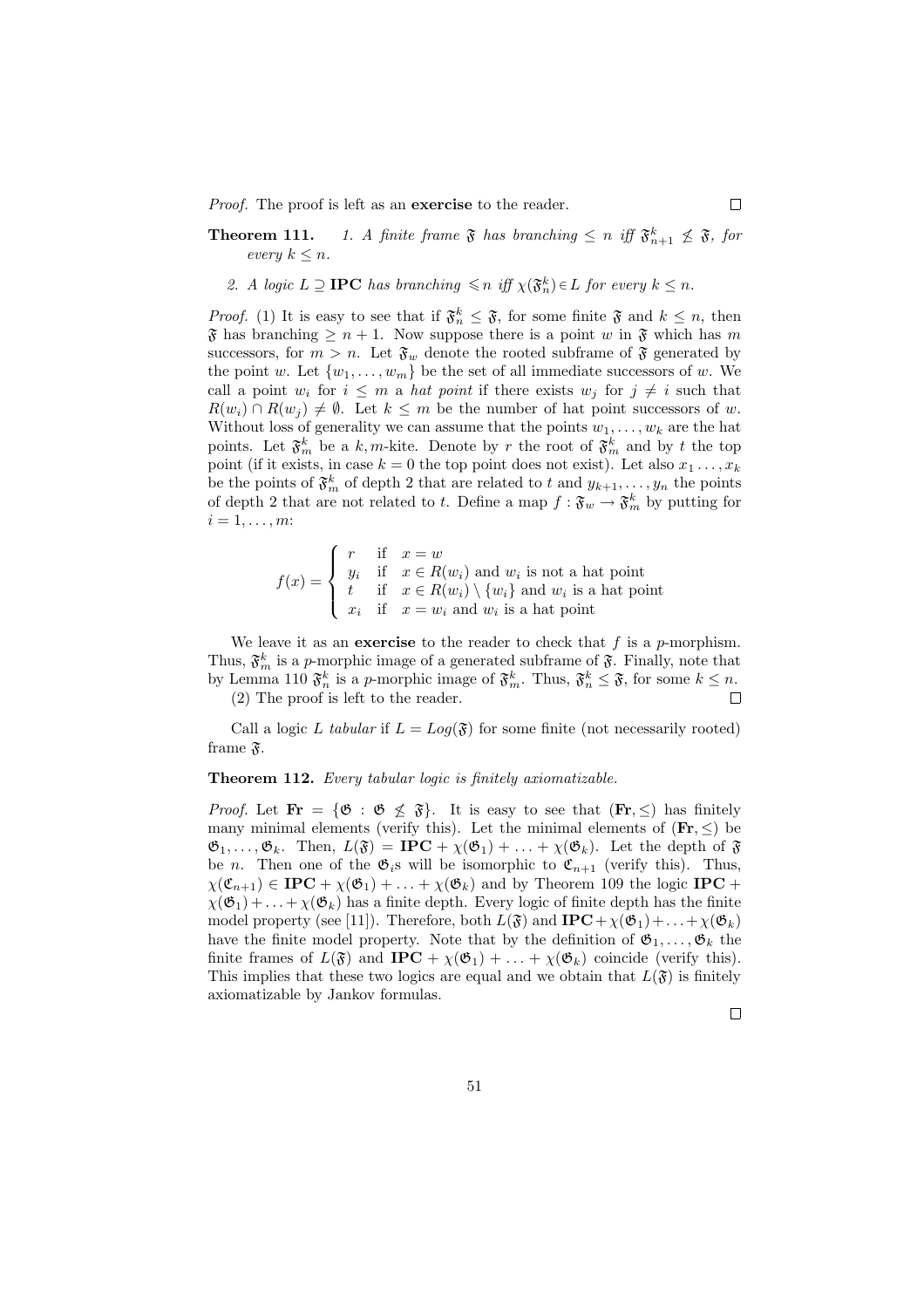

Figure 10: The frame G

However, by no means every intermediate logic is axiomatized by Jankov formulas. We say that a frame  $\mathfrak F$  has *width* n if it contains an antichain of n points and there is no antichain of greater cardinality. The width of  $\mathfrak F$  we denote by  $w(\mathfrak{F})$ . Let  $L_3$  be the least logic of width 3, that is,  $L_3 = Log(\Gamma_3)$ , where  $\Gamma_3 = \{\mathfrak{F} : w(\mathfrak{F}) \leq 3\}.$ 

Now we will give a sketch of the proof that  $L_3$  is not axiomatized by Jankov formulas. For the details we refer to [11, Proposition 9.50].

#### **Theorem 113.**  $L_3$  is not axiomatizable by only Jankov formulas.

*Proof.* Suppose  $L_3 = \text{IPC} + {\chi(\mathfrak{F}_i) : i \in I}$ . Note that the width of every  $\mathfrak{F}_i$ should be greater than 3, otherwise they will be  $L_3$ -frames. Consider the frame  $\mathfrak G$  shown in Figure 10. It is obvious that  $\mathfrak G$  has width 4 and hence is not an L<sub>3</sub>-frame. Thus, there exists  $i \in I$  such that  $\mathfrak{G} \not\models \chi(\mathfrak{F}_i)$ . This means that  $\mathfrak{F}_i$  is a p-morphic image of a generated subframe of  $\mathfrak{G}$ .

Now we leave it as a (nontrivial) exercise for the reader to verify that no finite rooted frame of width  $> 3$  can be a p-morphic image of a generated subframe of  $\mathfrak{G}$ .  $\Box$ 

To be able to axiomatize all intermediate logics by 'frame' formulas one has to generalize the Jankov formulas. Zakharyaschev's canonical formulas are extensions of Jankov formulas and provide complete axiomatizations of all intermediate logics. We do not discuss canonical formulas in this course. For a systematic study of canonical formulas the reader is referred to [11, §9].

#### 5.5 The logic of the Rieger-Nishimura ladder

In this last section of the course notes we will discuss the logic of one particular infinite frame. We will study the logic of the Rieger-Nishimura ladder. (We came across this structure a few times before.) This logic is interesting on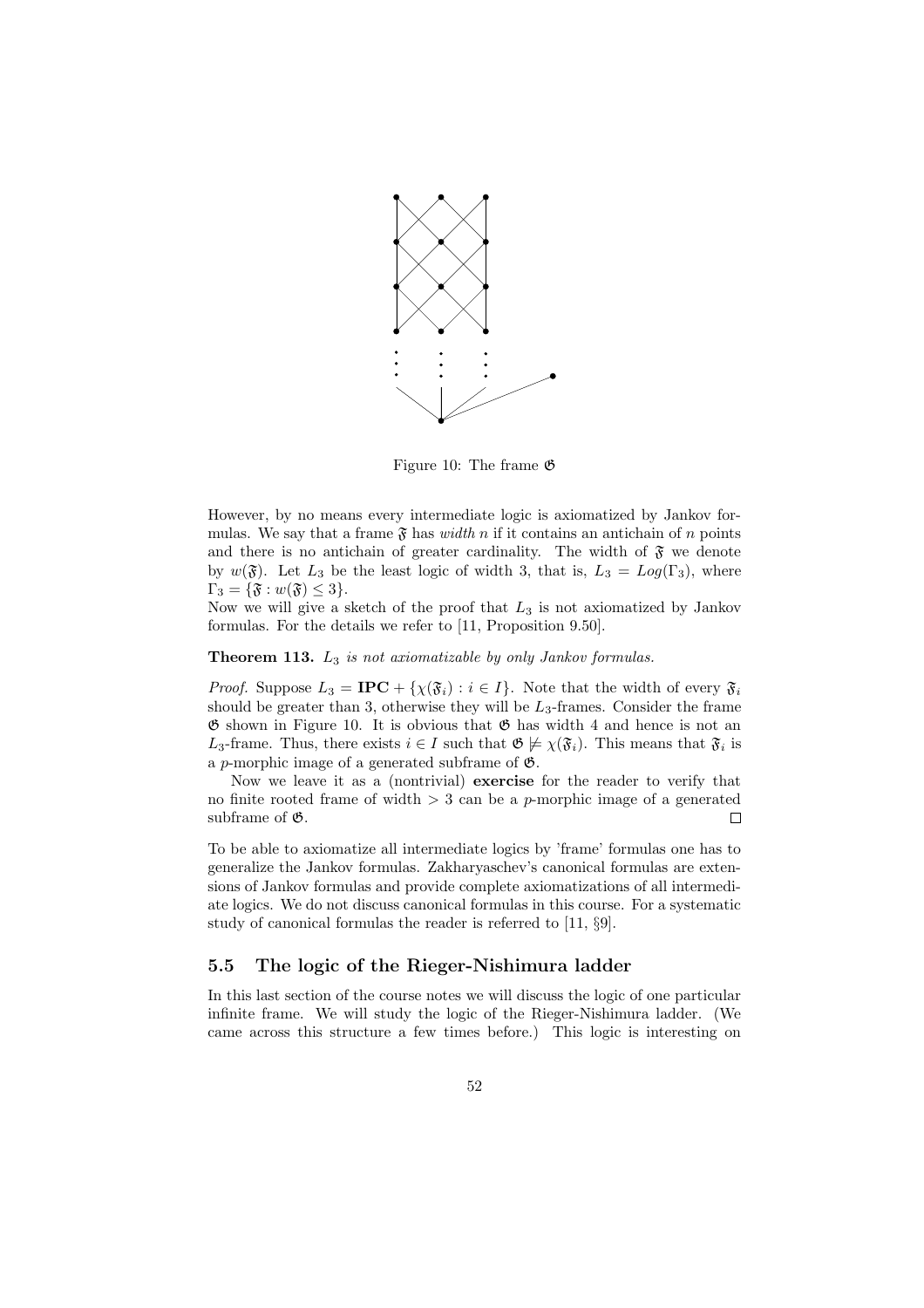its own, since it is the greatest 1-conservative extension of IPC. However, the main reason of including this material is to give an example how to investigate the logic of one (infinite) frame. We will show how Jankov formulas can help in describing finite rooted frames of such logics, and how can they be used in establishing a lack of the finite model property. Let RN denote the logic of RN .

**Definition 114.** Suppose  $L$  and  $S$  are intermediate logics. We say that  $S$  is an n-conservative extension of L if  $L \subseteq S$  and for every formula  $\phi(p_1, \ldots, p_n)$ in n-variables we have  $\phi \in L$  iff  $\phi \in S$ .

**Theorem 115.**  $L(\mathcal{U}(n))$  is the greatest n-conservative extension of **IPC**.

*Proof.* By Corollary 91, for each formula  $\phi$  in *n*-variables, we have  $\mathcal{U}(n) \models \phi$  iff  $\phi \in \text{IPC}$ . Therefore,  $L(\mathcal{U}(n))$  is *n*-conservative over **IPC**.

Let L be an n-conservative extension of **IPC**. If  $L \nsubseteq L(\mathcal{U}(n))$ , then there exists a formula  $\phi$  such that  $\phi \in L$  and  $\phi \notin L(\mathcal{U}(n))$ . Therefore, there exists  $x \in \mathcal{U}(n)$  such that  $x \not\models \phi$ . Let  $\mathfrak{F}_x$  be the rooted upset of  $\mathcal{U}(n)$  generated by x. Then  $\mathfrak{F}_x$  is finite and  $\mathfrak{F}_x \not\models \phi$ . Let also  $\chi(\mathfrak{F}_x)$  denote the de Jongh formula of  $\mathfrak{F}_x$ <sup>5</sup> By the definition of the de Jongh formula (see §5.2)  $\chi(\mathfrak{F}_x)$  is in n variables. If  $\chi(\mathfrak{F}_x) \notin L$ , then  $\mathfrak{F}_x$  is an *L*-frame refuting  $\phi$ , which contradicts  $\phi \in L$ . Therefore,  $\chi(\mathfrak{F}_x) \in L$ . But then  $\chi(\mathfrak{F}_x) \in \text{IPC}$  as L is n-conservative over IPC, which is obviously false. Thus,  $L \subseteq L(\mathcal{U}(n))$  and  $L(\mathcal{U}(n))$  is the greatest n-conservative extension of IPC. П

#### Corollary 116. RN is the greatest 1-conservative extension of IPC.

Next, using the technique of Jankov formulas, we will describe the finite rooted frames of RN.

**Theorem 117.** A finite rooted frame  $\tilde{s}$  is an RN-frame iff it is a p-morphic image of a generated subframe of RN .

*Proof.* Obviously, if  $\mathfrak{F}$  is p-morphic image of a generated subframe of  $\mathcal{RN}$ , then  $\mathfrak{F}$  is an RN-frame (p-morphisms and generated subframes preserve the validity of formulas). Now suppose  $\mathfrak{F}$  is an **RN**-frame and is not a *p*-morphic image of a generated subframe of  $\mathcal{RN}$ . Then, by Theorem 95,  $\mathcal{RN} \models \chi(\mathfrak{F})$ . Therefore, since  $\mathfrak{F}$  is an **RN**-frame, we have that  $\mathfrak{F} \models \chi(\mathfrak{F})$ , which is a contradiction.  $\Box$ 

Thus, for characterizing the finite rooted RN-frames all we need to do is to characterize those finite rooted frames that are p-morphic images of generated subframes of  $R\mathcal{N}$ . For this purpose we will need the following definition.

Let  $\mathfrak{F} = (W, R)$  and  $\mathfrak{F}' = (W', R')$  be two Kripk frames. We define the sum  $\mathfrak{F} \oplus \mathfrak{F}'$  of  $\mathfrak{F}$  and  $\mathfrak{F}'$  as the frame  $(W \oplus W', S)$  where

•  $xSy$  if  $x, y \in W$  and  $xRy$ .

 $5$ Note that in this case it is essential that we take the de Jongh formula. This ensures us that this formula is in  $n$  propositional variables.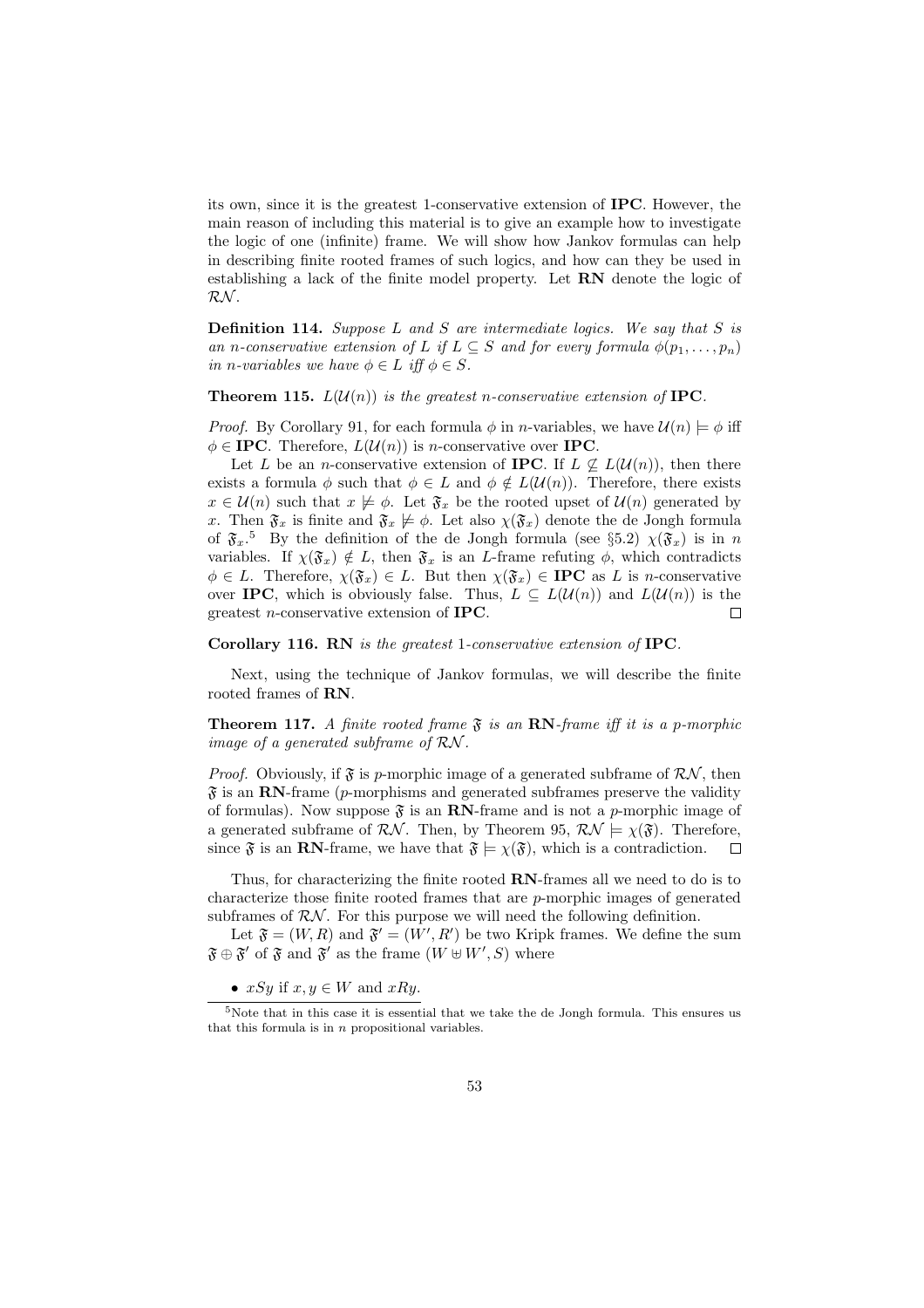

Figure 11: The frame  $\mathfrak{H}$ 

- $xSy$  if  $x, y \in W'$  and  $xR'y$ .
- $xSy$  if  $x \in W$  and  $y \in W'$ .

In other words we put  $\mathfrak{F}'$  on the top of  $\mathfrak{F}$ . Now we are ready to describe all the finite rooted frames of  $RN$ . The proof is somewhat long, so we will skip it here. Let  $\Phi(2)$  denote the frame consisting of one reflexive point. Let also  $\Phi(4)$  denote the disjoin union of two reflexive points. The reason we use this notation is the connection of these frames with two and four element Boolean algebras (see Exercise 59).

**Theorem 118.** A finite rooted frame  $\mathfrak{F}$  is an RN-frame iff  $\mathfrak{F}$  is isomorphic to  $\mathcal{RN}_k \oplus (\bigoplus_{i=1}^n \mathfrak{F}_i)$ , where k is even, and each  $\mathfrak{F}_i$  is isomorphic to  $\Phi(\mathbf{2})$  or  $\Phi(\mathbf{4})$ .

Proof. See [3, Corollary 4.2.10].

 $\Box$ 

The logic of the Rieger-Nishimura ladder has a very specific and rare property. We will again skip the proof. For the complete proof we refer to [3, Theorem 4.4.13].

Theorem 119. Every extension of RN has the finite model property.

We will close this section by giving an example of a logic of one infinite frame of width 2 that contains RN as an extension and does not have the finite model property. We will again use the Jankov formulas for this purpose.

Let  $\mathfrak{H}$  be isomorphic to the frame  $\Phi(2) \oplus \mathcal{RN}_4 \oplus \mathcal{RN}$  and let  $L = Log(\mathfrak{H})$ .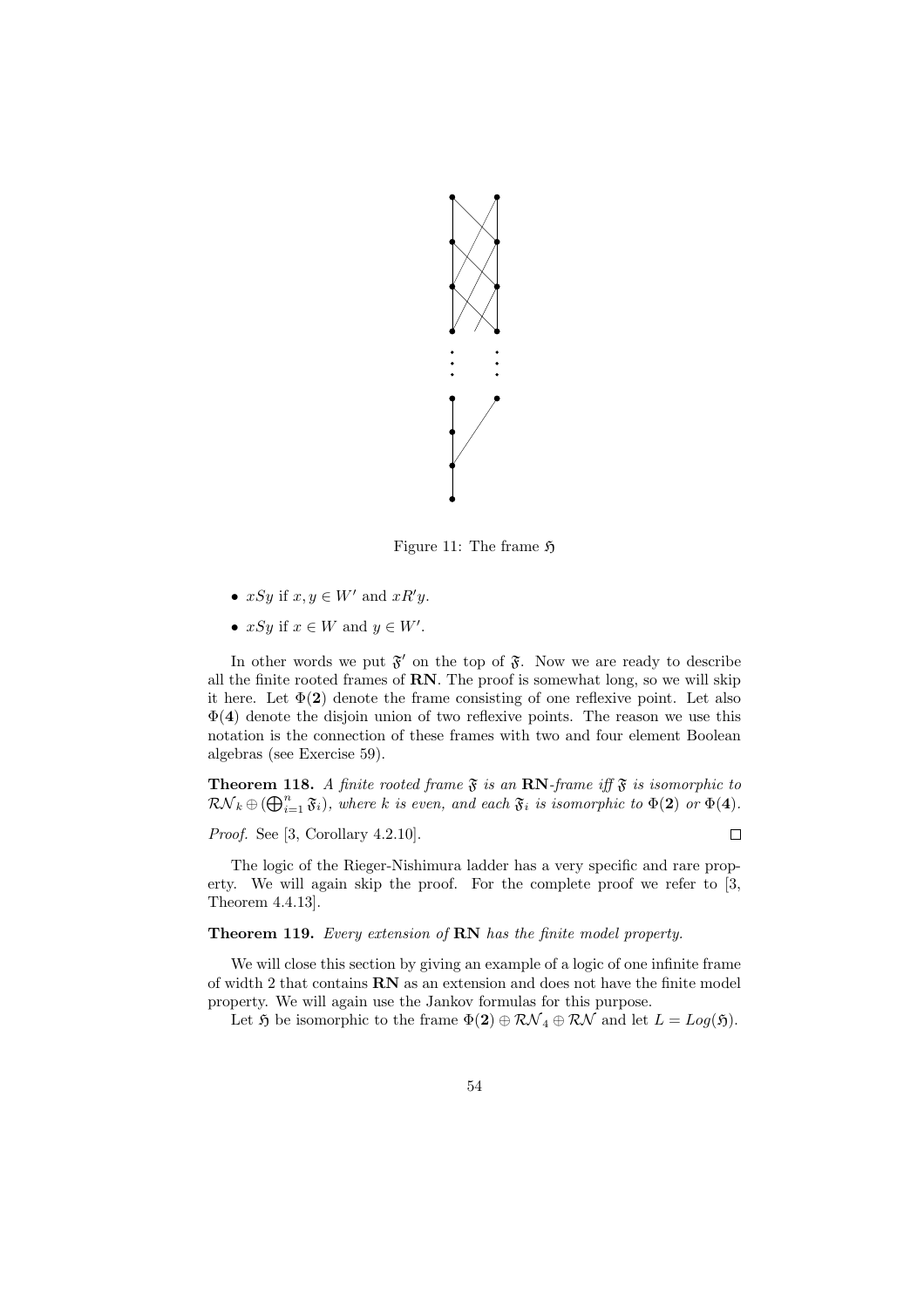

Figure 12: The frames  $\Phi(2) \oplus \mathcal{RN}_4 \oplus \Phi(2)$  and  $\mathcal{RN}_4$ 

**Theorem 120.** A finite rooted frame  $\mathfrak{F}$  is an L-frame iff  $\mathfrak{F}$  is an RN-frame or is isomorphic to  $\Phi(2) \oplus R\mathcal{N}_4 \oplus \bigoplus_{i=1}^n \mathfrak{F}_i$ , where each  $\mathfrak{F}_i$  is isomorphic to  $\Phi(2)$ or  $\Phi(4)$ .

Proof. Follows from Theorem 118.

$$
\Box
$$

#### Theorem 121. L does not have the finite model property.

*Proof.* We will construct a formula which is refuted in  $\mathfrak{H}$  and is valid on every finite L-frame. Consider the formula  $\phi = \chi(\Phi(2) \oplus \mathcal{RN}_4 \oplus \Phi(2)) \vee \chi(\mathcal{RN}_4)$ with disjoint variables. The frames  $\Phi(2) \oplus R\mathcal{N}_4 \oplus \Phi(2)$  and  $R\mathcal{N}_4$  are shown in Figure 12. Then  $\mathfrak{H} \not\models \phi$ . To see this, observe that  $\mathcal{RN}_4$  is a generated subframe of  $\mathfrak{G}$  and  $\Phi(2) \oplus \mathcal{RN}_4 \oplus \Phi(2)$  is a p-morphic image of  $\mathfrak{H}$ . We leave it to the reader to verify that if a finite rooted L-frame, as described in Theorem 120, contains  $\mathcal{RN}_4$  as a generated subframe, then  $\Phi(2) \oplus \mathcal{RN}_4 \oplus \Phi(2)$  cannot be its p-morphic image, and vice versa if there is a p-morphism from a finite L-frame  $\mathfrak F$  onto  $\Phi(2) \oplus \mathcal{RN}_4 \oplus \Phi(2)$ , then  $\mathcal{RN}_4$  cannot be a generated subframe of  $\mathfrak F$ . Therefore, no finite rooted  $L$  frame refutes  $\phi$ . Thus,  $L$  does not have the finite model property.  $\Box$ 

## References

- [1] R. Balbes and P. Dwinger. Distributive Lattices. University of Missouri Press, 1974.
- [2] F. Bellissima. Finitely generated free heyting algebras. Journal of Symbolic Logic, 51:152–165, 1986.
- [3] N. Bezhanishvili. Lattices of Intermediate and Cylindric Modal Logics. PhD thesis, ILLC, University of Amsterdam, 2006.
- [4] E. Bishop. Foundations of Constructive Analysis. McGraw-Hill, New York, 1967.
- [5] P. Blackburn, M. de Rijke, and Y. Venema. Modal logic. Cambridge University Press, 2001.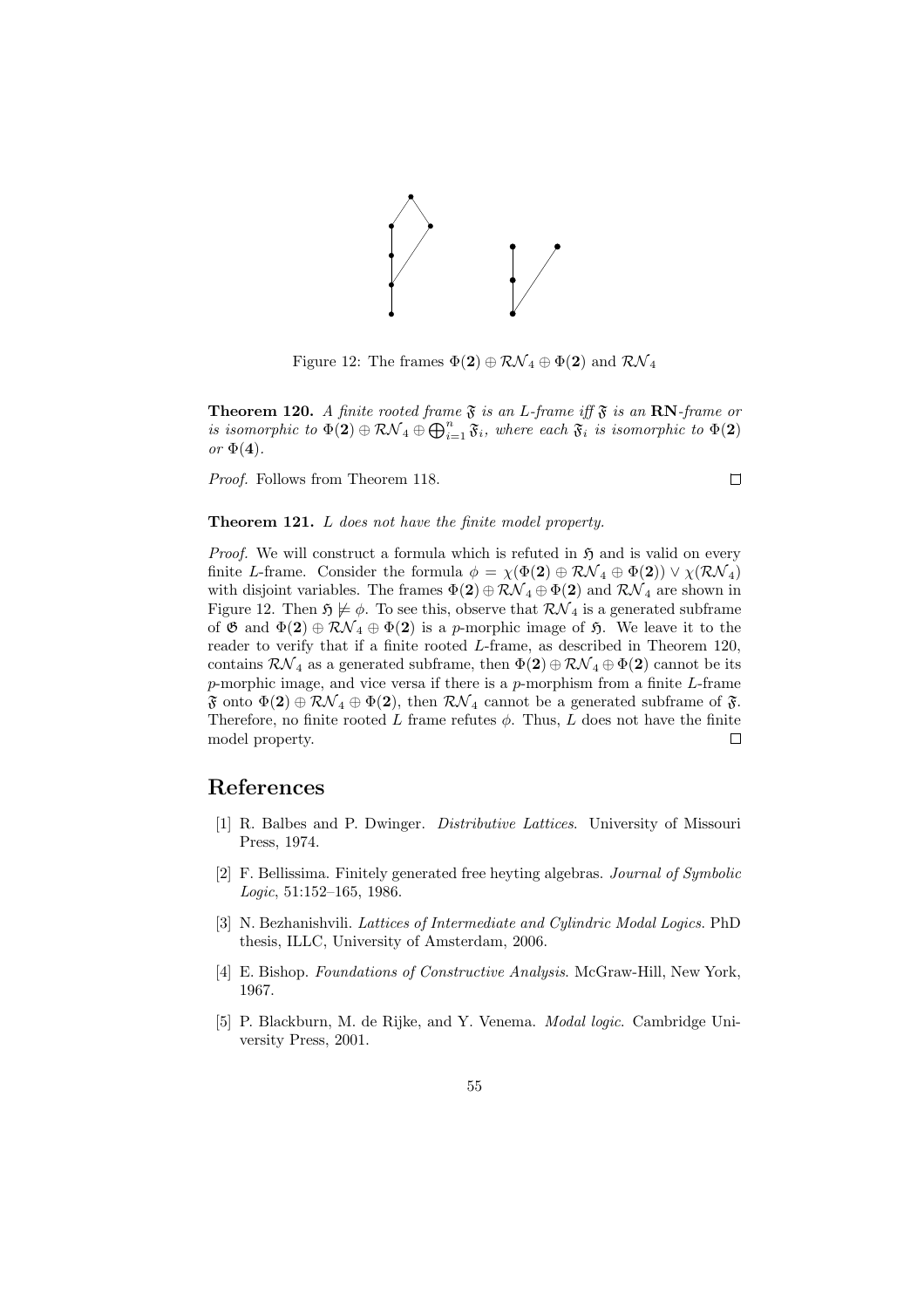- [6] W.J.. Blok. Varieties of Interior Algebras. PhD thesis, University of Amsterdam, 1976.
- [7] Jonathan M. Borwein. Brouwer-heyting sequences converge. The Mathematical Intelligencer, 20:14–15, 1998.
- [8] L.E.J. Brouwer. Over de Grondslagen van de Wiskunde. PhD thesis, in: [9], Universiteit van Amsterdam, 1907.
- [9] L.E.J. Brouwer. Collected Works, Vol. 1. North-Holland, 1975.
- [10] R. Burris and H. Sankappanavar. A Course in Universal Algebra. Springer, 1981.
- [11] A. Chagrov and M. Zakharyaschev. Modal logic. Oxford University Press, 1997.
- [12] D. de Jongh. Investigation on the Intuitionistic Propositional Calculus. PhD thesis, University of Wisconsin, 1968.
- [13] L. Esakia. To the theory of modal and superintuitionistic systems. In Proceedings of the USSR symposium on the theory of the logical inferences, pages 147–172. Nauka, Moscow, 1979.
- [14] G. Grätzer. Universal Algebra. Springer-Verlag, 1978. Second Edition.
- [15] R. Grigolia. Free Algebras of Non-Classical Logics. "Metsniereba", Tbilisi, 1987. (Russian).
- [16] A. Hendriks. Computations in Propositional Logic. PhD thesis, ILLC, University of Amsterdam, 1996.
- [17] A. Heyting. Intuitionism, an Introduction. North-Holland, Amsterdam, 1956. 3rd rev. ed. (1971).
- [18] V.A. Jankov. The relationship between deducibility in the intuitionistic propositional calculus and finite implicational structures. Soviet Math. Dokl., 4:1203–1204, 1963.
- [19] V.A. Jankov. The construction of a sequence of strongly independent superintuitionistic propositional calculi. Soviet Math. Dokl., 9:806–807, 1968.
- [20] P. Johnstone. Stone Spaces. Cambridge University Press, 1982.
- [21] D.de Jongh. Formulas of one propositional variable in intuitionistic arithmetic. In The L.E.J. Brouwer Centenary Symposium, A. Troelstra and D. Van Dalen (editors), pages 51–64. North Holland Publishing Company, 1982.
- [22] S.C. Kleene. Disjunction and existence under implication in elementary intuitionistic formalisms. Journal of Symbolic Logic, 27:11–18, 1962. addendum ibidem 28,154–156.